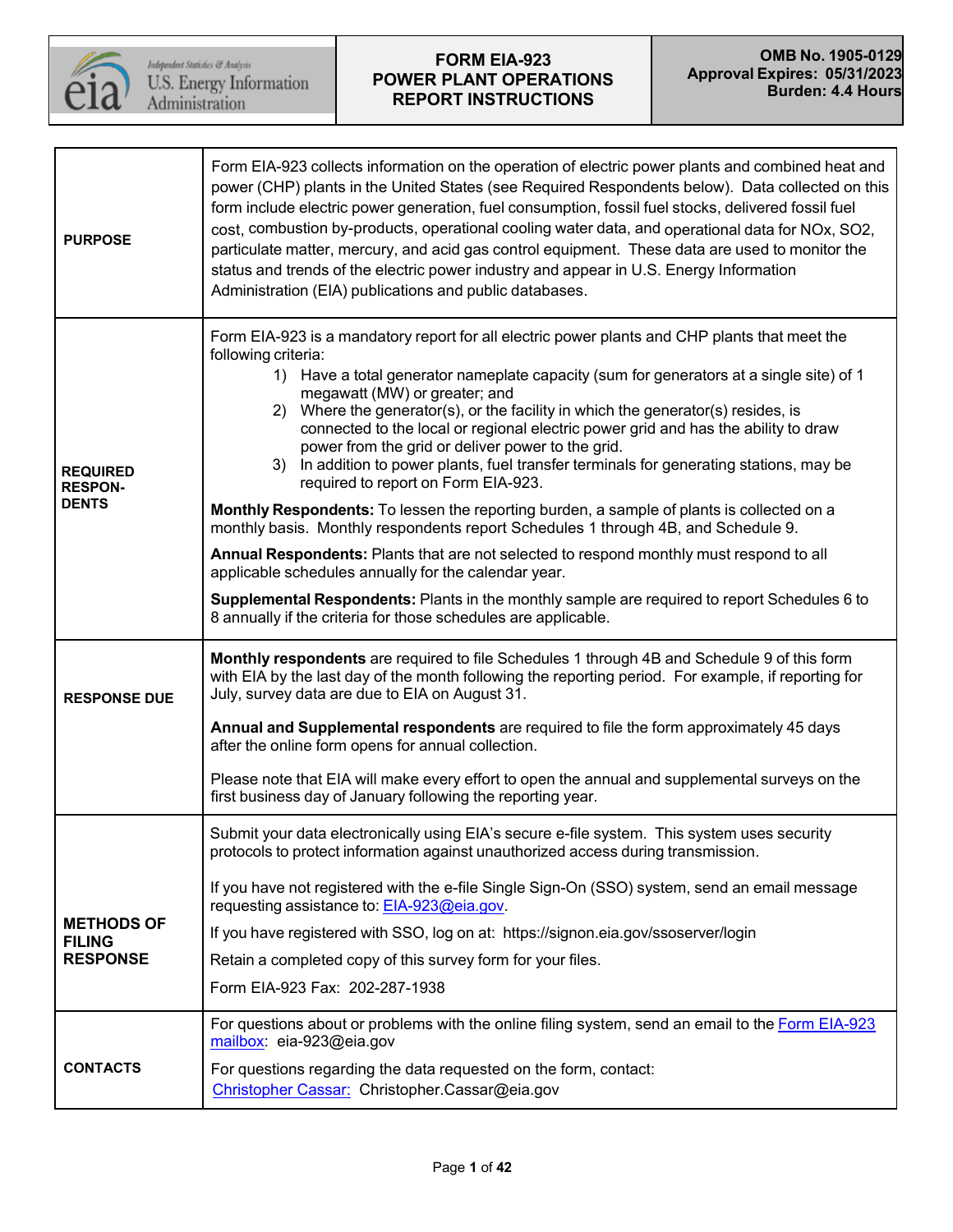

## **GENERAL INSTRUCTIONS**

#### **Revisions to Data Previously Reported through the e-file System**

Submit revisions to data previously reported as soon as possible after the error or omission is discovered. Do not wait to revise data until the next reporting month's form is due. Revisions or adjustments to data should be made only to the survey month(s) to which they pertain (i.e., do not adjust the current month to reflect a revision or adjustment to a prior month submission).

- Log on to the e-file system, re-key revised data, indicate in Schedule 9 the nature and date of the revision, and resubmit the data. If the e-file form is locked, [contact](mailto:EIA-923@eia.gov) EIA to request the form be opened for revision.
- Remember to save and RESUBMIT (click on the SUBMIT button). Resubmitting will allow the validation edits to re-validate the revised data element(s).
- Send an email message to [EIA-923@eia.gov](mailto:eia-923@eia.gov) indicating the following:
	- (1) the reporting month and year for which data are being revised,
	- (2) the data that has been revised, and
	- (3) the date of the revision.

Alternatively, if the e-file system has been closed for the reporting period, please send an email message containing your changes to [EIA-923@eia.gov,](mailto:eia-923@eia.gov) and indicate 'Revision' in subject line. Be sure to include your Plant ID, the specific revision, and the month and year that is being revised.

#### **Revisions to Data Previously Reported by Facsimile or Email Message**

If you report via facsimile or email, you may send a corrected copy of the form, but be sure to indicate the four items, discussed above, in Schedule 9.

#### **Correcting Prepopulated Information**

For e-file users, much of the information on the form is prepopulated by EIA. Verify the administrative information on Schedule 1, and if changes are needed, send revisions via email to [EIA-923@eia.gov.](mailto:EIA-923@eia.gov)

#### **Validation Edits**

For e-file users, data that fail the interactive validation edits will be amassed into an edit log. Upon hitting the "Submit" button, the system will notify you if there are edits in the log. You will be directed to the log and given the opportunity to either revise the data in question or override the edit flag (thus leaving the response values that triggered the error as is). When an edit is overridden, the system will ask for a comment/explanation. Please leave a comment that explains the anomaly, rather than simply stating the data are correct. Each comment is reviewed by EIA and, if the comment does not sufficiently explain the anomaly, EIA will contact you for clarification.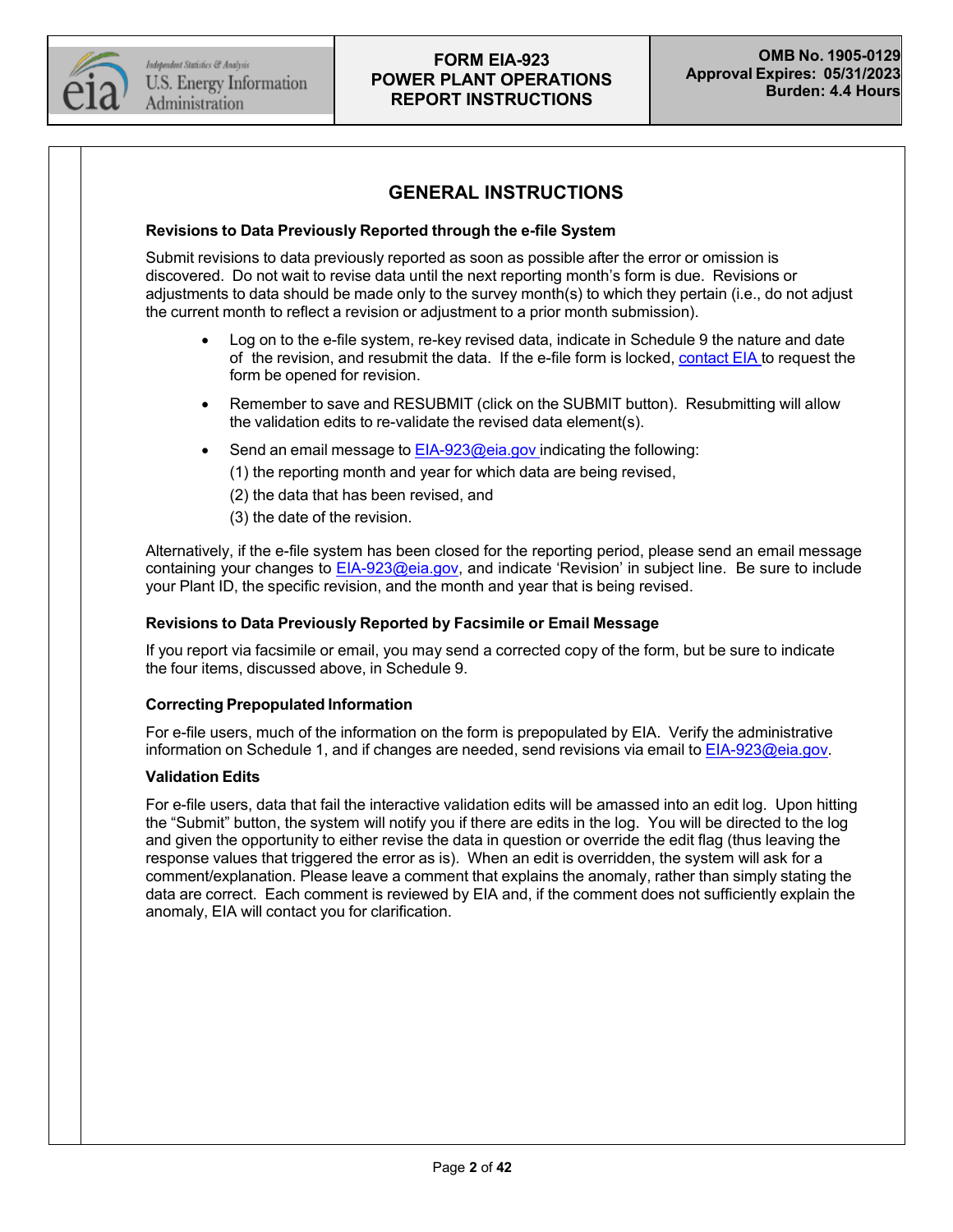

## **SCHEDULE 1. IDENTIFICATION**

Verify preprinted information. Provide revisions to EIA via email at [EIA-923@eia.gov.](mailto:EIA-923@eia.gov)

- 1. **Plant Name, Plant ID, and State:** These data are established on the Form EIA-860. Revisions should be coordinated with the Form [EIA-860](mailto:EIA-860@eia.gov) staff.
- 2. **Survey Contact:** Enter the person primarily responsible for completing the form.
- 3. **Supervisor of Contact Person for Survey:** Enter the supervisor of the primary contact as an alternative person in the event the primary contact becomes unavailable. The Survey Contact and Supervisor cannot be the same person.
- 4. **Report for (Company and Plant):** Enter the name of the operating company and plant. The plant identification number is assigned by EIA. Enter the plant state and county, and month or year for which data are being reported. State codes are two-character U.S. Postal Service abbreviations.
- 5. **Regulatory Status:** Indicate if the plant should be considered either a utility-operated regulated plant (plants where costs are recovered through rate regulation) or unregulated plant (independent power producers and commercial and industrial sector plants).
- 6. **CHP Checkbox:** Indicate whether or not this facility is a combined heat and power plant (CHP). A CHP plant produces both electric power and another form of useful thermal output, such as heat and/or steam for industrial processes, district heating/cooling, steam for purchase or hot water) from a common source.
- 7. **CHP Plant Efficiency:** If the CHP checkbox is "YES", enter the efficiency of the combined heat and power plant. Report the annual average total CHP plant efficiency.

To calculate the total plant efficiency, apply the following formula by dividing the sum of the energy outputs in Btu, including gross generation and useful thermal output, by the sum of the energy inputs (total fuels consumed converted to Btu).

 $CHP$  Efficiency  $=$ Gross Generation (MWh)+3.412  $\left(\frac{MMBtu}{MWh}\right)$ )<br>|-<br>| + Useful Thermal Output (MMBtu)

## **Total Fuel Consumption (MMBtu)**

If gross generation is not available, use net generation as an approximation. Total Fuel Consumption (MMBtu) is found using Schedule 3 fuel quantities multiplied by their average heat content.

## **SCHEDULE 2. COST AND QUALITY OF FUEL PURCHASES**

#### **General Instructions**

#### **Required Respondents:**

- 1. Plants with one or more generating units primarily fueled by coal, natural gas, petroleum coke, distillate fuel oil, or residual fuel oil. Primary Fuel for each generator is reported on the Form EIA-860.
- 2. Plants where the total generator nameplate capacity with a Primary Fuel of coal is 50 megawatts or greater; or the total generator nameplate capacity with a Primary Fuel of any combination of natural gas, petroleum coke, distillate fuel oil, or residual fuel oil is 200 megawatts or greater.
- 3. Fuel transfer terminals and storage facilities serving generating plants, if the fuel purchases cannot be reported at the plant level.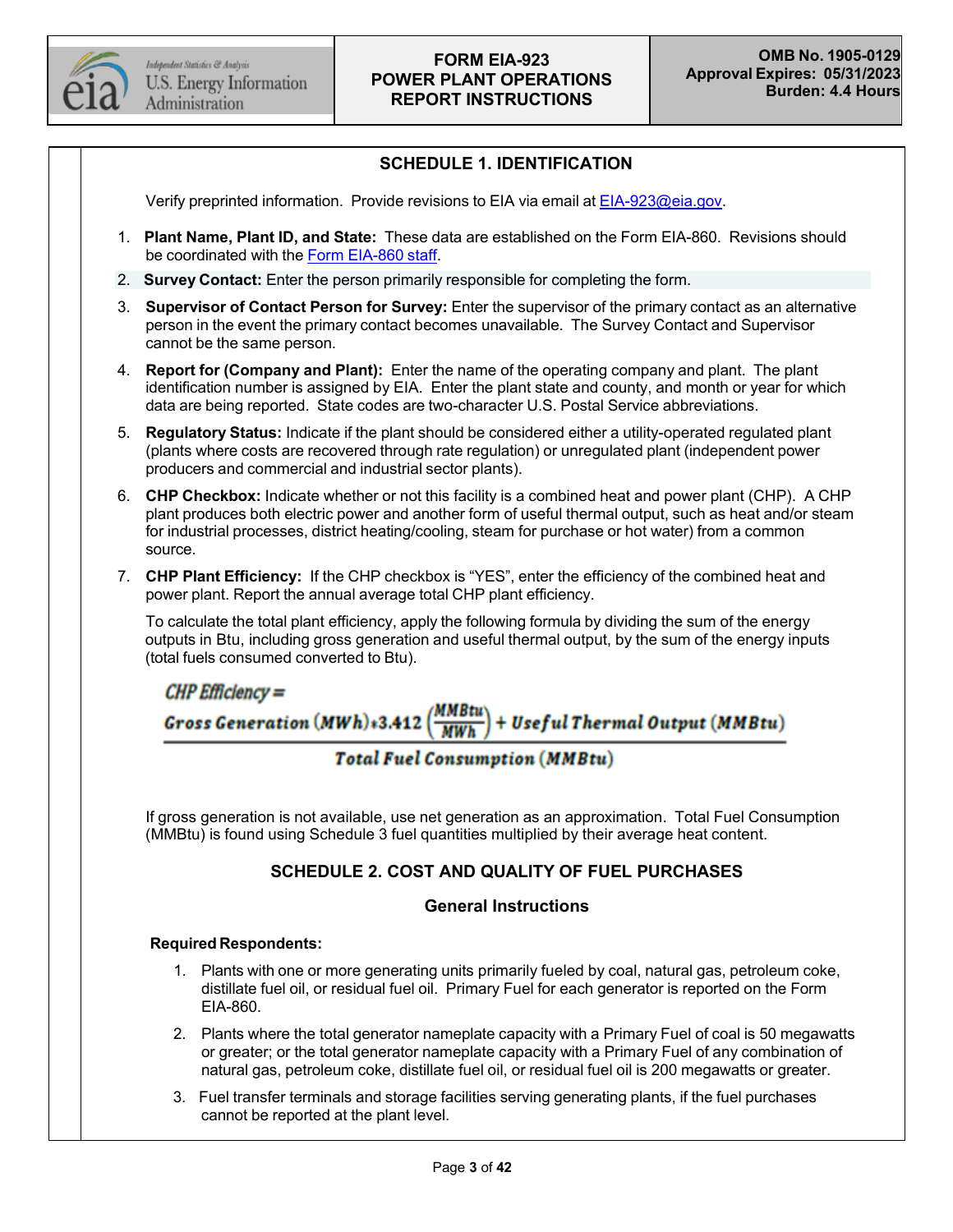

**Fuel transfer terminals and storage facilities guidelines:** Report fuel purchases where quantity, cost, and quality data CANNOT be reported by the individual plants served by the fuel terminal. Report purchases either on the fuel terminal report OR the plant report, not both. Fuel terminals must list the plants served on Schedule 4B. Report transfers out as negative adjustments to stocks on Schedule 4A.

**Report for each fuel purchase:** Report for purchases of all coal types, petroleum coke, distillate and residual fuel oils and natural gas by type of fuel, supplier, purchase type, contract expiration date, average cost per MMBtu, fuel quality, and for coal mine origin. Do not aggregate purchases. Report contract and spot market purchases separately, unless specifically instructed below.

**Annual Respondents** may aggregate some purchases for the entire year provided the contract type and other identifying information, such as mine origin, are identical. For aggregated data, report weighted average costs and quality data.

**Coal Purchases:** Report data by supplier and mine source. The mine information is reported on Schedule 2, Part C.

**Coal or petroleum coke which will be converted to synthesis gas at an Integrated Gasification Combined-Cycle (IGCC) plant:** Report the fuel as it is received (i.e., as coal or petroleum coke).

**Petroleum Product Purchases:** Report data by fuel type, supplier or broker, or refinery and, if applicable, port of entry. Report purchases of residual fuel oil, distillate fuel oil, and petroleum coke.

**Do Not Report the Following:** Waste oil, kerosene, jet fuel, propane, or other petroleum products.

**Natural Gas Purchases:** Report natural gas purchases by supplier. Report each contract purchase (not spot purchases) as separate line items -- never aggregate the contracted purchases. Spot market natural gas purchases from various suppliers may be aggregated where it is impractical to list each individually such as when numerous suppliers are used for many relatively small transactions. However, it is preferable to list each supplier separately. If you aggregate your data, report the weighted average cost and quality.

**Do Not Report the Following**: Other gases such as manufactured gas (coke oven, refinery, or blast furnace gas), propane, landfill gas, or other miscellaneous gaseous fuels, or natural gas injected into storage. Report stored gas when it is received at the plant as an Adjustment on Schedule 4A. Do not report costs associated with storage.

## **SCHEDULE 2. PART A. CONTRACT INFORMATION, PURCHASES, AND COSTS**

- 1. **Fuel Supplier Name:** Supplier names and fuel codes are preprinted from the previous month's report. Delete unneeded rows. Add supplier/fuel types from the drop-down lists. If the supplier is not on the list, [contact](mailto:EIA-923@eia.gov) EIA to have a new supplier added. If you choose "Name Pending" while waiting for a new supplier to be added, you MUST report the full supplier name in an override comment in response to the edit flag before the data can be submitted.
- 2. **Purchase Type or Tolling Agreement:** Use the following codes:

**C – Contract Purchase –** Fuel received under a purchase order or contract with a term of one year or longer. Contracts with a shorter term are considered spot purchases (See below.)

**NC – New Contract or Renegotiated Contract Purchase –** Fuel received under a purchase order or contract with a duration of one year or longer, under which deliveries were first made during the reporting month

**S – Spot-Market Purchase –** Fuel received under a purchase order or contract with a duration of less than one year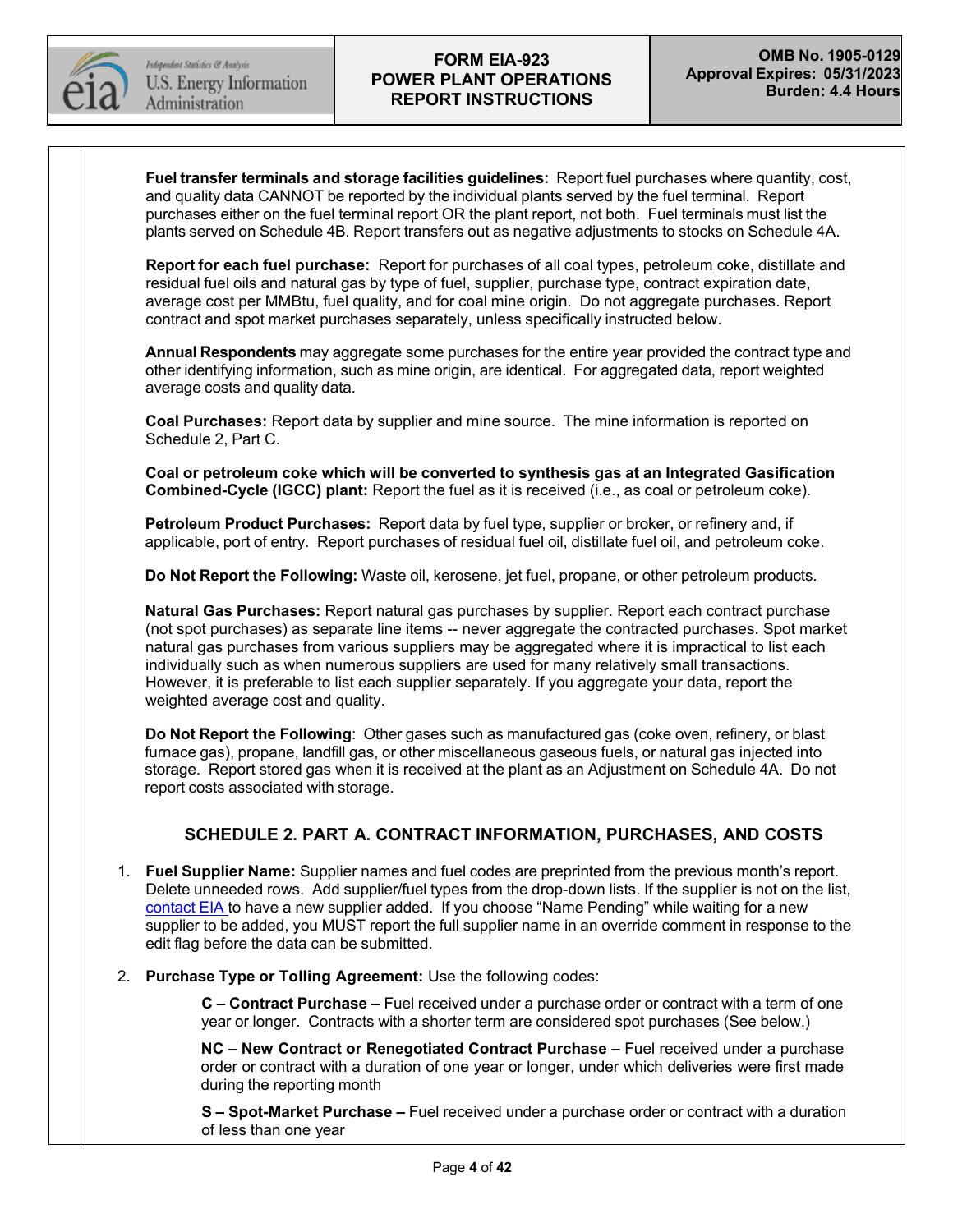

**T** – **Tolling Agreement** – Fuel received under a tolling agreement (bartering arrangement of fuel for generation)

- 3. **Contract Expiration Date (MMYY):** Report for **Purchase Types C and NC** the month and the year the purchase order or contract expires. For example, report "1119" for a November "2019" expiration date. This column should be left blank for **Purchase Types S and T.**
- 4. **Energy Source:** Identify fuels using the energy source codes listed in Table 1 for coal, petroleum coke, natural gas, distillate fuel oil, and residual fuel oil. A complete detailed list of energy sources is included in [Table](#page-32-0) 8.

#### 5. **Units of Measure:**

Coal and petroleum coke receipts: short tons on an as-received dry basis (if wet, indicate in a comment on Schedule 9)

Petroleum products' receipts: barrels

Natural gas: thousands of cubic feet (Mcf)

6. **Quantity Purchased:** Report the quantity of the fuel purchases for fuel that will ultimately be used for the generation of electricity and, at combined heat and power plants, for useful thermal output (process steam, district heating/cooling, space heating, or steam delivered to other end users).

As far as possible, do not include fuel that will be used in boilers with no connection to an electric power generator or for use in other equipment. If fuel purchases cannot be separated, provide a comment on Schedule 9, Comments.

Report start-up and flame-stabilization fuels.

When fuel is purchased by and received at the plant and a portion is resold, report the quantity minus the amount resold, but report the original average costs and quality of the purchase.

7. **Total Delivered Cost (for coal, petroleum products, petroleum coke, and natural gas):** Enter the delivered cost of the fuel in cents per million Btu (MMBtu) to the nearest 0.1 cent. Include all costs incurred in the purchase and delivery of the fuel to the plant. Do not include adjustments associated with prior months' fuel costs.

Include any penalties/premiums paid or expected to be paid on the fuel delivered during the month in the delivered price for fuel shipped under contract. Make subsequent adjustments only by revising the cost in the month it was reported. Report only the current month fuel costs associated with the current month fuel deliveries. If a portion of a fuel purchase is resold, report the average cents per MMBtu paid for the original purchase. Do not discount the costs by the revenue received for the sale of the fuel.

For coal, include maintenance and depreciation costs of coal delivered in railcars owned by the plant. Do not include unloading costs.

For natural gas, include the following pipeline charges: fuel losses, transportation reservation charges, balancing costs, and distribution system costs outside of the plant. Because these types of fees can skew the cost of the fuel per MMBtu, provide an explanation in an edit log override comment when the price falls outside the range of expected cost, (e.g., "This price includes a reservation fee of x dollars.").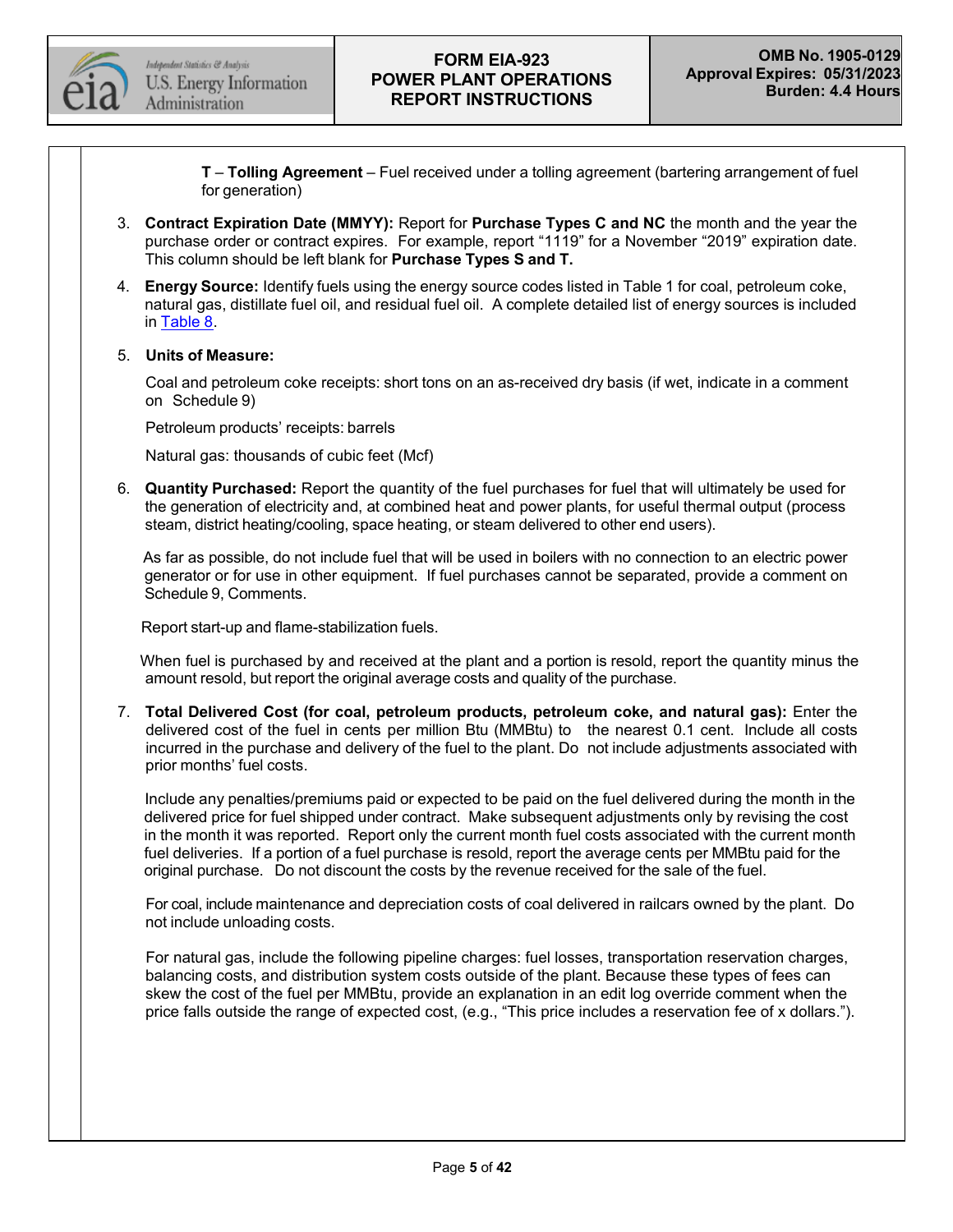

8. **Commodity Cost (for coal, petroleum products, petroleum coke, and natural gas):** Report the cost (in cents per million Btu rounded to the nearest 0.1 cent) at the point of first loading (free on board mine or transportation pipeline (FOB)), including taxes and quality-related charges or credits. Do not include loading and unloading charges, dust proofing, freeze conditioning, switching charges, diesel fuel surcharges, pipeline charges, transportation charges, or any other charges relating to the movement of the fuel to the point of use.

In the case of natural gas, the commodity cost is typically the price of the gas FOB the transmission pipeline. In the case of coal, the commodity cost is FOB mine.

For purchases associated with a hedging contract, report the actual fuel supply contract, not the hedge contract. Report the cost net of gains/losses as a result of the contract.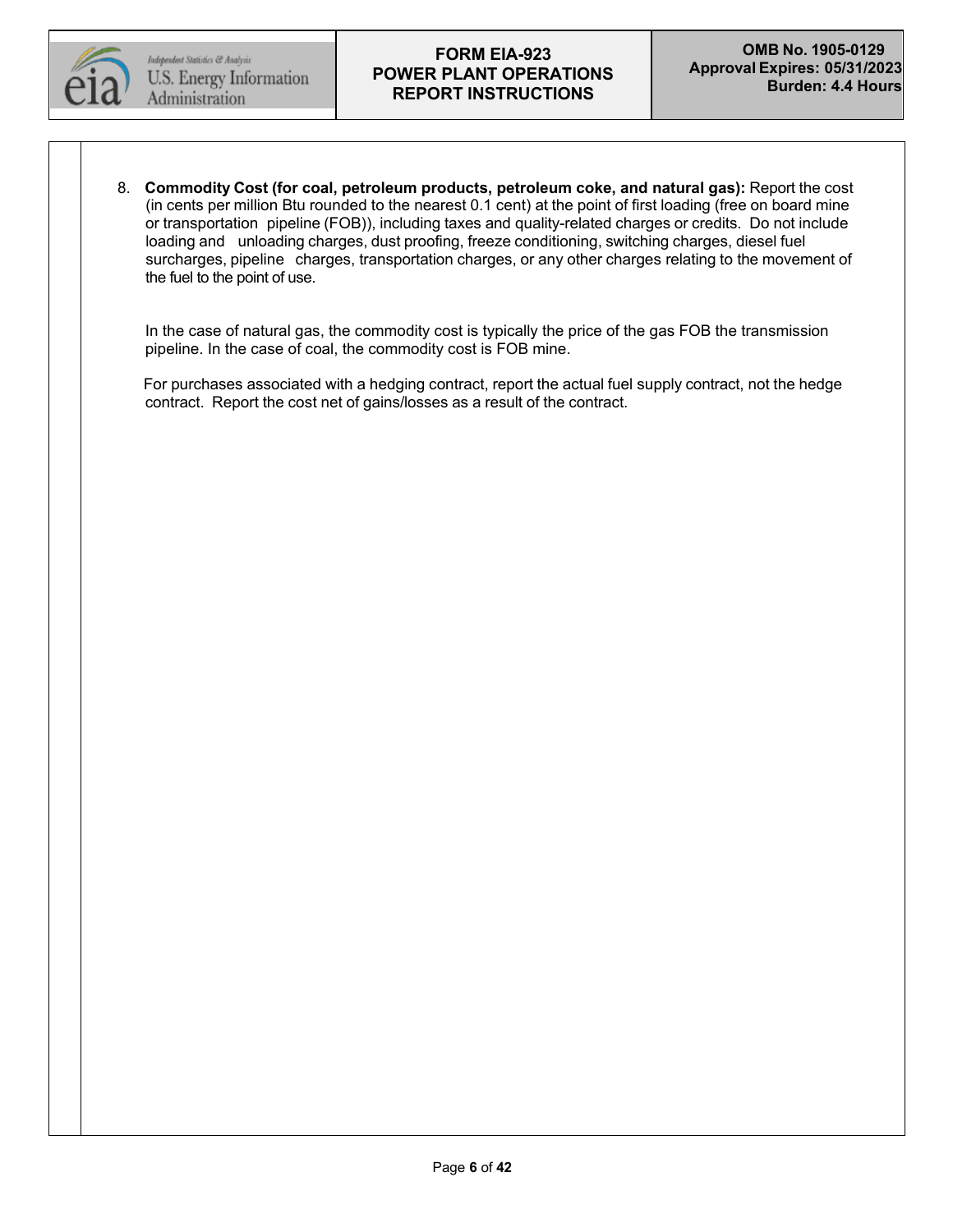

## **SCHEDULE 2. PART B. QUALITY AND TRANSPORTATION OF COAL, PETROLEUM PRODUCTS, AND PETROLEUM COKE**

- 1. **Fuel Supplier Name, Purchase Type, Quantity Purchased, and Energy Source**: Data are prepopulated for e-file users based on the data entered on Schedule 2. Part A.
- 2. **Heat Content:** For all fuels, report the actual (not contractual) average Btu content for each fuel purchase in million (MMBtu) per ton, barrel, or thousand cubic feet. Present data values to the nearest 0.001 MMBtu. Refer to Table 1, below, for approximate heat content ranges.
- 3. **Sulfur Content:** For coal, petroleum coke, and residual fuel oil, reports the sulfur content of the fuel in terms of sulfur percentage by weight. Present data values to the nearest 0.01 percent. Refer to Table 1 for approximate sulfur content ranges.
- 4. **Ash Content:** For coal and petroleum coke, enter the ash content of the fuel in terms of ash percentage by weight. Present data values to the nearest 0.01 percent. Refer to Table 1 for approximate ash content ranges.
- 5. **Moisture Content:** For coal only, enter the moisture content of the fuel in terms of moisture percentage by weight. Present data values to the nearest 0.01 percent. Refer to Table 1 for approximate moisture content ranges.
- 6. **Mercury Content:** For coal only, enter the mercury content in parts per million (ppm). Present data values to the nearest 0.001 ppm. If lab tests of the coal receipts do not include the mercury content, enter the amount specified in the contract with the supplier. Refer to Table 1 for approximate mercury content ranges. If the mercury content is not known, mark the checkbox provided for unavailable mercury content.
- 7. **Chlorine Content:** For coal only, enter the chlorine content in parts per million (ppm). Present data values to the nearest 0.001 ppm. If lab tests of the coal do not include the chlorine content, enter the amount specified in the contract with the supplier. Refer to Table 1 for approximate chlorine content ranges. If the chlorine content is not known, mark the checkbox provided for unavailable chlorine content.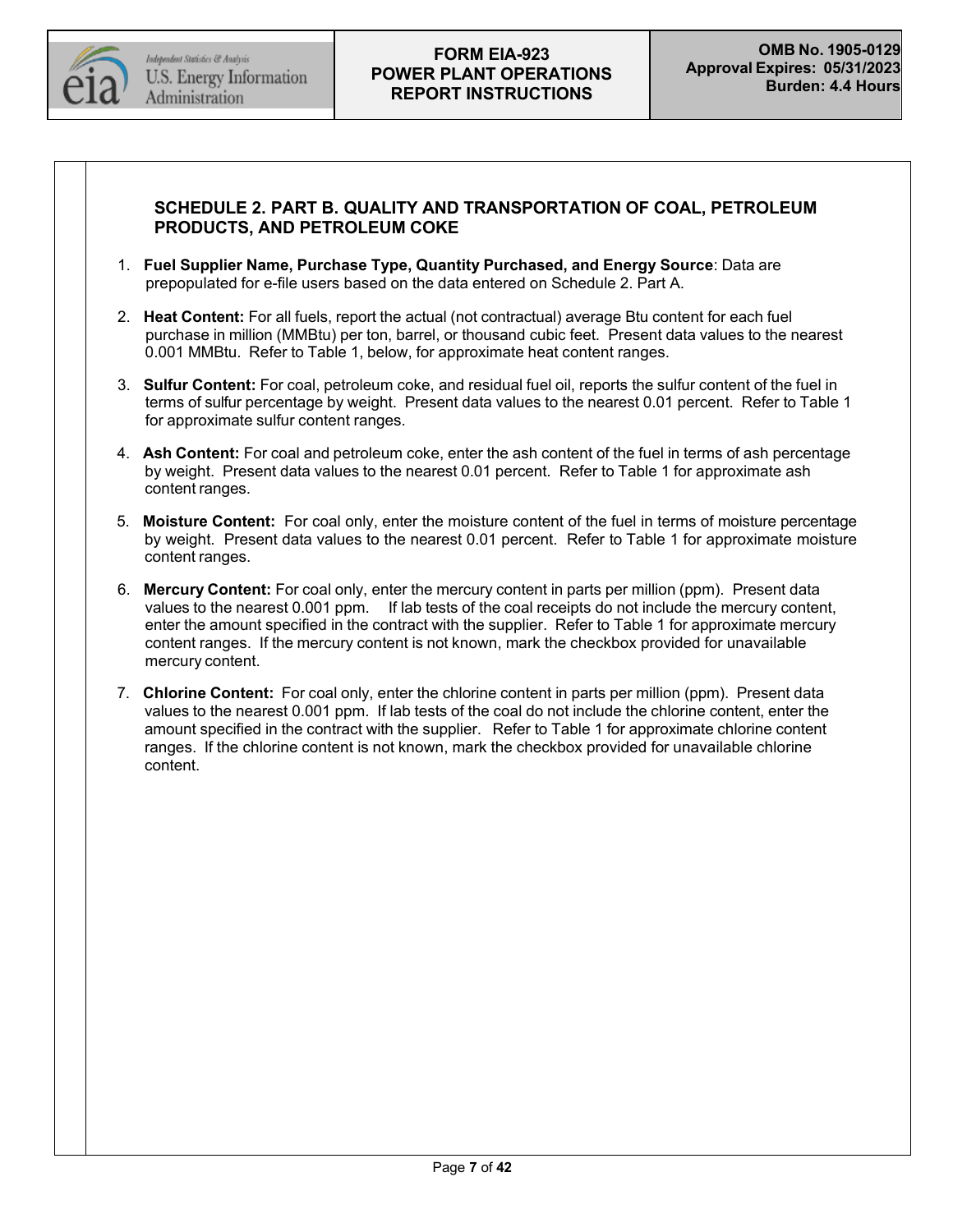

| <b>Fuel</b><br>Code | <b>Fuel Name</b>         | Heat<br><b>Content</b><br>(per unit) | <b>Sulfur</b><br><b>Content</b><br>(%) | <b>Ash</b><br><b>Content</b><br>(%) | <b>Moisture</b><br><b>Content</b><br>$(\%)$ | <b>Mercury</b><br><b>Content</b><br>(ppm) | <b>Chlorine</b><br><b>Content</b><br>(ppm) |
|---------------------|--------------------------|--------------------------------------|----------------------------------------|-------------------------------------|---------------------------------------------|-------------------------------------------|--------------------------------------------|
| <b>BIT</b>          | <b>Bituminous Coal</b>   | 19 - 29                              | $0.4 - 6.0$                            | $4.0 - 30.0$                        | $2.0 - 16.0$                                | $0.020 - 0.500$                           | $30 - 3000$                                |
| <b>LIG</b>          | Lignite Coal             | $10 - 15$                            | $0.4 - 3.0$                            | $5.0 - 35.0$                        | $30.0 - 60.0$                               | $0.020 - 0.500$                           | 120 -- 300                                 |
| <b>SUB</b>          | Subbituminous Coal       | $15 - 20$                            | $0.2 - 1.5$                            | $3.0 - 15.0$                        | $10.0 - 45.0$                               | $0.020 - 0.200$                           | 40 -- 1200                                 |
| <b>ANT</b>          | Anthracite Coal          | $22 - 29$                            | $0.4 - 6.0$                            | $4.0 - 30.0$                        | $2.0 - 17.0$                                | $0.020 - 0.500$                           | $30 - 3000$                                |
| <b>RC</b>           | <b>Refined Coal</b>      | $20 - 29$                            | $0.2 - 6.0$                            | $3.0 - 30.0$                        | $2.0 - 30.0$                                | $0.020 - 0.500$                           | $30 - 3000$                                |
| <b>WC</b>           | Waste Coal               | $6.5 - 16$                           | $0.3 - 6.0$                            | $5.0 - 50.0$                        | $2.0 - 60.0$                                | $0.020 - 1.200$                           | $30 - 3000$                                |
| <b>PC</b>           | Petroleum Coke           | $24 - 30$                            | $1.0 - 7.0$                            | $0.1 - 1.2$                         |                                             |                                           |                                            |
| <b>RFO</b>          | <b>Residual Fuel Oil</b> | $5.7 - 6.8$                          | $0.2 - 4.5$                            |                                     |                                             |                                           |                                            |
| <b>DFO</b>          | Distillate Fuel Oil      | $5.3 - 6.3$                          |                                        |                                     |                                             |                                           |                                            |
| <b>NG</b>           | <b>Natural Gas</b>       | $0.8 - 1.2$                          |                                        |                                     |                                             |                                           |                                            |

**Table 1. Quality of Fuel**

- 8. **Fuel Transportation, Primary Mode:** Report the method used to transport the fuel over the longest distance from point of origin to the consumer (the point of origin is the mine for coal deliveries). If the fuel was purchased from a broker or a fuel terminal, and the original mode of transportation is unknown to the purchaser, provide a reasonable assumption for the longest distance from the coal mine (e.g., coal moved from western to eastern states is most likely transported primarily by rail). If the shipment involves only one mode of transportation, that mode is considered the primary mode. If the shipment involves more than one mode of transportation, see the description of secondary mode below.
- 9. **Secondary Mode:** If you used more than one mode of transportation in a single shipment, the secondary mode of transportation is the second longest distance used to transport the fuel to the consumer. If you used more than two transportation modes in a single shipment, report only the primary and secondary modes.

**Do Not Report the Following:** The transportation modes used entirely within a mine, terminal, or power plant or exclusively on private roads between a mine and rail load-out or barge terminal (e.g., trucks used to move coal from a mine pit to the mine load-out; conveyors at a power plant used to move coal from the plant storage pile to the plant).

**Mine-Mouth Coal Plants:** Report "Conveyor" as the primary mode, if the conveyor feeding coal to the plant site originates at the mine. Otherwise, report the primary mode (typically truck or rail) used to move the coal to the plant site.

#### **Transportation Mode Codes:**

**RR – Rail**: Shipments of fuel moved to consumers by rail (private or public/commercial). Included is coal hauled to or away from a railroad siding by truck, if the truck did not use public roads.

**RV – River:** Shipments of fuel moved to consumers via river by barge. Not included are shipments to Great Lakes coal loading docks, tidewater piers, or coastal ports.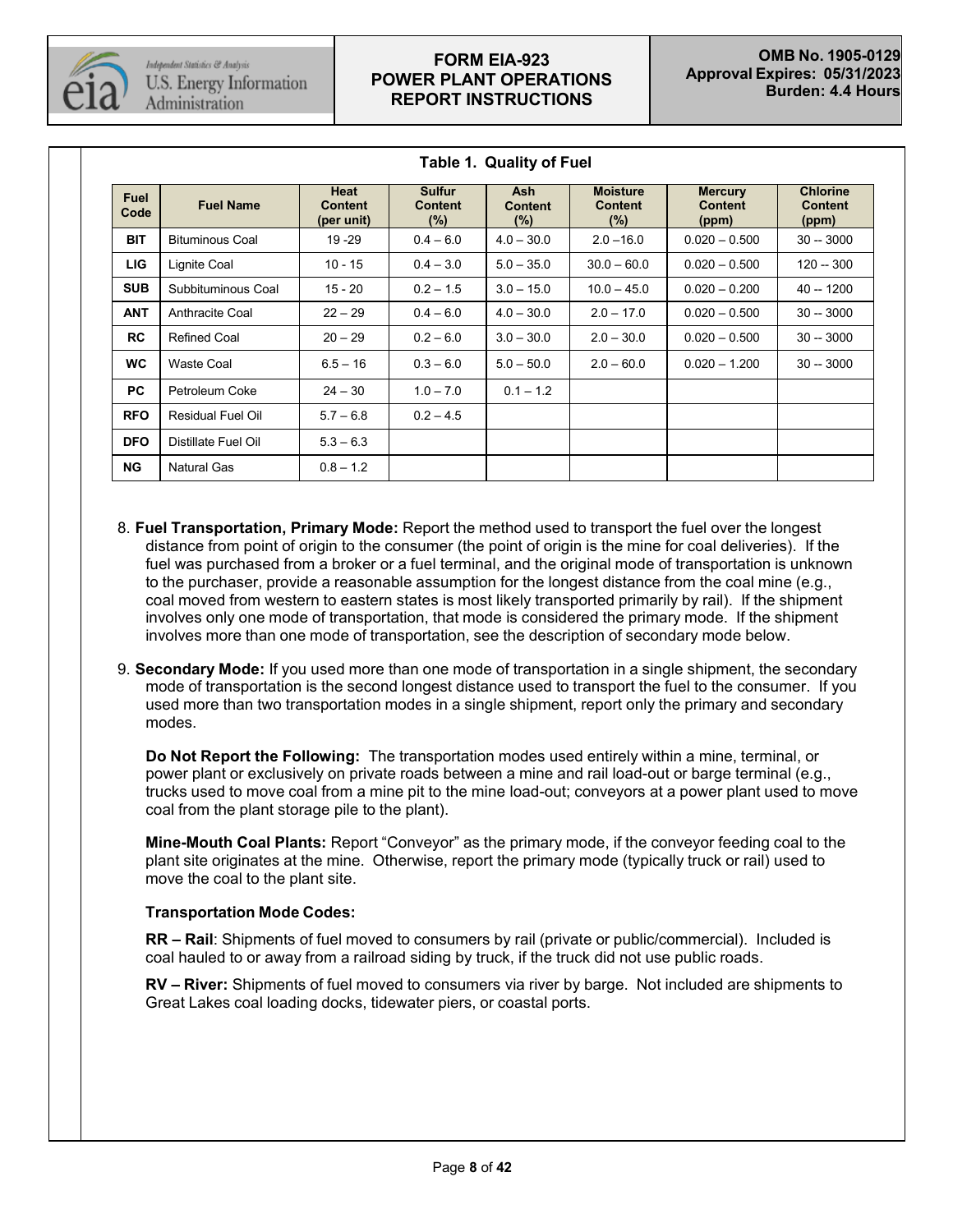

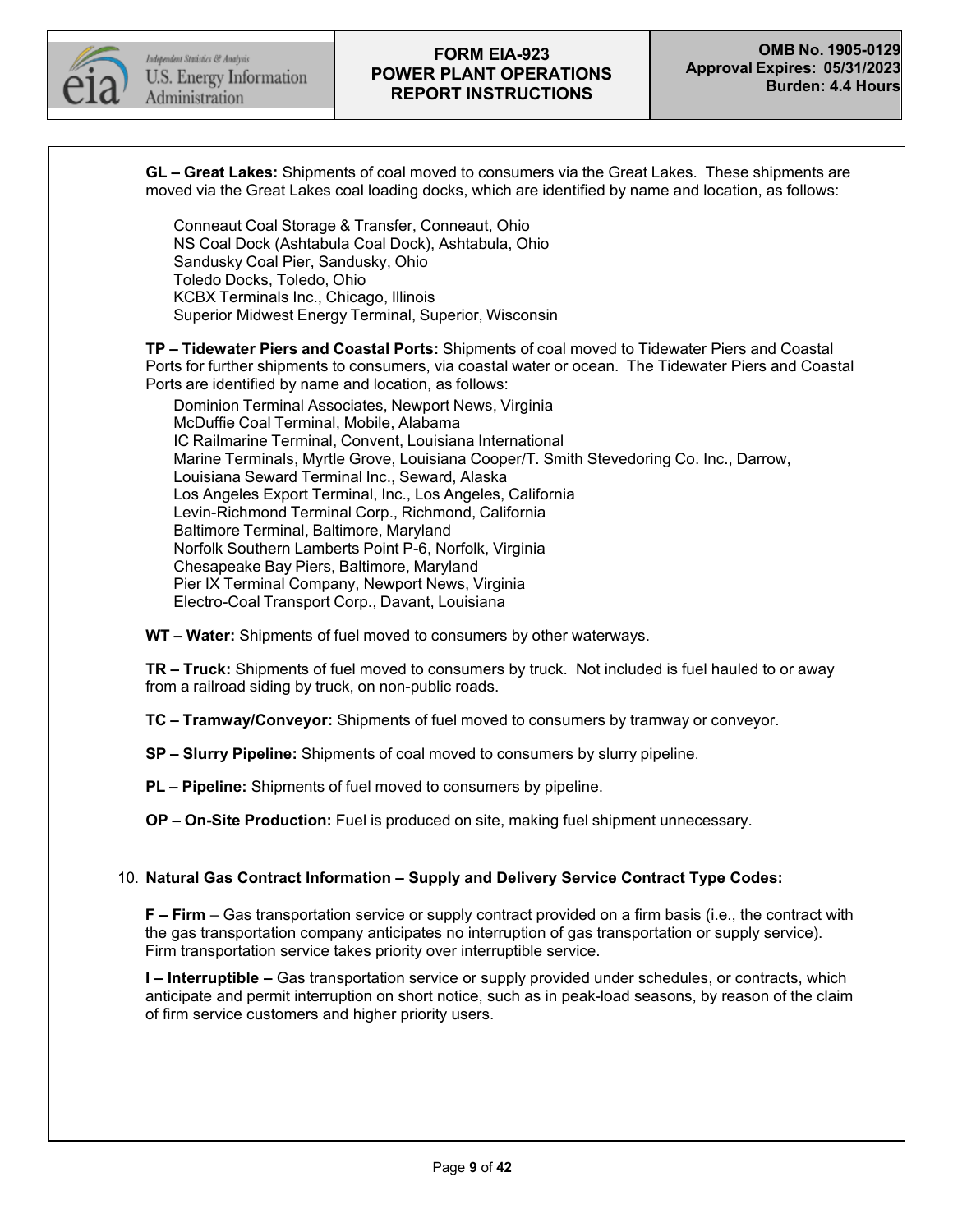

#### **SCHEDULE 2. PART C. COAL MINE INFORMATION**

- 1. **Fuel Supplier Name, Purchase Type, Quantity Purchased, and Energy Source:** Data are prepopulated for e-file users based on the data entered on Schedule 2. Part A.
- 2. **State or Country of Origin**: Choose the two-letter U.S. Postal Service abbreviation or country code from the drop-down list of coal producing states. For imported coal, choose the two-letter country code, shown below:

**AS** – Australia; **CN** – Canada; **CL** – Colombia; **IS** – Indonesia; **PL** – Poland;

**RS** – Russia; **VZ** – Venezuela; **OT** – Other (specify the country in Schedule 9).

The state of origin is mandatory. If purchases originate from a broker, barge site or other third party, you must contact the broker, barge site, or other party and find out the state(s) where the coal originated.

If coal purchased under a purchase order or contract originates in more than one state, determine from the supplier the most dominant or probable state(s) of origin for the coal. If the amount of coal from each state/mine is known, allocate the purchase among the states accordingly. If the amount of coal from each state is not known, report the state from which the majority of the coal originated.

3. **Mine Information:** Choose the mine from the drop-down list. The list will display only those mines located in the chosen state/country of origin. The displayed information includes the mine operating company, for informational purposes, to aid in identifying the mine of origin. Upon choosing a mine, the MSHA ID, Mine Name, Mine Type and Mine County will automatically be populated. Mine types include U (underground), S (surface), U/S (both an underground and surface mine with most coal extracted underground), S/U (both an underground and surface mine with most coal extracted from the surface), and P (preparation plant – coal is purchased from a preparation plant where it is mechanically cleaned to remove soil and rock, crushed, and then screened/sorted into sizes appropriate for different uses.

If the mine is not on the list, [contact](mailto:EIA-923@eia.gov) EIA if the mine is not on the list, if the mine is unknown, or if the coal came from multiple mines.

## **SCHEDULE 3. PART A. BOILER AND GENERATOR INFORMATION FOR STEAM-ELECTRIC COMBUSTIBLE-FUELED PLANTS**

#### **General Instructions**

**Required Respondents:** Plants with steam turbines (**ST**) driven by steam from a boiler fueled by combustible fuels must report the fuel consumed in each boiler and the electric power output of each generator.

Do not report for steam turbines where the exclusive energy source is nuclear, geothermal, solar, purchased steam, or waste heat.

Report a value for EACH MONTH. However, plants with less than 10 MW steam-electric nameplate capacity may report annual values for the calendar year.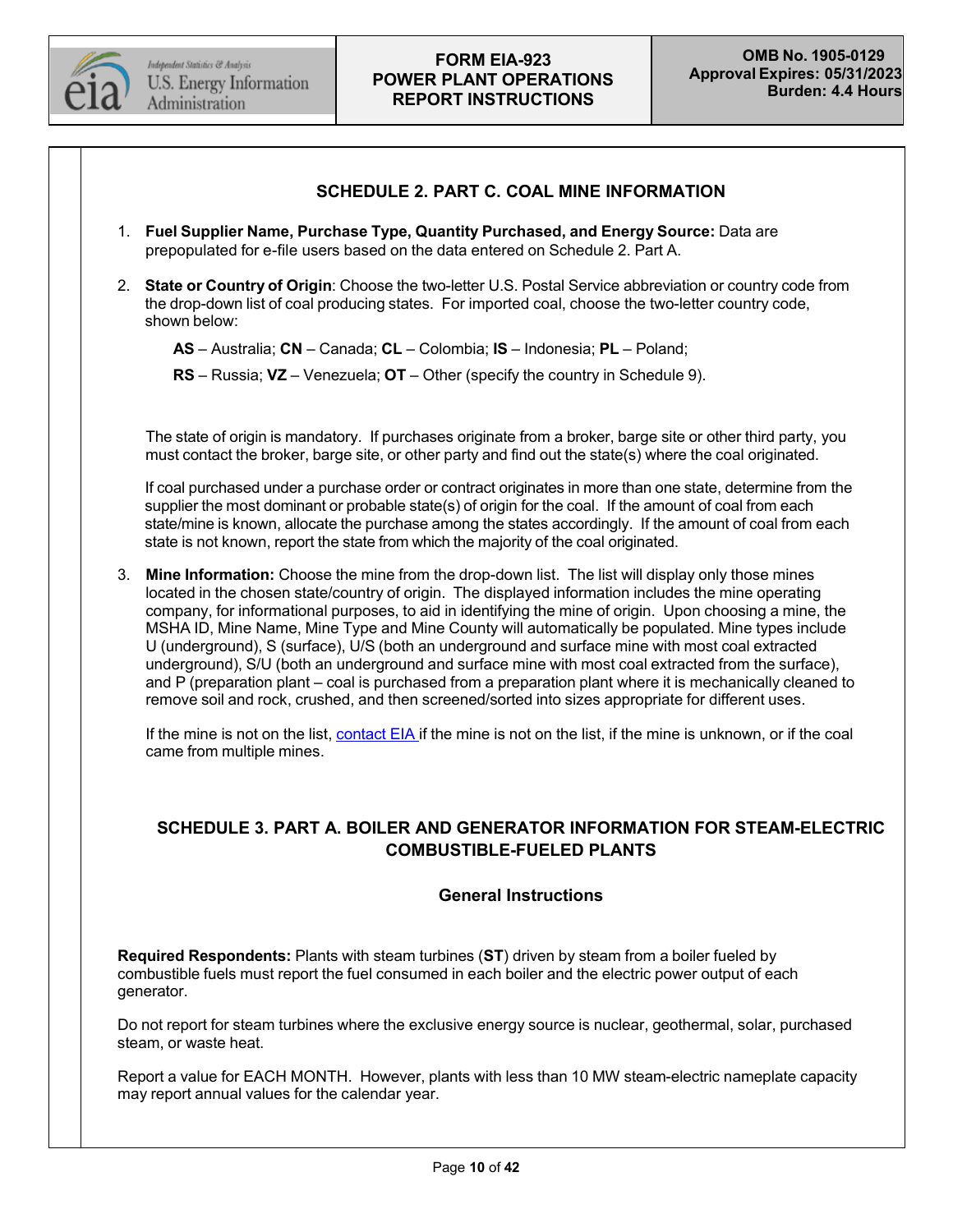

Do not leave fuel quantity and net /gross generation blank. Report zeros when no fuel is consumed or electric power generated**.**

- 1. **Prime Mover Code:** The prime mover code is prepopulated. The only valid code on Schedule 3A is ST. For a complete list of prime mover codes, refer to [Table](#page-31-0) 7.
- 2. **Boiler ID:** Boiler IDs are prepopulated from the latest reported Form EIA-860, Annual Electric Generator Report. If a Boiler ID needs to be added to Schedule 3A, either choose the ID from the drop-down list or [contact](mailto:EIA-923@eia.gov) EIA to have it added to the list. Boiler IDs must match those reported on the Form EIA-860.
- **3. Boiler Status:** Report the status of the boiler during the current reporting period. Enter one of the codes listed in Table 2 below:

| Code      | <b>Boiler Status</b>                                                                                             |  |  |  |  |
|-----------|------------------------------------------------------------------------------------------------------------------|--|--|--|--|
| <b>OP</b> | Operating (in commercial service or out of service less than 365 days)                                           |  |  |  |  |
| <b>OS</b> | Out of service (365 days or longer)                                                                              |  |  |  |  |
| <b>OA</b> | Temporarily out of service (less than 365 days)                                                                  |  |  |  |  |
| RE.       | Retired (no longer in service and not expected to be returned to service)                                        |  |  |  |  |
| <b>SB</b> | Standby (or inactive reserve); i.e., not normally used, but available for service                                |  |  |  |  |
| <b>TS</b> | Construction complete and receiving revenue from the sale of electricity, but not<br>yet in commercial operation |  |  |  |  |

#### **Table 2. Boiler Status Codes**

- 4. **Energy Source:** Energy source codes used in the previous reporting period are prepopulated for the current reporting period. Additional codes are listed in [Table](#page-32-0) 8 and can be chosen via the drop-down list. For blended coal products, report an estimated allocation for each coal rank, if this allocation can be determined. For energy source codes OTH, OBS, OBG, OBL and OG, specify the fuel in the text box at the bottom of the data table.
- 5. **Quantity:** For each month, report the amount of fuel consumed in each boiler for electric power generation and, at combined heat and power stations, for useful thermal output. Do not leave blank. Report zero if the fuel was not used in the current reporting period.
- 6. **Type of Units:** Report physical units of fuel consumption as follows: solids in tons; liquids in barrels (one barrel equals 42 U.S. gallons); and gases in thousands of cubic feet (Mcf).
- 7. **Average Heat Content:** Report for all fuels, the average heat content as burned to the nearest 0.001 million Btu (MMBtu) per physical unit. Report the value in the following units: solids in million Btu (MMBtu) per ton; liquids in MMBtu per barrel; and gases in MMBtu per thousand cubic feet (Mcf). Refer to [Table](#page-32-0) 8 for approximate ranges of heat content of specific energy sources.

Report the heat content of the fuel as the gross or "higher heating value" (rather than the net or lower heating value). The higher heating value exceeds the lower heating value by the latent heat of vaporization of the water.

The heating value of fuels that is generally used and reported in a fuel analysis, unless otherwise specified, is the higher heating value. If the fuel heat content cannot be reported "as burned," obtain data from the fuel supplier on an "as received" basis.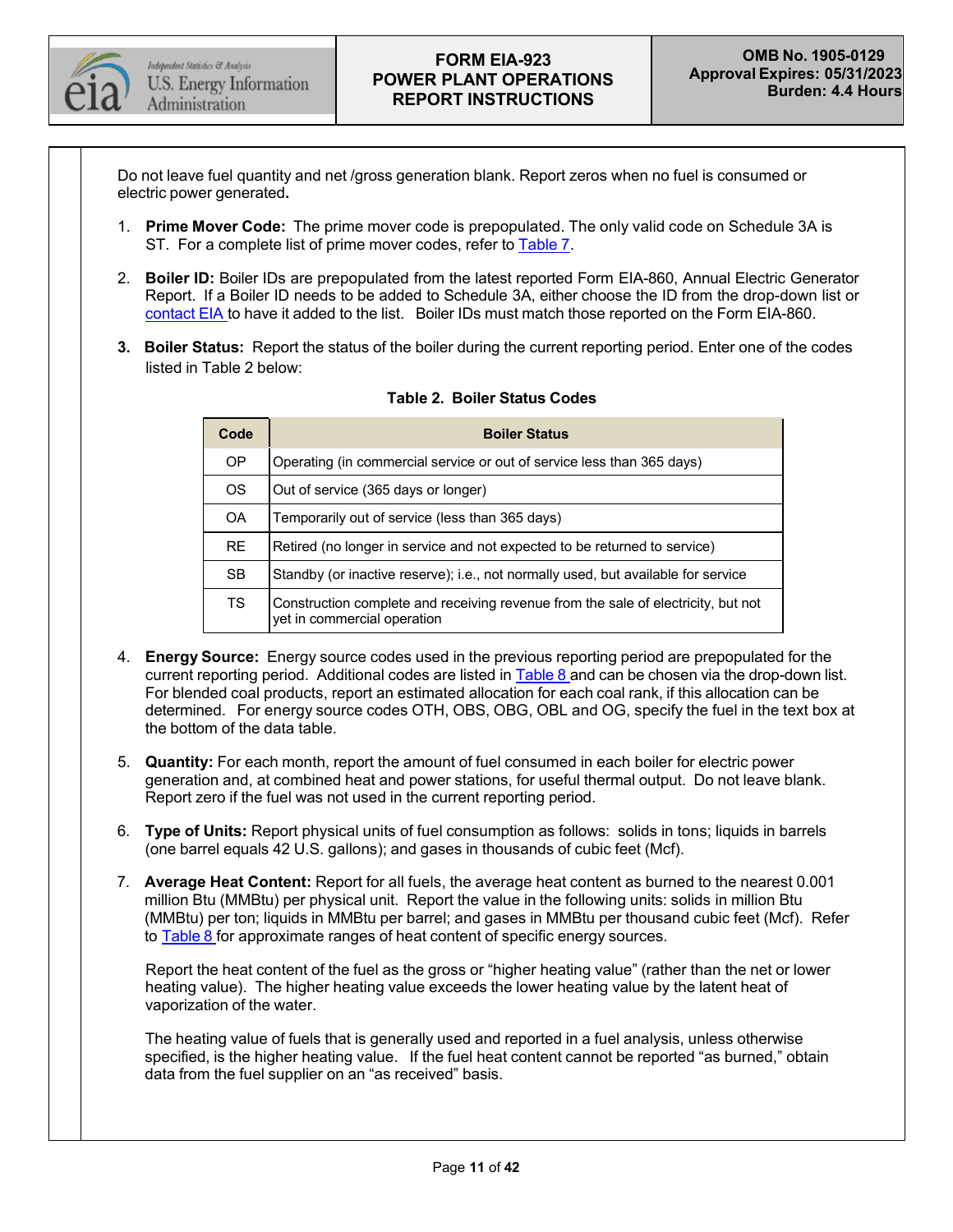

- 8. **Sulfur Content (petroleum, petroleum coke, and coal):** For each month, enter sulfur content to nearest 0.01 percent by weight. Report sulfur content for the following energy source codes: ANT, BIT, LIG, RC, SUB, WC, PC, RFO, and WO. Refer to Table 1 for approximate sulfur content ranges.
- 9. **Ash Content (coal and petroleum coke):** Report ash content to the nearest 0.1 percent by weight. Report ash content for the following fuel codes: ANT, BIT, LIG, SUB, WC, RC, and PC. Refer to Table 1 for approximate ash content ranges.
- 10. **Generator ID:** Generator IDs are prepopulated on the e-file system form. For a Generator ID that is not prepopulated, choose the ID from the drop-down list of Generator IDs which were reported for your plant on the Form EIA-860. If the Generator ID is not on the selection list, [contact](mailto:EIA-923@eia.gov) EIA to have the ID added to your form. Generator IDs must match those reported on the Form EIA-860.
- 11. **Generator Status:** Enter one of the codes listed in Table 3 below.

| <b>Status</b><br>Code | <b>Status Code Description</b>                                                                                                                                         |
|-----------------------|------------------------------------------------------------------------------------------------------------------------------------------------------------------------|
| OP.                   | Operating - in service (commercial operation) and producing some electricity. Includes<br>peaking units that are run on an as-needed (intermittent or seasonal) basis. |
| OA.                   | Temporarily out of service – for less than 365 days                                                                                                                    |
| OS.                   | Out of service – was not used for some or all of the reporting period and is NOT expected to<br>be returned to service in the next 365 days                            |
| SB.                   | Standby/Backup - available for service but not normally used (has little or no generation<br>during the year) for this reporting period                                |
| <b>TS</b>             | Construction complete and receiving revenue from the sale of electricity, but not yet in<br>commercial operation                                                       |
| RE.                   | Retired - no longer in service and not expected to be returned to service                                                                                              |

#### **Table 3. Generator Status Codes**

- 12. **Gross Generation:** Report the total amount of electric energy produced by generating units and measured at the generating terminal in megawatthours, rounded to the nearest whole number (no decimals).
- 13. **Net Generation:** Enter the net generation (gross generation minus the parasitic station load, i.e., station use) in megawatthours. If the monthly station service load exceeded the monthly gross electrical generation, report negative net generation with a minus sign, not with parentheses.

If your plant is a combined heat and power plant in the Industrial or Commercial Sector, you may choose to leave net generation blank in cases where net generation cannot be determined. Please note that net generation is not defined as electric power sold to the grid (net of direct use), but as gross generation minus station use. If station use is not separable from direct use at combined heat and power plants, report only gross generation, and leave net generation blank. Enter a comment on Schedule 9 if net generation is not reported.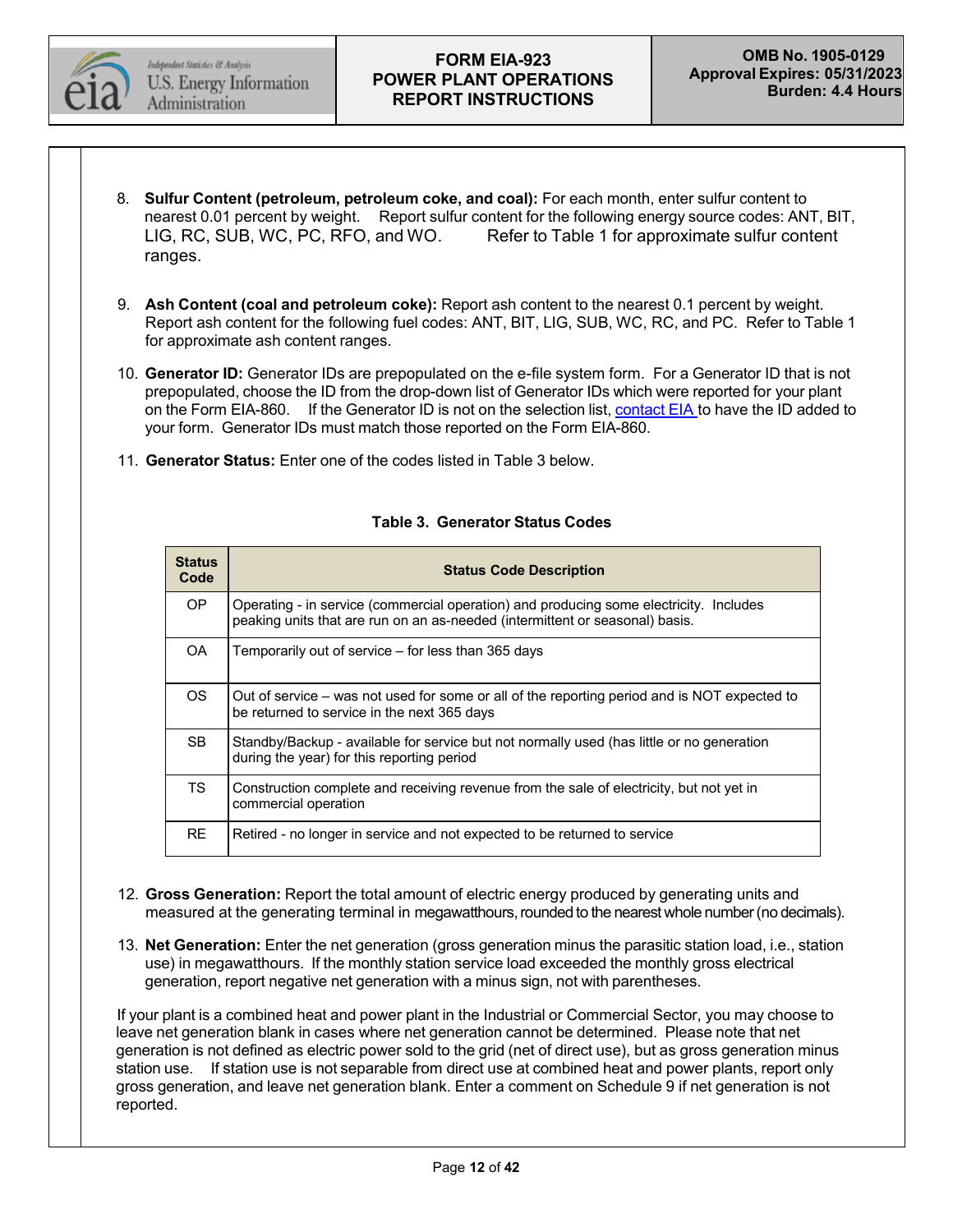

# **SCHEDULE 3. PART B. FUEL AND GENERATOR INFORMATION FOR SINGLE-CYCLE GAS TURBINES, INTERNAL COMBUSTION ENGINES, HYDROELECTRIC PUMPED STORAGE, COMPRESSED AIR STORAGE AND OTHER ENEGY STORAGE TECHNOLOGIES THAT DELIVER ELECTRIC POWER**

**Required Respondents:** Plants with single-cycle gas turbines (**GT**), internal combustion engines (**IC**), fuel cells (**FC**), pumped-storage hydroelectric plants (**PS**), compressed air units (**CE**), other energy storage technologies that deliver electric power such as batteries (**BA**) and flywheel (**FW**) electric storage units, or other miscellaneous prime mover types (**OT**) must report the fuel consumed in the turbines and engines, the electrical energy consumed for storage technologies, and the electric power output for each technology type.

Group all generators of one type together. Do not report for each individual generator. For example, report natural gas consumed and megawatthours produced for all single-cycle gas turbines at the plant as a single value.

Do not report for conventional hydroelectric generators, combined-cycle generators or generators driven by wind, solar, geothermal, and nuclear. These are collected on Schedules 3C and 3D.

Do not leave fuel quantity and net /gross generation blank. Report zeros when no fuel is consumed or electric power generated.

For batteries or energy storage technologies, you must report electricity pulled from the grid and/or electricity pulled from a generating unit also located at this plant that is used to energize the battery or storage technology as Consumption. Report total MWh discharged from the energy storage unit during the reporting period as Gross Generation and report Net Generation as the difference between Gross Generation and Consumption.

Net Generation (MWh) = Gross Generation (MWh) – Energy Consumed for storage (MWh)

- 1. **Prime Mover Code:** The prime mover codes are prepopulated on the form. If a code needs to be added, choose from the drop-down list. Prime mover descriptions and codes are listed in Table 7.
- 2. **Energy Source:** Energy source codes used in the previous reporting period are prepopulated for the current reporting period. Additional codes are listed in [Table](#page-32-0) 8 and can be chosen via the drop-down list. For energy source codes OTH, OBS, OBG, OBL, and OG, specify the fuel in the text box at the bottom of the data table.
- 3. **Quantity Consumed:** For each prime mover type, report the amount of fuel consumed for electric power generation and, at combined heat and power stations, for useful thermal output. Report the energy consumed for pumping water, compressing air, or other energy storage technologies in megawatthours.
- 4. **Type of Physical Units:** Report fuel consumption in the following units:

#### a. Solids – Tons

- b. Liquids Barrels (one barrel equals 42 U.S. gallons)
- c. Gases Thousands of cubic feet (Mcf)
- d. Energy Storage Megawatthours (MWh)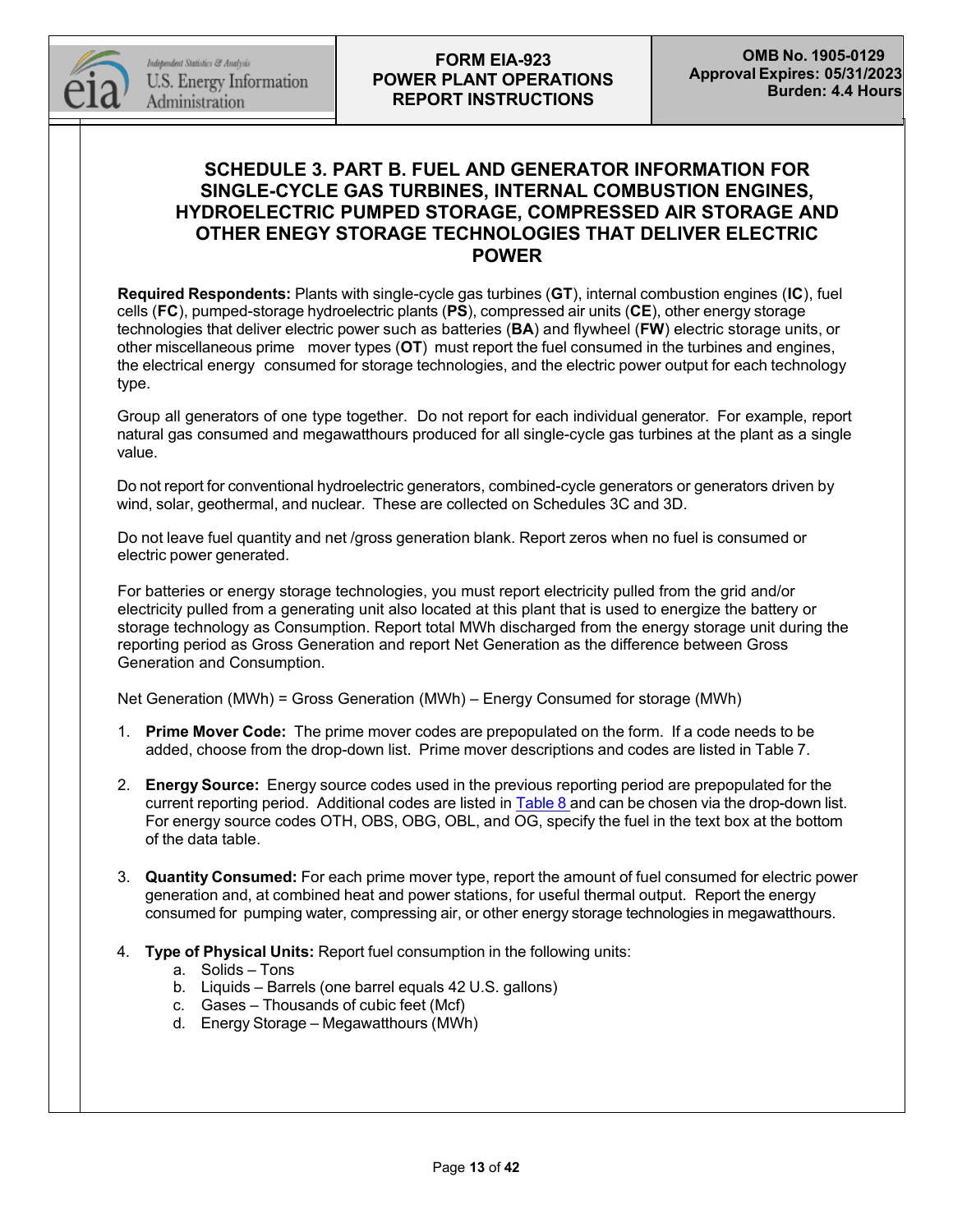

5. **Average Heat Content:** Report for all combustible fuels, the average heat content as burned to the nearest 0.001 million Btu (MMBtu) per physical unit. Report the value in the following units: solids in million Btu (MMBtu) per ton; liquids in MMBtu per barrel; and gases in MMBtu per thousand cubic feet (Mcf). Refer to [Table](#page-32-0) 8 for approximate ranges of heat content of specific energy sources. Leave heat content blank if fuel consumed is zero and for pumped storage, compressed air or other energy storage technologies.

Report the heat content of the fuel as the gross or "higher heating value" (rather than the net or lower heating value). The higher heating value exceeds the lower heating value by the latent heat of vaporization of the water. The heating value of fuels that is generally used and reported in a fuel analysis, unless otherwise specified, is the higher heating value.

If the fuel heat content cannot be reported "as burned," obtain data from the fuel supplier on an "as received" basis.

- 6. **Peaking Unit (Yes/No):** Report "Yes" or "No" to indicate if a unit is operated as a peaking unit. Peaking units typically run only during hours of high demand (or peak demand) as opposed to base load units that run continuously except for maintenance or other outages.
- 7. **Gross Generation:** Report the total amount of electric energy produced by generating units for each technology (prime mover) type and measured at the generating terminal in megawatthours roundedto the nearest whole number
- 8. **Generation:** Report the total amount of net electric energy produced by generating units for each technology (prime mover) type. Net generation is gross generation minus the parasitic station load (i.e., station use). If the monthly station service load exceeded the monthly gross electrical generation, report negative net generation with a minus sign (do not use parentheses).

Combined heat and power plants in the Industrial or Commercial Sector, may leave net generation blank in cases where net generation cannot be determined. Please note that net generation is not defined as electric power sold to the grid (net of direct use), but as gross generation minus station use. If station use is not separable from direct use at combined heat and power plants, report only gross generation, and leave net generation blank.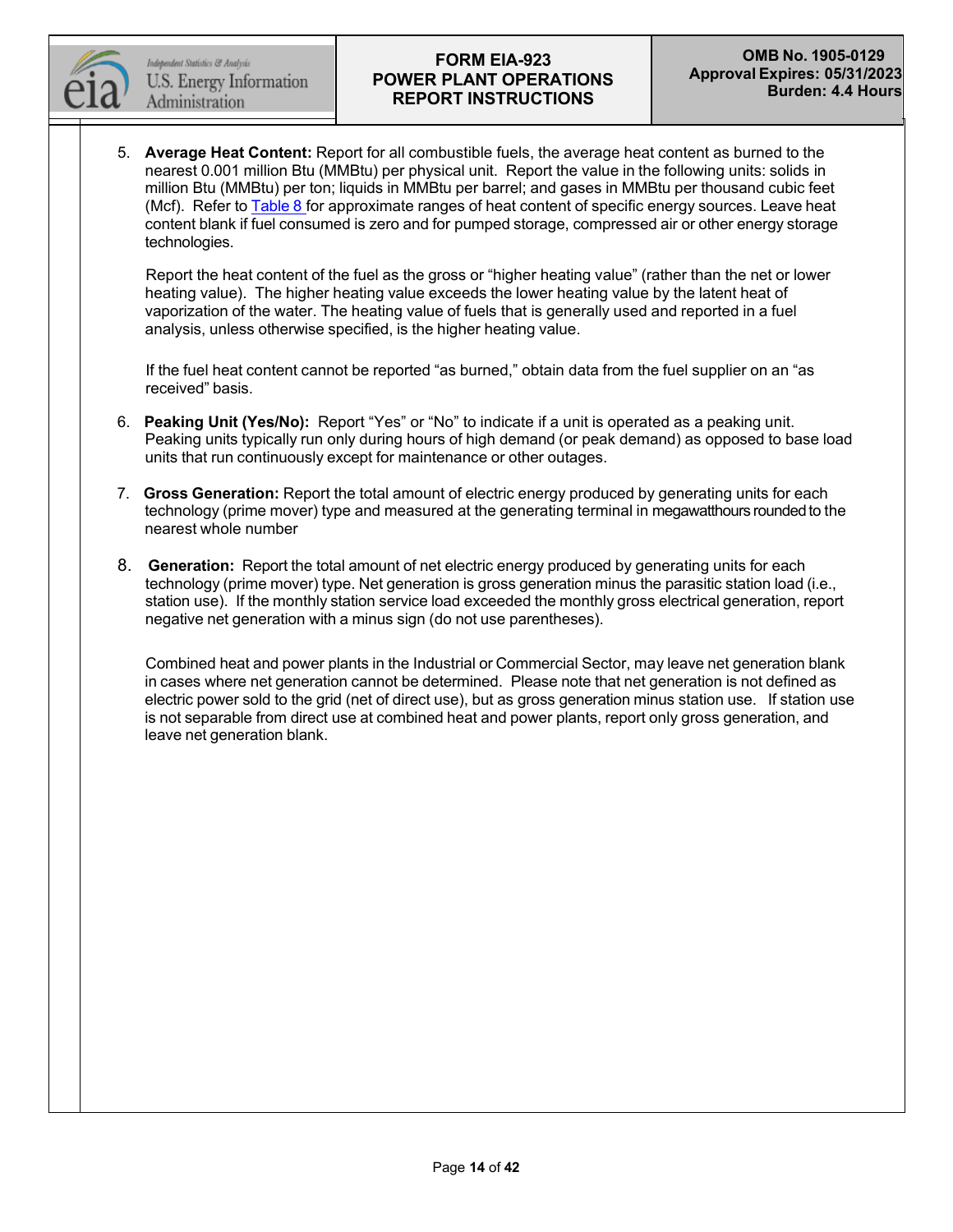

# **SCHEDULE 3. PART C. FUEL AND GENERATION INFORMATION FOR COMBINED-CYCLE UNITS**

**Required Respondents:** Plants with combined-cycle units must report the fuel consumed in each combustion turbine and fuel consumed for supplementary firing of the heat recovery steam generator and the electric power output of each generator. Report for single-shaft combustion turbines (**CS**) combined-cycle combustion turbines (**CT**), heat recovery steam generators (HRSGs), and steam turbines (**CA**). Integrated Gasification Combined-Cycle (IGCC) plants also are required to report fuel consumed by the gasifier.

Report a value for EACH MONTH. However, plants with less than 10 MW steam-electric nameplate capacity may report annual values for the calendar year.

Do not leave fuel quantity and net /gross generation blank. Report zeros when no fuel is consumed or electric power generated.

- 1. **Prime Mover Code:** For combustion turbines, the code is CT; for the steam turbine and the HRSG, use CA. For single shaft use CS. The prime mover codes are prepopulated. If the prepopulated code is incorrect, choose the correct code from the drop-down list. For a complete list of prime mover codes, refer to Table 7.
- 2. **Boiler ID:** Boiler IDs are prepopulated on the form. If a Boiler ID needs to be added choose the ID from the drop-down list. If the Boiler ID is not on the list, [contact](mailto:EIA-923@eia.gov) EIA to have it added. Boiler IDs must match those reported on the Form EIA-860.
- 3. **Boiler Status:** Enter one of the codes listed in Table 3 above.
- 4. **Energy Source:** Energy source codes used in the previous reporting period are prepopulated for the current reporting period. Additional codes are listed in [Table](#page-32-0) 8 and can be chosen via the drop-down list. For energy source codes OTH, OBS, OBG, OBL and OG, specify the fuel in the text box at the bottom of the data table. Non-supplementary fired steam turbines (CA) should report Waste Heat (WH) as the energy source.
- 5. **Quantity Consumed:** Report the quantity of fuel consumed in each combustion turbine (CT). Report supplementary fuel consumed for the steam turbine (duct firing). IGCC units should report the synthesis gas consumed. Non-supplementary fired steam turbines (CA) should leave the quantity blank. IGCC units should report the fuel consumed in the gasifier in the auxiliary table below.
- 6. **Type of Physical Units:** Fuel consumption must be reported in the following units:
	- a. Solids Tons
	- b. Liquids Barrels (one barrel equals 42 U.S. gallons)

Gases – Thousands of cubic feet (Mcf)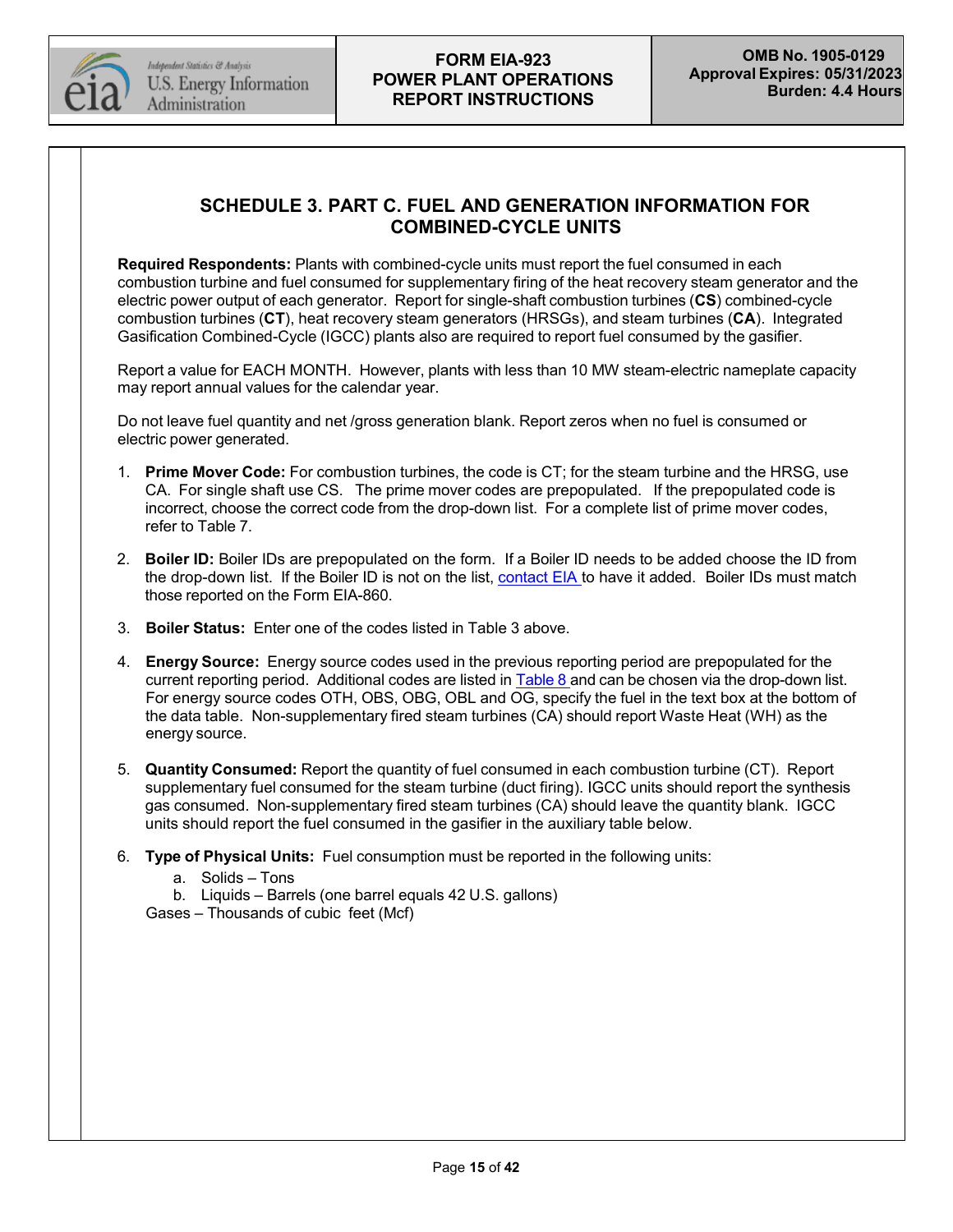

7. **Average Heat Content:** Report the average heat content as burned to the nearest 0.001 million Btu (MMBtu) per physical unit. Report the value in the following units: solids in million Btu (MMBtu) per ton; liquids in MMBtu per barrel; and gases in MMBtu per thousand cubic feet (Mcf). Refer to [Table](#page-32-0) 8 for approximate ranges of heat content of specific energy sources. Leave heat content blank if fuel consumed is zero.

Report the heat content of the fuel as the gross or "higher heating value" (rather than the net or lower heating value). The higher heating value exceeds the lower heating value by the latent heat of vaporization of the water. The heating value of fuels that is generally used and reported in a fuel analysis, unless otherwise specified, is the higher heating value.

If the fuel heat content cannot be reported "as burned," obtain data from the fuel supplier on an "as received" basis.

- 8. **Generator ID:** Generator IDs are prepopulated on the form. For a Generator ID that is not prepopulated, choose the ID from the drop-down selection list of Generator IDs that were reported for your plant on the Form EIA-860. If the generator ID is not on the selection list, [contact](mailto:EIA-923@eia.gov) EIA to have the ID added to your form. Generator IDs must match those reported on the Form EIA-860.
- 9. **Generator Status:** Enter one of the codes listed in Table 3 above.
- 10. **Gross Generation:** Report the total amount of electric energy produced by generating units and measured at the generating terminal. For each month, report the megawatthours (MWh) generated, rounded to whole numbers with no decimals.
- 11. **Net Generation:** Report the Net Generation (gross generation minus the parasitic station load, i.e. station use). If the monthly station service load exceeded the monthly gross electrical generation, report negative net generation with a minus sign (do not use parentheses). For each month, enter the net generation amount in MWh.

Combined heat and power plants in the Industrial or Commercial sector may leave net generation blank in cases where net generation cannot be determined. Please note that net generation is not defined as electric power sold to the grid (net of direct use), but as gross generation minus station use. If station use is not separable from direct use at combined heat and power plants, report only gross generation and leave net generation blank.

12. **IGCC Plants – Supplemental Fuel Data for Gasifier Unit:** Report the fuel input to the gasifier unit (coal or petroleum coke) along with the average heat, sulfur, and ash contents. See Table 1 in Schedule 2 instructions for approximate heat, sulfur, and ash contents. Report coal and petroleum coke in tons.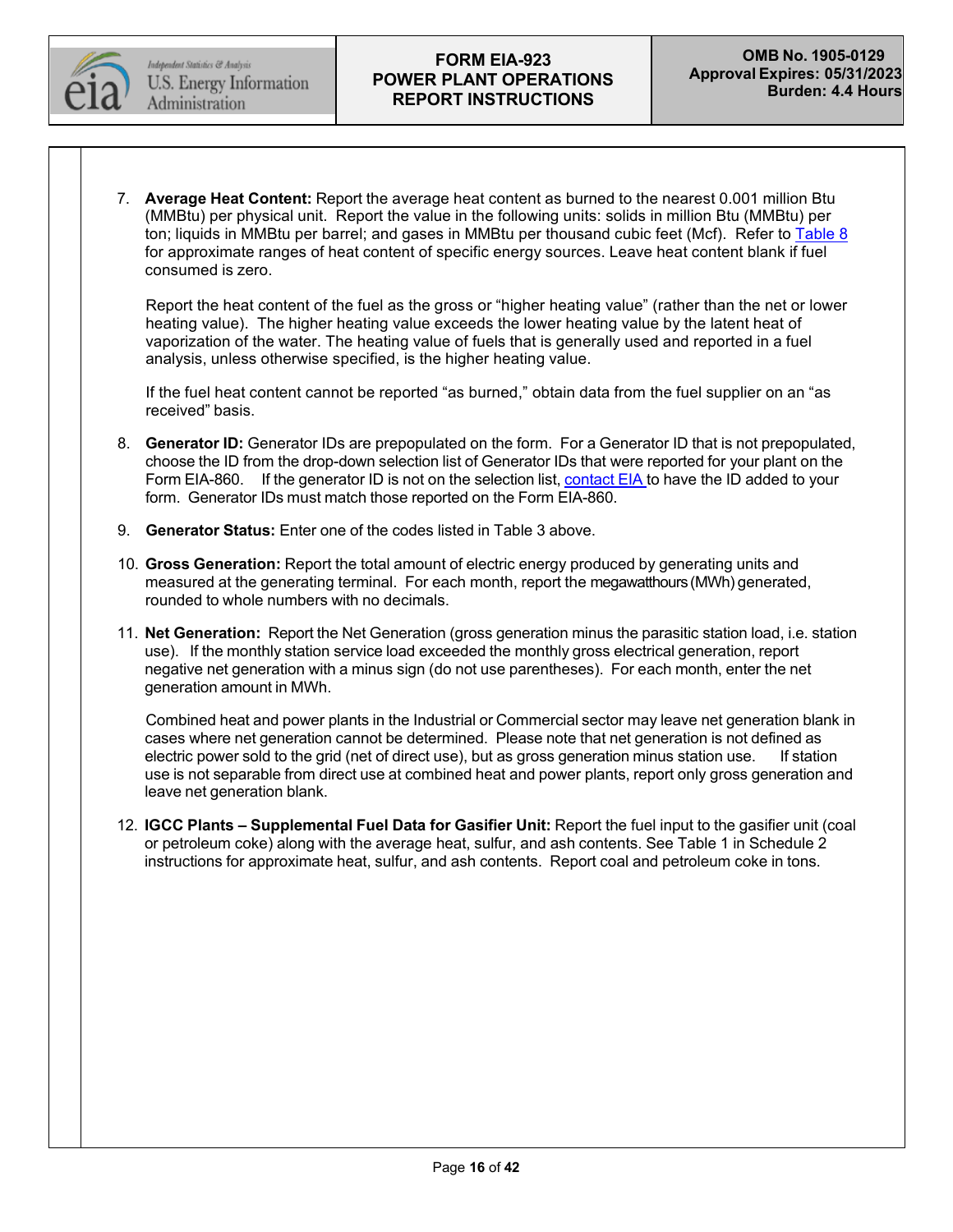

# **SCHEDULE 3. PART D. GENERATION FROM NUCLEAR, NONCOMBUSTIBLE, AND RENEWABLE ENERGY SOURCES**

- 1. **Required Respondents:** Nuclear plants and plants using renewable energy sources (wind, solar, geothermal, and water in conventional hydroelectric) or other plants where the energy source is solely purchased steam or waste heat. Fuel consumption data are not required for these types of plants. Report generation by energy source for nuclear, wind, solar, geothermal, conventional hydroelectric and miscellaneous sources such as purchased steam or waste heat. Report nuclear data by generating unit. For all other plant types, ignore the Unit Column.
- 2. **Prime Mover Code:** Prime mover codes are prepopulated on the form. Use the codes HY, HA, HB, HK, BT, PV, ST, WT, WS and OT for Schedule 3D. I f the prepopulated code is incorrect, choose the correct prime mover code from the drop-down list. Prime mover codes are shown in Table 7.
- 3. **Energy Source:** Energy source codes are prepopulated on the form. Add codes from the drop-down list as needed. A list of all codes is available in [Table](#page-32-0) 8. Valid entries for Schedule 3D are NUC, WAT, WND, GEO, PUR, WH, SUN or OTH.
- 4. **Unit Code:** The nuclear unit code is prepopulated for e-file system forms. [Contact](mailto:EIA-923@eia.gov) EIA if the Unit Code is incorrect. Ignore this field for all other types of plants.
- 5. **Gross Generation:** Enter the total amount of electric energy produced by generating units and measured at the generating terminal. For each month, report the Gross Generation amount in megawatthours (MWh).
- 6. **Net Generation:** Enter the Net Generation (gross generation minus the parasitic station load, i.e. station use). If the monthly station service load exceeded the monthly gross electrical generation, report negative net generation with a minus sign (do not use parentheses). For each month, report the Net Generation amount in MWh.

Combined heat and power plants in the Industrial or Commercial Sector may leave net generation blank i n cases where net generation cannot be determined. Please note that net generation is not defined as electric power sold to the grid (net of direct use), but as gross generation minus station use. If station use is not separable from direct use at combined heat and power plants, report only gross generation and leave net generation blank.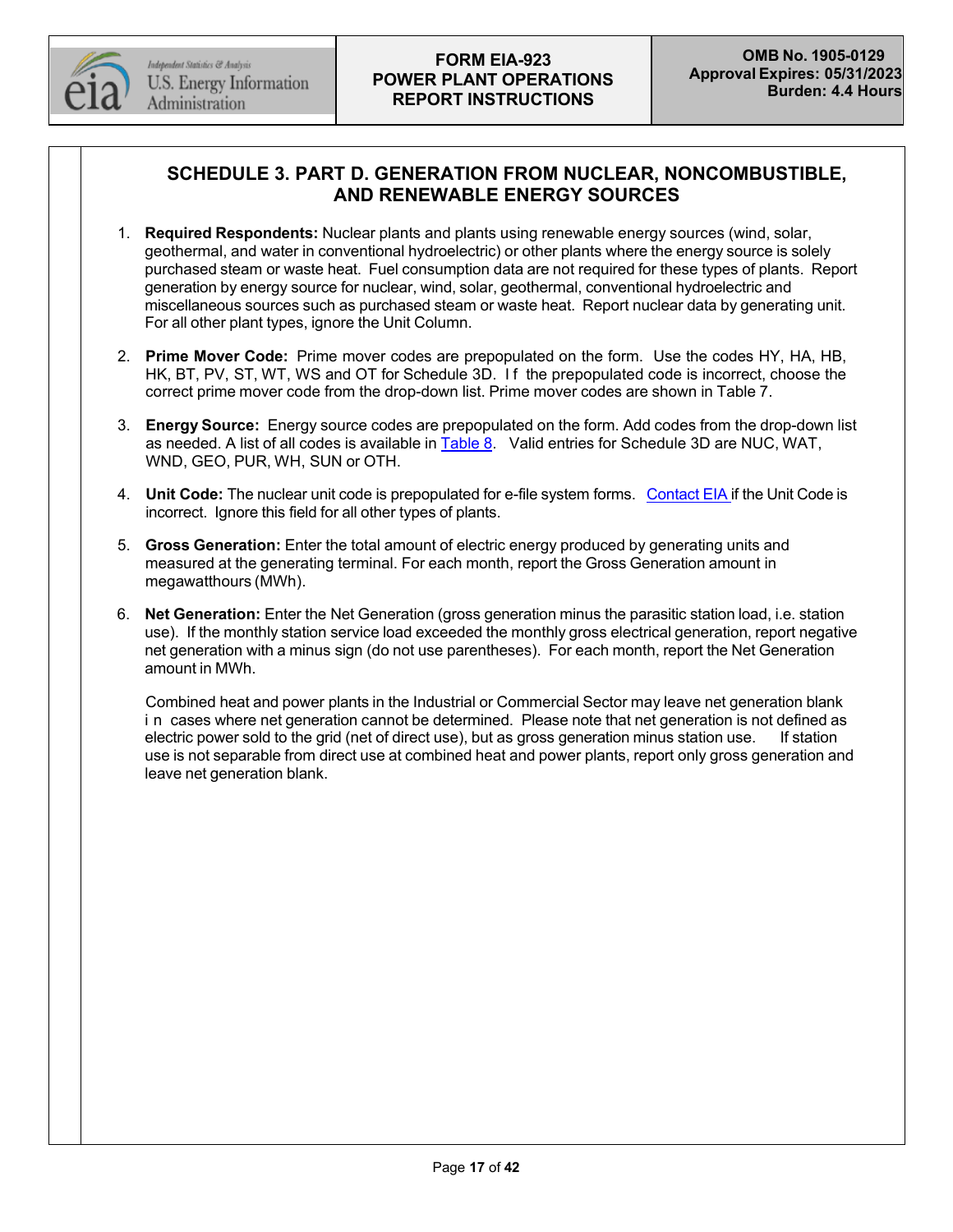

# **SCHEDULE 4. PART A. FOSSIL FUEL STOCKS AT THE END OF THE REPORTING PERIOD FOR COAL, PETROLEUM COKE, DISTILLATE FUEL OIL, AND RESIDUAL FUEL OIL.**

1. **Required Respondents:** Required Respondents: Plants with one or more generating units primarily fueled by coal (excluding waste coal), natural gas, petroleum coke, distillate fuel oil, or residual fuel oil must report if their total generator nameplate capacity with a primary fuel of coal is 50 or more MW, or if their total generator nameplate capacity with a primary fuel of any combination of natural gas, petroleum coke, distillate fuel oil, or residual fuel oil is 200 MW or greater, (The primary fuel for each generator is reported on the Form EIA-860.) Plants that meet this criteria are required to report their stocks at the end of each reporting period. If Schedule 2, Cost and Quality of Fuel Purchases, is not required, no adjustment to the stocks is required and the fuel balance is not applicable.

Do not report stocks for waste coal, natural gas, biomass, or any petroleum product not mentioned above.

- 2. **Fuel Terminals**: Report stocks held at terminals that will be distributed to the power plants served and reported on this schedule. Report shipments out of the terminal as negative adjustments, using a negative sign and not parentheses. Provide the plants and quantity of fuels moved to each plant on Schedule 4. Part B.
- 3. **Energy Source:** Energy source codes are prepopulated. Energy source codes cannot be deleted from Schedule 4A. If stocks of a fuel type are no longer held at the plant, report a zero (do not leave blank) and [contact](mailto:EIA-923@eia.gov) EIA to remove the energy source code from Schedule 4A.

## **SCHEDULE 4. PART B. FOSSIL FUEL DISTRIBUTION FROM CENTRAL FUEL TERMINALS TO POWER PLANTS.**

1. **Required Respondents:** Central fuel distribution terminals that serve to receive and distribute fuel to associated generating plants that cannot report individual fuel purchases at the plant level.

Do not report stocks for waste coal, natural gas, biomass, or any petroleum product not mentioned above.

2. **Fuel Terminals—Plant Relationships and Fuel Shipments:** Report the plants that received fuel during the reporting period and the quantity of the fuel transferred to each plant from the terminal. The Plant ID and Name will be prepopulated after the initial report is made.

Report fuels in transit.

Report coal and petroleum coke in tons; liquid petroleum in barrels and natural gas in Mcf.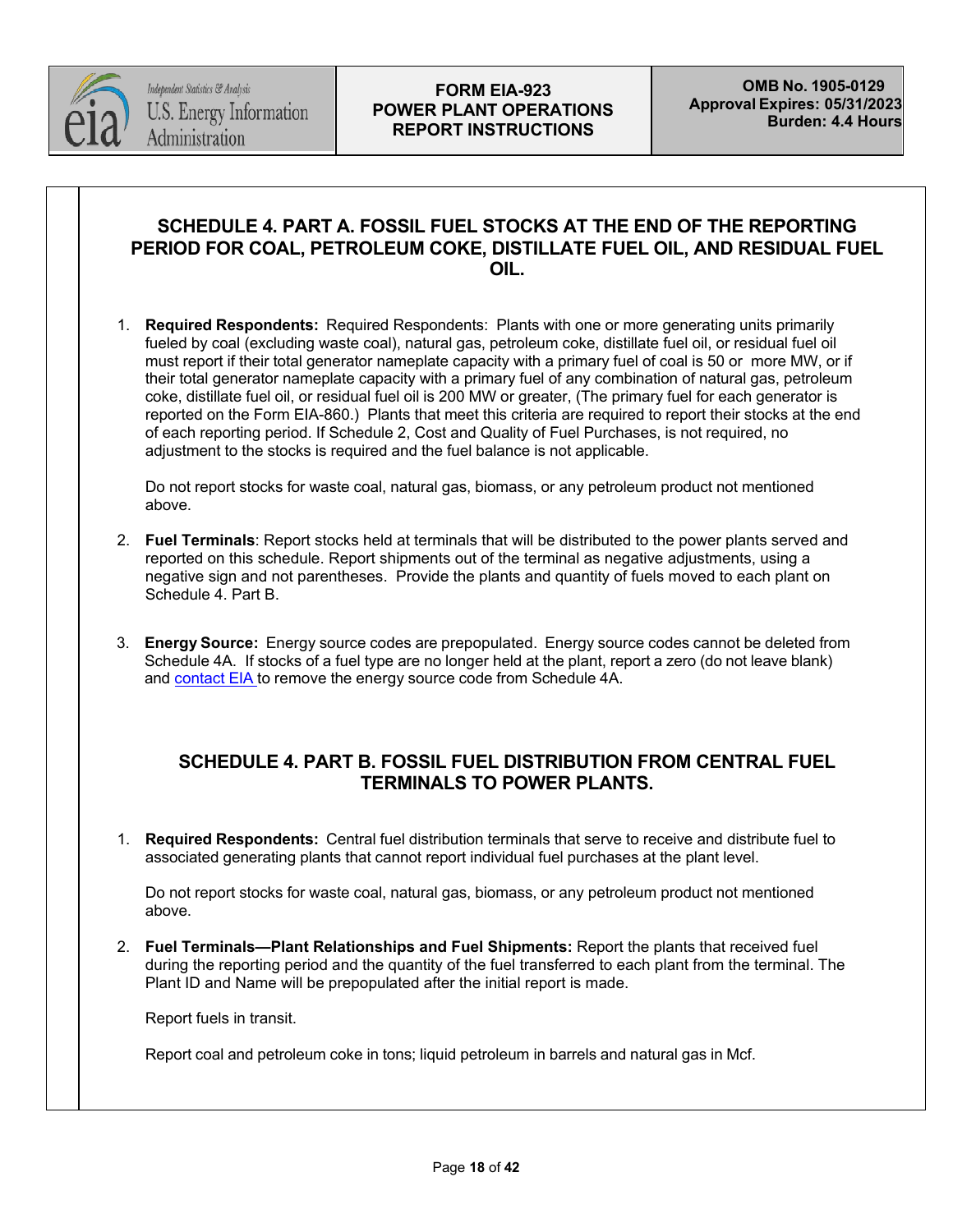

Independent Statistics & Analysis U.S. Energy Information Administration

## **FORM EIA-923 POWER PLANT OPERATIONS REPORT INSTRUCTIONS**

# **SCHEDULE 5.**

*No longer used. Form EIA-923 Schedules 5A to 5C have been combined with Schedules 3A to 3D.*

## **SCHEDULE 6. NONUTILITY ANNUAL SOURCE AND DISPOSITION OF ELECTRICITY**

**Required Respondents:** Nonutility power plants defined as plants where costs are not recovered through rate-based regulation by a state regulatory body, municipal authority or a rural electric cooperative, but generally may market power in open wholesale markets, sell directly to consumers and/or power marketers/brokers, or consume self-generated power.

Report annual calendar year data for the source and disposition of electricity.

Report in megawatthours (MWh) rounded to a whole number.

## **Source of Electricity**

1. **Gross Generation (Annual):** Report the Total Gross Generation for the calendar year from all generators at the plant. Total Gross Generation should equal the sum of the gross generation reported on Schedules 3A, 3B, 3C, and 3D.

Facilities that have both an energy storage Prime Mover and an electricity-generating Prime Mover should report Gross Generation as follows:

-If these two Prime Movers act independently of each other (i.e., a battery that can only draw electricity from the grid), report the sum of Gross Generation from each Prime Mover.

-If the generating unit sends 100% of the electricity it generates to the battery, report only the Gross Generation reported by the battery on Schedule 3B as Gross Generation on Schedule 6 (e.g., a solar array that sends all of its generation to a battery, which in turn, discharges this generation to the grid for frequency regulation or acts as on-site backup capacity for a customer).

-If the generating unit sends any portion of its generation (less than 100% of the total it generates) to the energy storage unit and the remainder is sold wholesale or directly to another customer, then report the sum of generation sold (to grid or other customer) and the Gross Generation reported by the energy storage Prime Mover as total Gross Generation on Schedule 6 (e.g., a wind facility that charges a battery contracted by a local utility for frequency regulation but sells excess generation to the grid when the battery is fully charged).

2. **Other Incoming Electricity:** Report all incoming electricity to the facility, whether from purchases, tolling agreements, transfers, exchanges, or other arrangements.

List at the bottom of the schedule the descriptions of "Other Incoming Electricity" (e.g., purchased, exchanged).

3. **Total Sources**: The sum of the total gross electricity generated and the total incoming electricity is automatically calculated and displayed on the form. Ensure that Total Sources equal the Total Disposition (see below).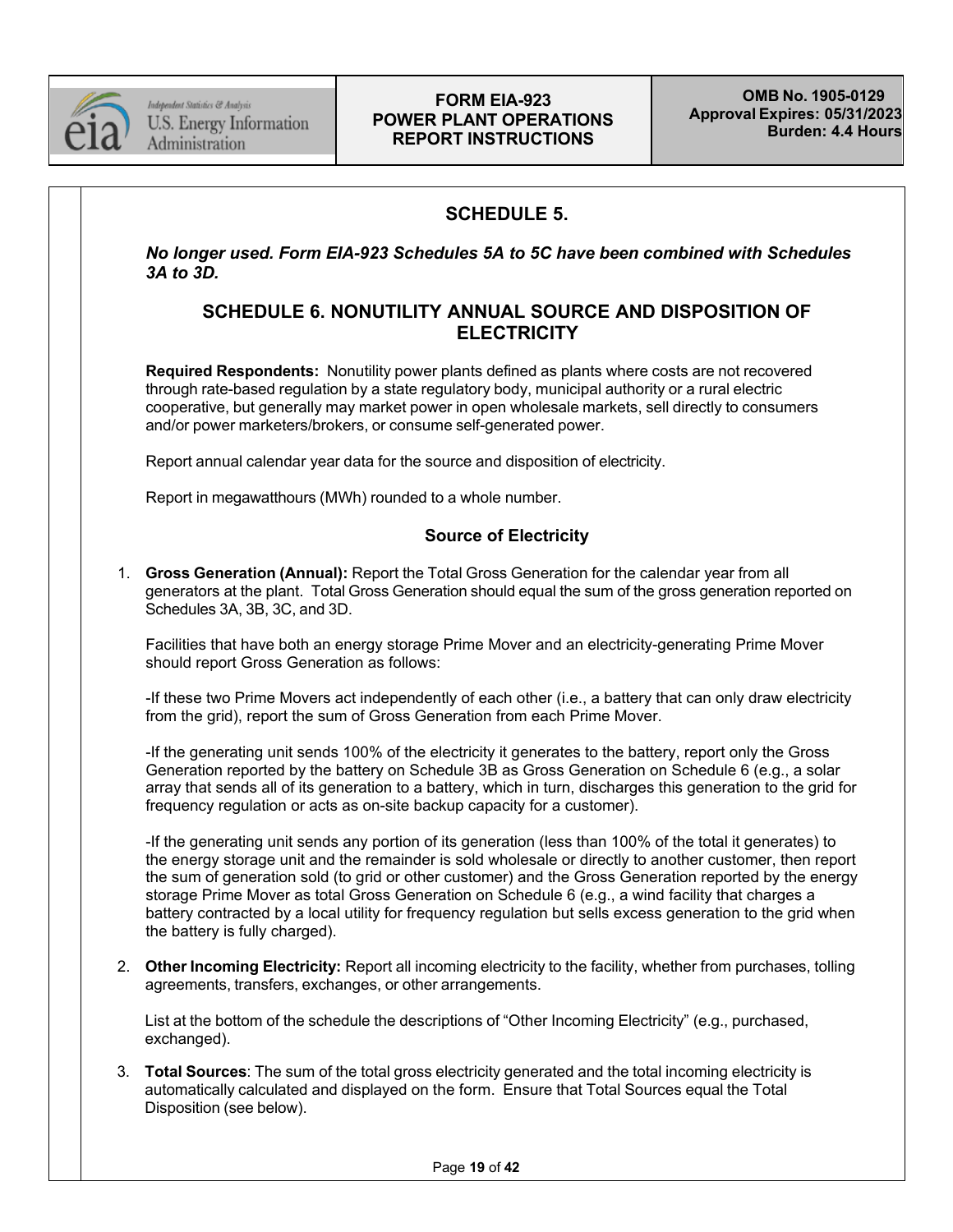

## **Disposition of Electricity**

- 4. **Station Use:** Report the amount of electricity that is used to operate and maintain the electric power plant of the facility (e.g., parasitic loads from auxiliary equipment), regardless of whether the electricity is produced at the plant or comes from another source. Do not include electricity used for pumping at pumped storage hydroelectric plants. Do not include electricity used for other purposes at industrial and commercial facilities (direct use).
- 5. **Direct Use (Industrial and Commercial Sector Plants, both CHP and non-CHP):** Report the amount of electricity consumed onsite for all operations other than electric power plant station use (see above), such as electricity consumed by manufacturing processes, district heating and/or cooling, hospital services, and campus services. Electricity consumed for Direct Use can be generated by the plant or purchased from an external source.

For plants for which Station Use and Direct Use cannot be separated, you may enter zero in Station Use, and the sum of Station Use and Direct Use in the Direct Use field. In such cases, provide a comment on Schedule 9.

- 6. **Total Facility Use:** The sum of station use and direct use is calculated on the form.
- 7. **Retail Sales to Ultimate Customers:** Report the amount of electricity sold directly to retail (end-use) customers (i.e., power that is not re-sold or distributed by another entity). Include unbilled electricity provided to affiliated and non-affiliated entities. Exclude power provided as part of a tolling agreement. Plants with retail sales are required to report Schedule 7B.
- 8. **Sales for Resale:** Report the amount of electricity sold for resale (wholesale sales). Plants with sales for resale must complete Schedule 7A.
- 9. **Provided under Tolling Agreements:** Report the amount of electricity provided under tolling agreements.
- 10. **Other Outgoing Electricity:** Report all other outgoing electricity from the facility, such as transfers and exchanges. Specify the nature of Other Outgoing Electricity on Schedule 9, Comments.
- 11. **Total Disposition:** The sum of station use, direct use, retail sales, sales for resale, and other outgoing electricity is automatically calculated on the form. Ensure that Total Disposition equals Total Sources (see above).

## **SCHEDULE 7A. ANNUAL REVENUE FROM SALES FOR RESALE**

**Required Respondents:** Plants that report Sales for Resale on Schedule 6, Item 8, must report Schedule 7A.

Report revenue from Sales for Resale in thousand dollars, to the nearest whole number. This revenue should not include revenue from capacity payments, renewable energy credits, or other ancillary revenue streams.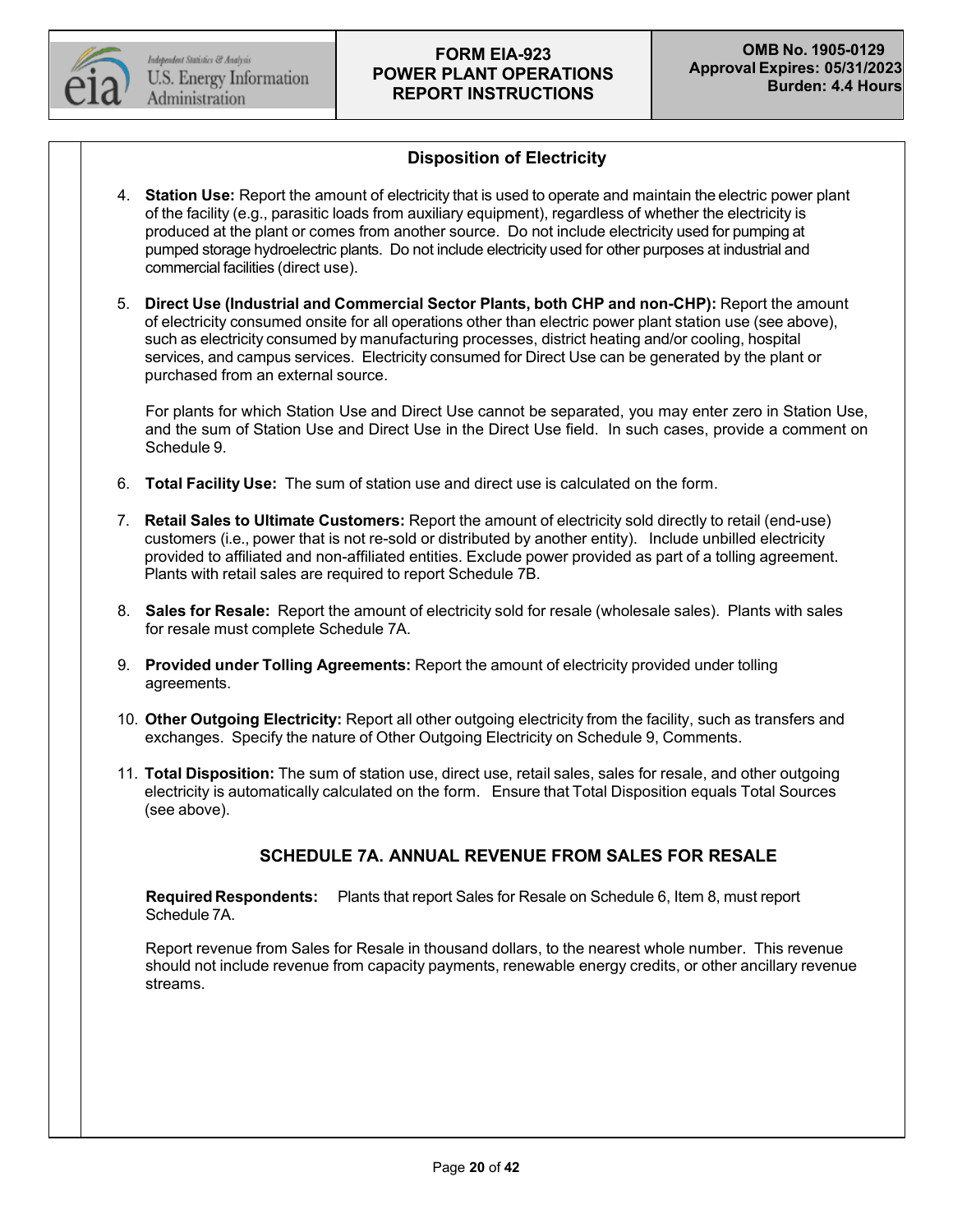

#### **SCHEDULE 7B. ANNUAL RETAIL SALES, REVENUES, AND NUMBER OF CUSTOMERS**

**Required Respondents:** Plants that report retail sales on Schedule 6, Item 7, must report Schedule 7B.

Report by state and end-use customer sectors. Use [Table](#page-34-0) 9 as a guide for the classification of your enduse customers, paying close attention to how your consumers should be organized into four sectors: Residential, Commercial, Industrial, and Transportation.

Complete an individual Schedule 7, Part B, for each state where customers are located.

- 1. **Retail Sales:** Report retail sales in megawatthours, by state and end-use sector.
- 2. **Revenue**: Report revenue associated with retail sales, by state and end-use sector.
- 3. **Number of customers:** Report the number of customers served, by state and end-use sector.

Note: Form EIA-861U previously collected the data now requested on Schedule 7B. Form EIA-861U is no longer required.

## **SCHEDULE 8. ANNUAL ENVIRONMENTAL INFORMATION**

**Required Respondents:** Report environmental information on Schedule 8 for steam-electric (thermoelectric) power plants, including nuclear and combined-cycle plants, with a total steam turbine capacity greater than or equal to 10 megawatts as follows:

- Plants with steam-electric capacity greater than or equal to 100 megawatts, report all parts of Schedule 8 (Parts A through D).
- Plants with steam-electric capacity less than 100 megawatts but greater than or equal to 10 megawatts report only Schedule 8 Part C.

# **SCHEDULE 8. PART A. ANNUAL BY-PRODUCT DISPOSITION**

**Required Respondents:** Thermoelectric power plants with a total steam turbine capacity of 100 megawatts or greater that produce combustion by-products.

Report by-products in thousand tons rounded to whole numbers. If actual data are not available, provide estimated values. Report the disposition of all combustion by-products produced during the reporting year. For by-products stored, but later sold or otherwise disposed of within the reporting year, report under the final disposition. Report by-products produced in previous years that were stored and subsequently sold or otherwise disposed of and provide the quantity from storage in a footnote on Schedule 9, Comments. Corresponding entries for cost of collection and disposal must be entered on Schedule 8, Part B.

- 1. **Combustion By-products:** If no combustion by-products were produced in the reporting year, place a check in the checkbox labeled, "Select if no combustion by-products were produced."
- 2. **Disposal:** Report the quantity of each type of by-product under the appropriate column (On-Site Landfill, On-Site Pond, or Disposal Off-Site).
- 3. **Beneficial Use:** Report by-products put to beneficial use on-site or sold. If a by-product was stored in a landfill and subsequently put to beneficial use or sold, report the end disposition of the by-product.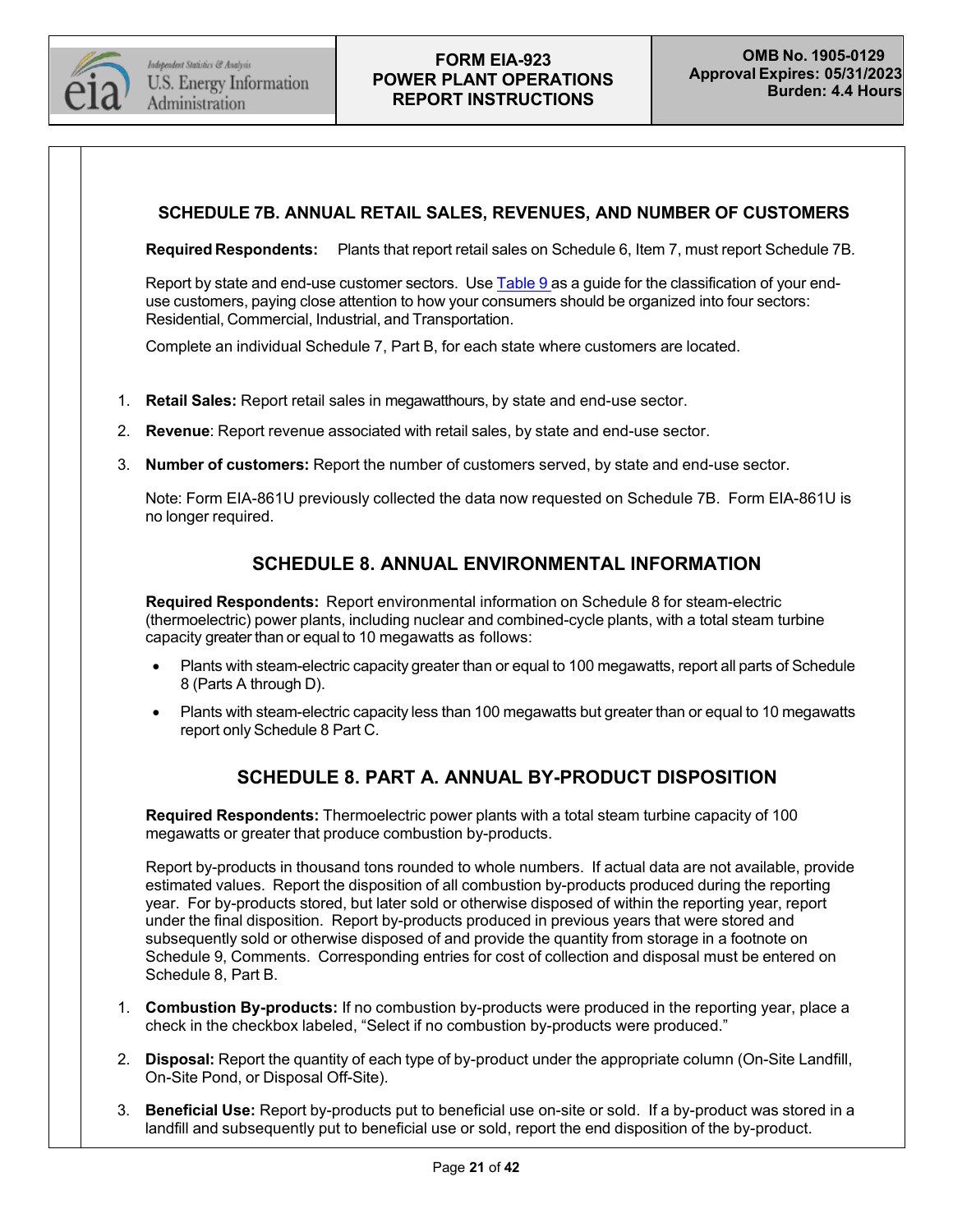

4. **Storage:** Report by-products stored on or off site for subsequent disposal or sale.

#### **Combustion By-product Descriptions:**

**Fly ash from standard boiler/primary Particulate Collection Device (PCD) units:** Report fly ash from units with no Flue Gas Desulfurization (FGD) system or with FGD systems located downstream of the PCD.

**Fly ash from units with dry FGD:** Report fly ash from units with spray dryer or duct injection systems, where fly ash and FGD by-products are collected in the same PCD. Do not include fly ash from Fluidized Bed Combustion (FBC) units.

**Fly ash from FBC units:** Report fly ash from Fluidized Bed Combustion (FBC) units.

**Bottom ash from standard boiler units:** Report bottom ash from standard boiler units and boiler slag from slagging combustors. Do not include bottom (bed) ash from FBC units, or slag from coal gasification units.

**Bottom (bed) ash from FBC units:** Report bottom (bed) ash from fluidized bed combustion (FBC) units.

**FGD gypsum:** Report by-products that are greater than 75% gypsum (CaS0<sub>4</sub>●2H<sub>2</sub>0), by weight.

**Other FGD by-products:** Report all FGD by-products not reported as "Fly ash from units with dry FGD units;" "Fly ash from FBC units;" "Bottom ash from standard boiler units;" "Bottom (bed) ash from FBC units;" and "FGD gypsum," along with additives used to stabilize the FGD by-products.

**Ash from coal gasification (IGCC) units:** Report slag or solids extracted from the bottom of the gasifier, as well as fly ash removed downstream of the gasifier.

**Other:** Enter the amount of other by-products. Specify these "other" by-products on Schedule 9, Comments.

**Steam sales:** Report steam sales in million Btu (MMBtu).

## **SCHEDULE 8. PART B. FINANCIAL INFORMATION RELATED TO COMBUSTION BY-PRODUCTS**

**Required Respondents:** Thermoelectric power plants with a total steam turbine capacity of 100 megawatts or greater that produced combustion by-products during the reporting year.

If actual data are not available, provide an estimated value. Cost data must be entered for all entries on Schedule 8A. If no cost was incurred, report zero.

Report all entries in thousand dollars, to the nearest whole number.

#### **Operation and Maintenance (O&M) Expenditures during Year**

Report costs for both collection and disposal of the indicated by-products. If the collection and disposal costs cannot be separated, place the total cost under the "Collection" line item, and provide a comment on Schedule 9, indicating that the costs cannot be separated. Exclude depreciation expense and cost of electricity consumed. Include all contract and self-service pollution abatement operation and maintenance expenditures for each line item.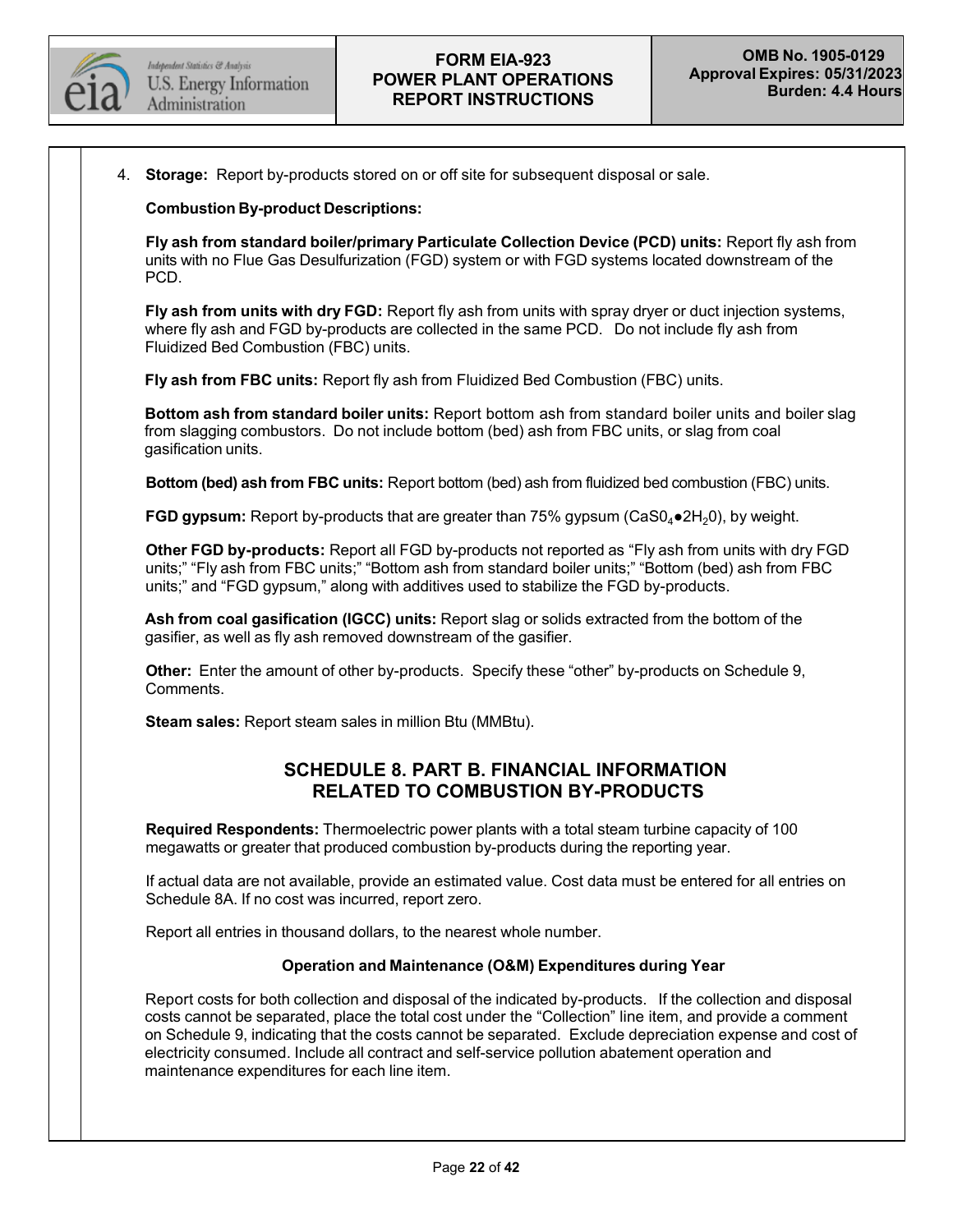

- 1. **Fly Ash (1)** and **Bottom Ash (2):** Report all material and labor costs associated with the collection and disposal of the fly and bottom ash from all sources, including equipment operation and maintenance costs (such as particulate collectors, conveyors, hoppers, etc.).
- 2. **Flue Gas Desulfurization (3):** Report all material and labor costs associated with the collection and disposal of the sulfur by-product, including equipment O&M costs.
- 3. **Water Pollution Abatement (4):** Report all operation and maintenance costs for material and/or supplies and labor costs, including equipment operation and maintenance (pumps, pipes, settling ponds, monitoring equipment, etc.), chemicals, and contracted disposal costs.
- 4. **Other Pollution Abatement (5):** Report operation and maintenance expenditures that are not allocated to a particular expenditure (e.g., expenditures to operate an environmental protection office or lab). Include expenses for conducting environmental studies for expansion or reduction of operations. Exclude all expenses for health, safety, employee comfort (OSHA), environmental aesthetics, research and development, taxes, fines, permits, legal fees, Superfund taxes, and contributions. Define other pollution abatement(s) in a comment on Schedule 9.

#### **Capital Expenditures for New Structures and Equipment during Year, Excluding Land and Interest Expense**

Report all pollution abatement capital expenditures for new structures and/or equipment made during the reporting year, regardless of the date these structures and/or equipment became operational. Do not leave Columns 7, 8, 9, and 10 blank. Enter zero if the line item is not applicable or if an estimate is not available, and enter a comment in Schedule 9. Specify the nature of the expenditures for these items in a comment on Schedule 9.

- 5. **Air Pollution Abatement (7):** Report new structures and/or equipment purchased to reduce, monitor, or eliminate airborne pollutants, including particulate matter (dust, smoke, fly ash, dirt, etc.), sulfur dioxides, nitrogen oxides, carbon monoxide, hydrocarbons, odors, mercury, acid gases, and other pollutants. Examples of air pollution abatement structures/equipment include flue gas particulate collectors, FGD units, continuous emissions monitoring equipment (CEMs), and nitrogen oxide control devices. Specify new structures/equipment in a comment on Schedule 9.
- 6. **Water Pollution Abatement (8):** Report new structures and/or equipment purchased to reduce, monitor, or eliminate waterborne pollutants, including chlorine, phosphates, acids, bases, hydrocarbons, sewage, and other pollutants. Examples include structures/equipment used to treat thermal pollution; cooling, boiler, and cooling tower blowdown water; coal pile runoff; and fly ash waste water. Do not include expenditures for treatment of water prior to use at the plant. Specify new structures/equipment in a comment on Schedule 9.
- 7. **Solid/Contained Waste (9):** Report new structures/equipment purchased to collect and dispose of objectionable solids or contained liquids. Examples include purchases of storage facilities, trucks, etc., to collect, store, and dispose of solid/contained waste. Include equipment used for handling solid/contained waste generated as a result of air and water pollution abatement. structures/equipment in a comment on Schedule 9.
- 8. **Other Pollution Abatement (10):** Report amortizable expenses and purchases of new structures and or equipment when such purchases are not allocated to a particular unit or item. Examples include charges for the purchases of facilities to control hazardous waste, radiation, and noise pollution. Exclude all equipment purchased for aesthetics purposes. Specify new structures/equipment in a comment on Schedule 9.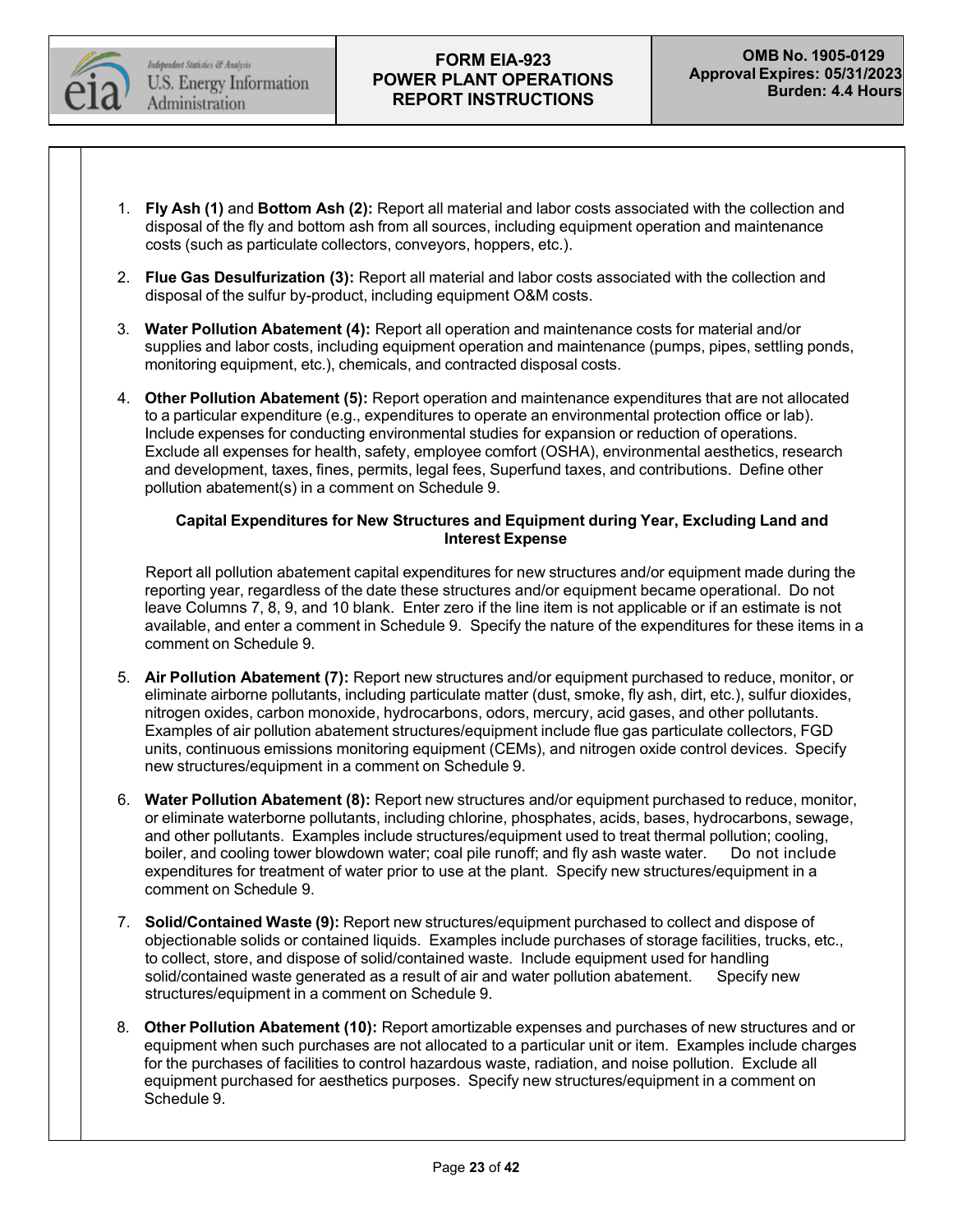

9. **By-product Sales Revenue during Year:** If there were no by-product sales revenues, report a zero value in Column 16 ("Total"). Report the revenue, if any, for each listed by-product. Specify the nature of "Other Pollution Abatement" revenue in a comment on Schedule 9. If the revenue for a by-product is less than \$500, enter a zero and enter a comment on Schedule 9 with the actual dollar amount. Report revenue for gypsum on Schedule 8, Part B, Column 14, and note this activity in a comment on Schedule 9. Report the total revenue for the sale of by-products in Column 16. If the revenue reported was for the sale of stockpiled by-products from previous years, enter a comment on Schedule 9.

# **SCHEDULE 8. PART C. AIR EMISSIONS CONTROL INFORMATION**

**Required Respondents:** Thermoelectric or combined-cycle power plants with a total steam turbine capacity greater than or equal to 10 megawatts.

#### **General Instructions**

Report the actual rate and removal efficiency for air emissions controlled by each equipment type or control strategy identified by unique IDs. The IDs must be consistent with those reported on the Form EIA-860, Schedule 6A. Where applicable, base data on Continuous Emissions Monitoring System (CEMS) data. Report emission removal efficiencies to the nearest 0.1 percent by weight. Report emission rates as pounds per million Btu of fuel burn to the nearest 0.01 lb/MMBtu.

- 1. **Emissions Control Equipment or Technology Type:** Report the code for the type of equipment or strategy for the control of air emissions. The codes are prepopulated on the form. If a correction is needed, please contact EIA referencing what needs to be added or updated from [Table](#page-30-0) 6.
- 2. **Emission Control IDs:** Equipment ID is prepopulated from the previous year. If the information is not prepopulated or is incorrect, please [contact](mailto:EIA-923@eia.gov) EIA. IDs must be consistent with those reported on Schedule 6 of the Form EIA-860.
- 3. **Equipment Status:** Select from the equipment status codes in Table 4. Equipment status for each equipment type is prepopulated for e-file users.

| Code      | <b>Status</b>                                                             |
|-----------|---------------------------------------------------------------------------|
| <b>OP</b> | Operating (in commercial service or out of service within 365 days)       |
| OS.       | Out of service (365 days or longer)                                       |
| <b>RE</b> | Retired (no longer in service and not expected to be returned to service) |
| <b>SB</b> | Standby (Reserve)                                                         |
| OA        | Temporarily out of service (less than 365 days)                           |

## **Table 4. Equipment Status Codes**

- 4. **Hours in Service:** Enter the total hours the control was in service during the reporting year (to the nearest hour).
- 5. **NOx Emission Rate (Entire Year):** For each equipment or strategy type and unique ID, enter the actual controlled (or uncontrolled) nitrogen oxides emission rate, in pounds per million Btu, based on data from CEMS, where possible. Where CEMS data are not available, report the nitrogen oxides emission rate, based on the method used to report emissions data to environmental authorities.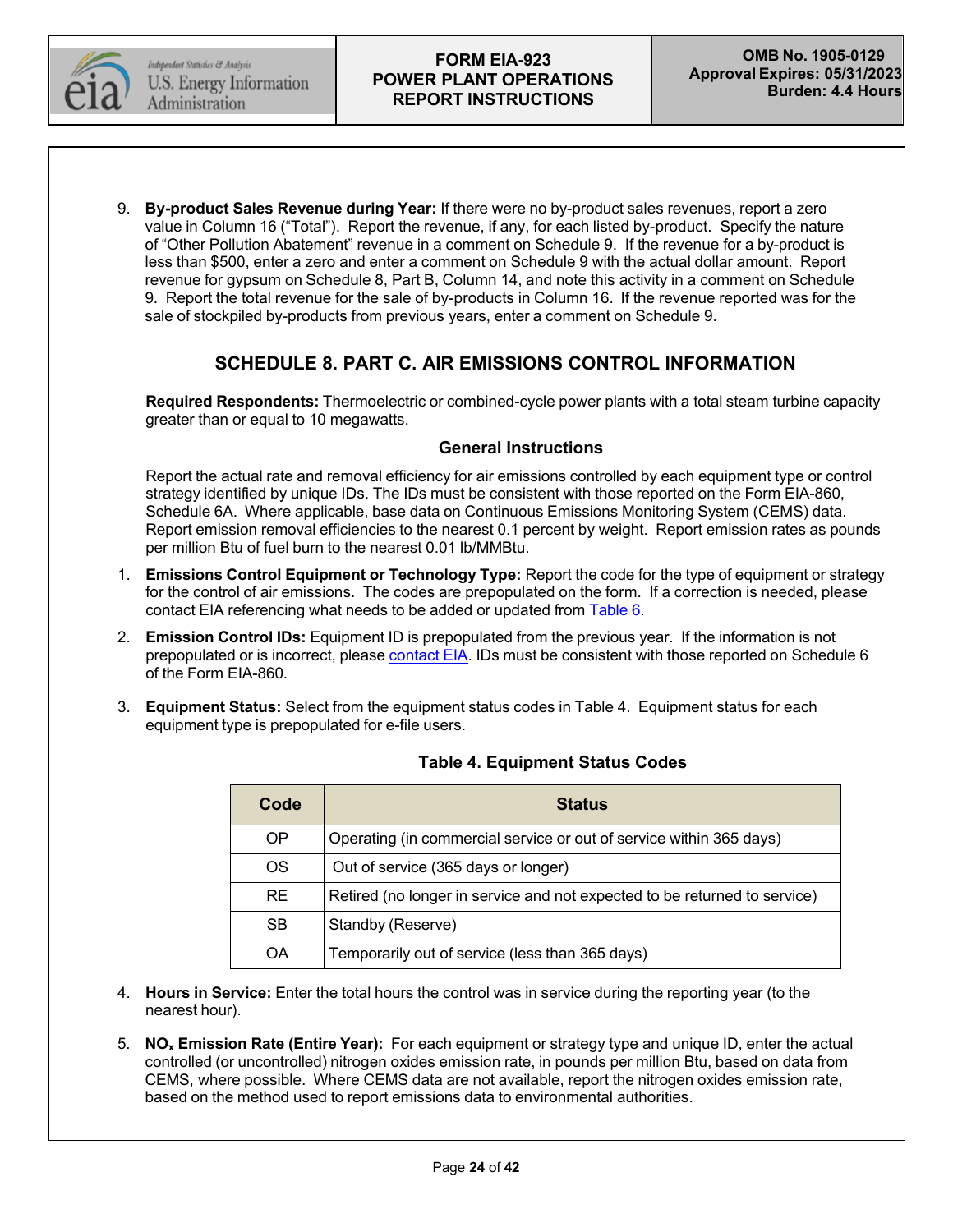

- 6. **NOxEmission Rate (May to September):** For each equipment or strategy type and unique ID, enter the actual controlled (or uncontrolled) nitrogen oxides emission rate during the ozone season (May to September), in pounds per million Btu, based on data from CEMS, where possible. Where CEMS data are not available, report nitrogen oxides rates, based on the method used to report emissions data to environmental authorities.
- 7. **Particulate Matter Emissions Removal Rate:** For each equipment or strategy type and unique ID, enter the average annual emission removal rate for particulate matter.
- 8. **Particulate Matter Removal Efficiency at Annual Operation Factor:** For each equipment or strategy type and unique ID, enter removal efficiency, based on the annual operating factor. If actual data are unavailable, provide estimates, based on equipment design performance specifications.

Annual operating factor, as given by the formula below, is defined as annual fuel consumption (MMBtu) divided by the product of the boiler design firing rate (MMBtu per hour) and hours of operation per year.

Annual Operating Factor (AOF) =

**Annual Fuel Consumption (MMBtu)** 

 $\overline{\left( \textit{Design Firing Rate} \left( \frac{\textit{MMBtu}}{\textit{hr}} \right) * \textit{House of Operation (hr)} \right)}$ 

- 9. **Particulate Matter Tested Removal Efficiency Rate (at 100% Load):** For each equipment or strategy type and unique ID, enter the tested efficiency for the removal of particulate matter. If not tested at 100% load, provide the load at which the test was conducted in a comment on Schedule 9. If no test was conducted, leave the test date and the tested efficiency field blank.
- 10. **Particulate Matter Removal Efficiency Rate Test Date:** Enter the date of the latest efficiency test for the removal of particulate matter. If no test was conducted, leave the test date and the tested efficiency field blank.
- 11. **Sulfur Dioxide Emissions Removal Efficiency at AOF:** For each equipment or strategy type and unique ID, enter removal efficiency for sulfur dioxide, based on the annual operating factor (see above for AOF description). If actual data are unavailable, provide estimates, based on equipment design performance specifications.
- 12. **Sulfur Dioxide Tested Removal Efficiency Rate (at 100% Load):** For each equipment or strategy type and unique ID, enter the tested efficiency for the removal of sulfur dioxide. If not tested at 100% load, provide the load at which the test was conducted in a comment on Schedule 9. If no test was conducted, leave the test date and the tested efficiency field blank.
- 13. **Sulfur Dioxide Removal Efficiency Rate Test Date:** Enter the date of the latest efficiency test for the removal of sulfur dioxide. If no test was conducted, leave the test date and the tested efficiency field blank.
- 14. **Quantity of Flue Gas Desulfurization Sorbent Used**: Enter the quantity of FGD sorbent used by the unit during the reporting period (to the nearest 0.1 thousand tons).
- 15. **Electrical Energy Consumption:** Enter the Electrical Energy Consumed by the FGD unit during the reporting period (in megawatthours).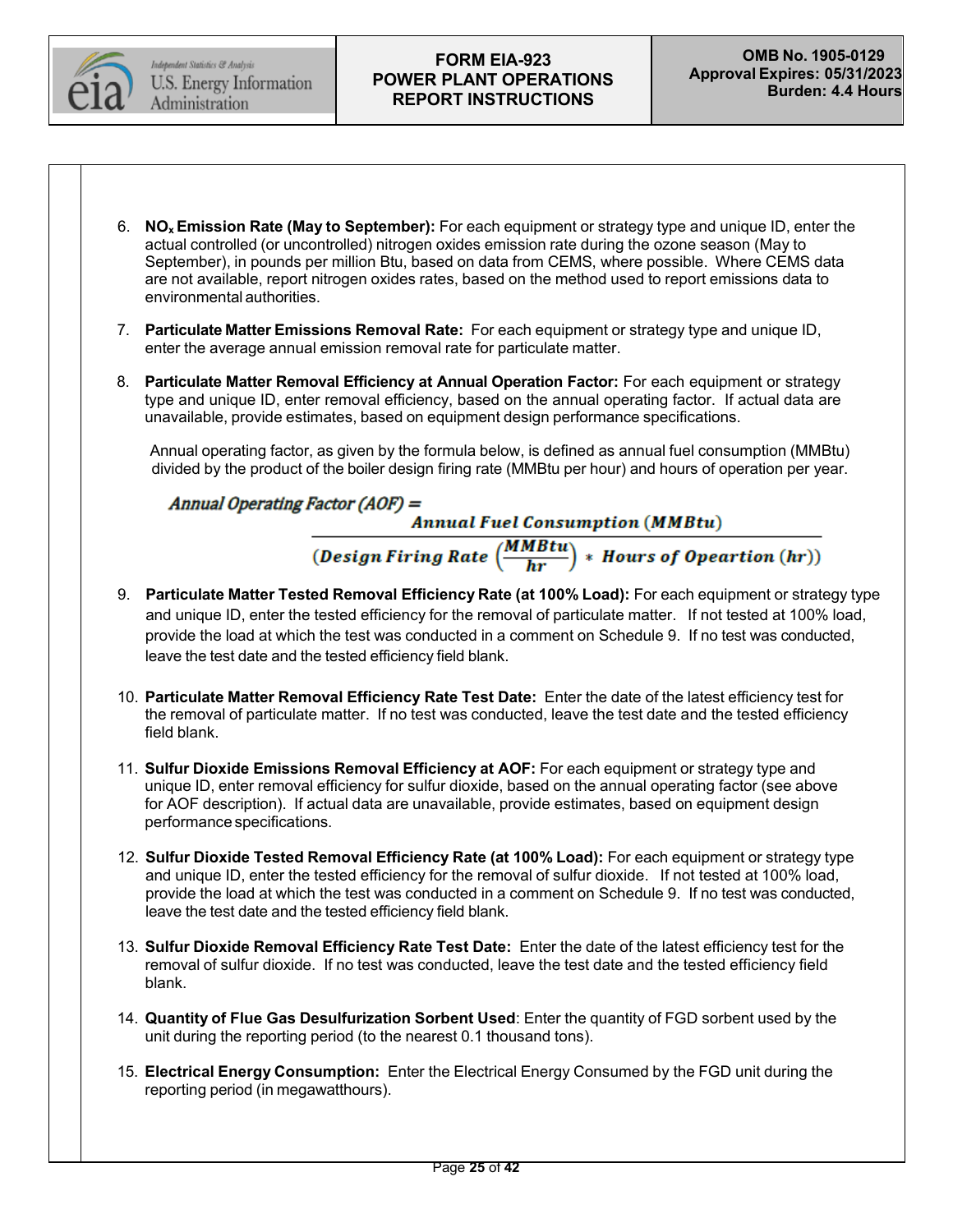

16. **Mercury Removal Efficiency and Mercury Emissions Rate:** Enter either the removal efficiency for mercury emissions to the nearest 0.1% by weight or if not available, enter the rate of mercury emissions in pounds per trillion Btu. If both the mercury removal efficiency and mercury emissions rate are readily available, the option to provide both is allowed.

Specifically for the mercury emissions rate, for each equipment or strategy type and unique ID, enter the actual controlled (or uncontrolled) mercury emission rate, in pounds per trillion Btu (lbs/TBtu), based on data from CEMS, where possible. Where CEMS data are not available, report the mercury emission rate, based on the method used to report emissions data to environmental authorities

17. **Acid Gases Removal Efficiency:** Enter the removal efficiency for acid gas emissions, such as HCl.

#### **FGD Operation and Maintenance Expenditures during the Year (Excluding Electricity)**

Report the O&M Expenditures for the Flue Gas Desulfurization Units, excluding electricity, in thousand dollars for each category. Please report costs in nominal dollars and do not convert into real dollars, even if materials were purchased many years ago at reduced prices.

- 1. **Unit ID:** Unit ID must be consistent with the ID provided for the equipment in the above section. If not prepopulated, [contact](mailto:EIA-923@eia.gov) EIA.
- 2. **Feed Materials and Chemicals:** The delivered costs of all sorbents and chemicals used in the FGD unit to remove SO2 from the flue gases, including any costs of processing the sorbents after receipt.
- 3. **Labor and Supervision:** All labor and supervision costs required to run the FGD throughout the year.
- 4. **Waste Disposal:** All costs associated with disposing of waste materials from the FGD unit throughout the year.
- 5. **Maintenance Materials and All Other Costs:** All costs associated with the acquisition of other maintenance materials and any other costs not associated with any other cost category.
- 6. **Total:** The total of all of the above costs.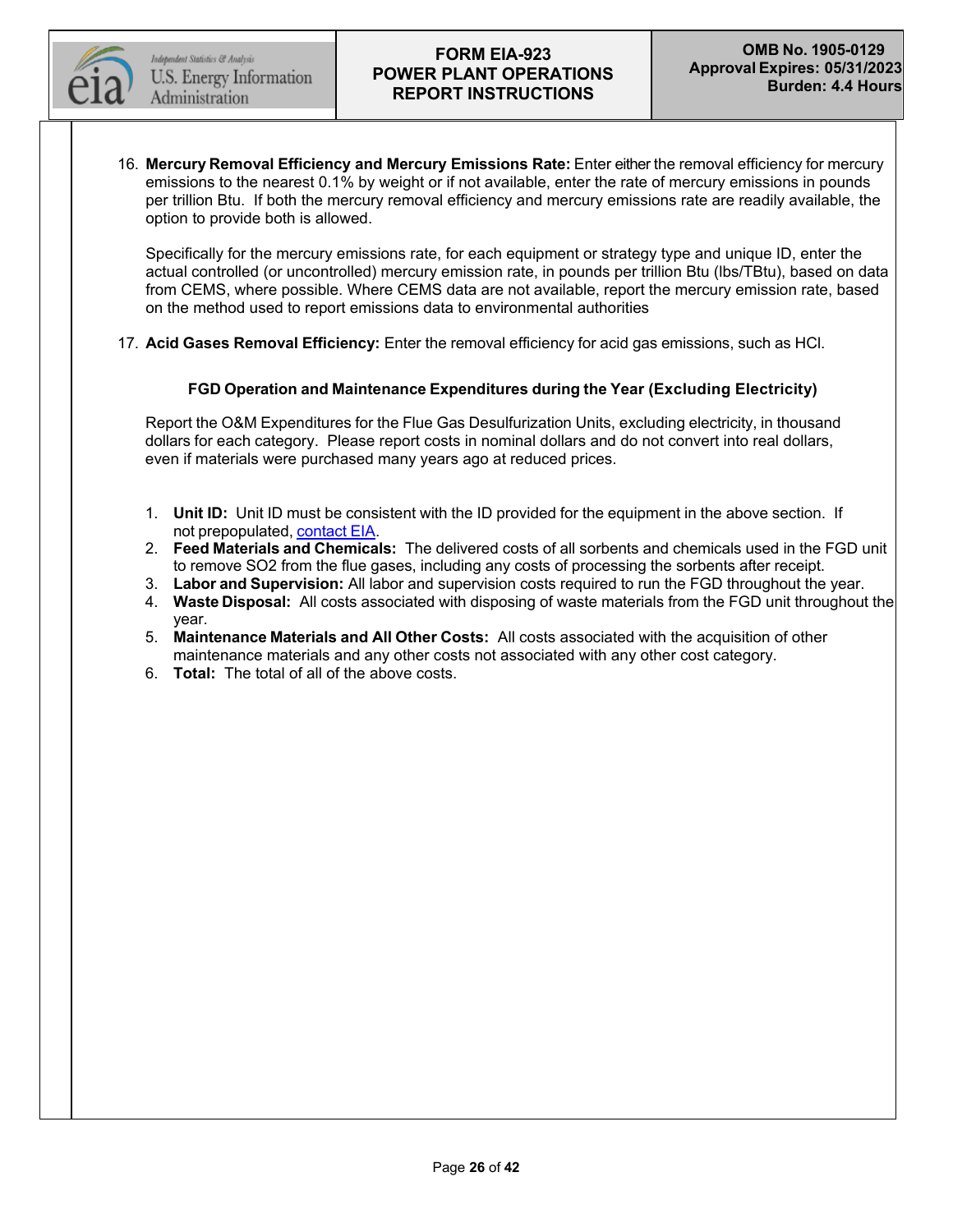

# **SCHEDULE 8. PART D. MONTHLY COOLING SYSTEM OPERATIONS**

1. **Required Respondents:** Thermoelectric power plants (organically fueled, nuclear, and combined-cycle) with a total steam capacity of 100 megawatts or greater.

Report data for each respective reporting month in the reporting year.

Complete a separate row for each cooling system, unless inseparable, then choose PLANT for the cooling system ID.

If actual data are not available, provide estimated values.

If the source of cooling water is a well or municipal water system, do not complete the Cooling Water Temperature sections.

An [illustrated](#page-36-0) appendix is included at the end of the specific instructions for quidance in reporting the water use data. Please take note of the required data for the specific type of cooling system.

- 2. **Cooling System ID:** Report the Cooling System ID. IDs must be consistent with those reported on Form EIA-860. The Cooling System ID is prepopulated for e-file users. If this ID is not prepopulated, choose the ID from the drop-down selection list. If the Cooling System ID is not on the selection list, [contact](mailto:EIA-923@eia.gov) EIA to have new IDs added. If the data to be reported are for the entire plant (because the data cannot be broken down by separate cooling systems), choose "PLANT" from the drop-down list.
- 3. **Cooling System Type:** Use codes from the drop-down list to provide the type of cooling system. See [Table](#page-35-0) 10 for cooling system type descriptions and codes.
- 4. **Cooling System Status (C):** Select from the equipment status codes in Table 5.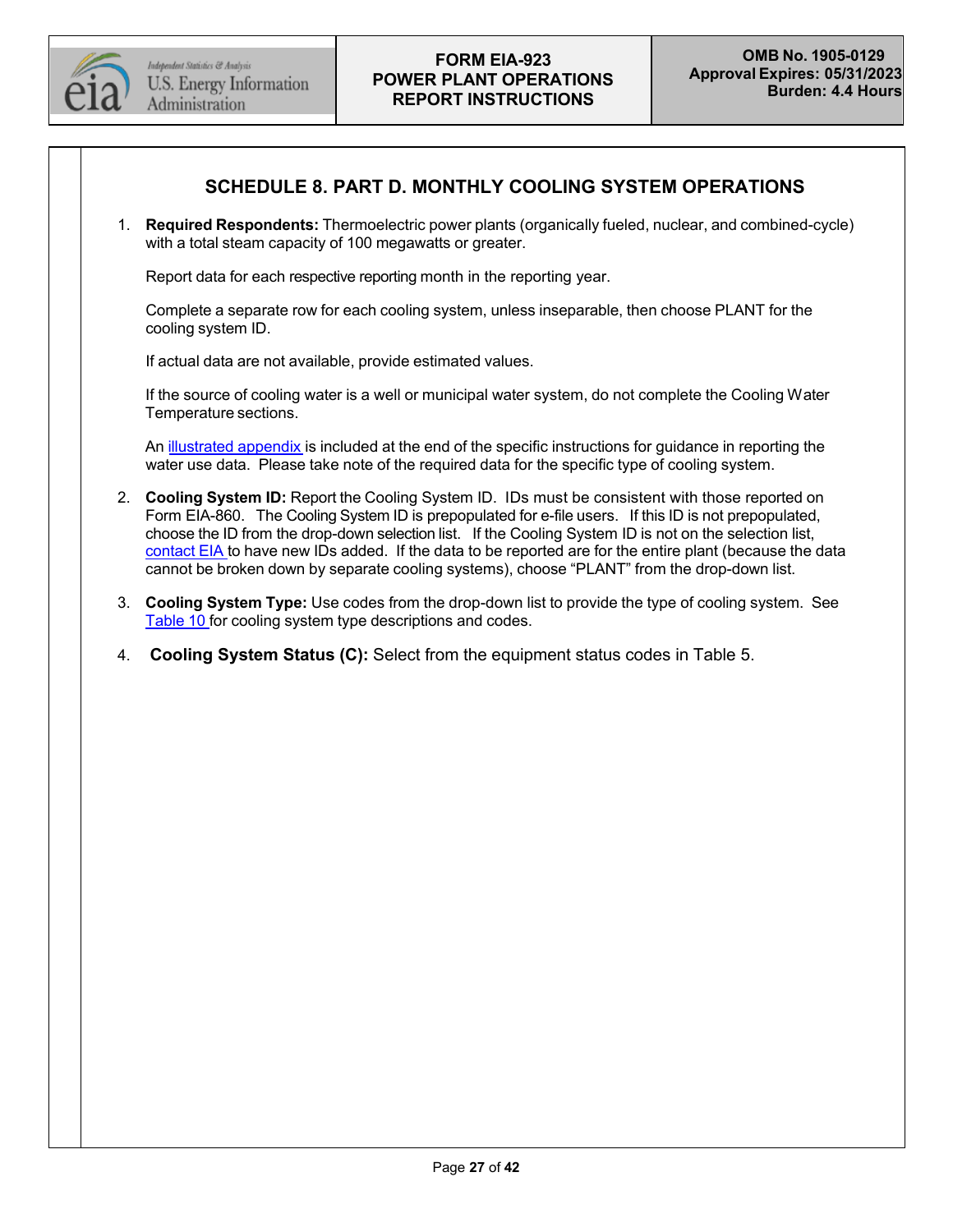

# **Table 5. Cooling System Status Codes**

| Code      | <b>System Status</b>                                                                  |  |  |  |  |  |
|-----------|---------------------------------------------------------------------------------------|--|--|--|--|--|
| <b>OP</b> | Operating (in commercial service or out of service less<br>than 365 days)             |  |  |  |  |  |
| <b>OS</b> | Out of service (365 days or longer)                                                   |  |  |  |  |  |
| <b>RE</b> | Retired (no longer in service and not expected to be<br>returned to service)          |  |  |  |  |  |
| <b>SB</b> | Standby (or inactive reserve); i.e., not normally<br>used, but available for service) |  |  |  |  |  |

- 5. **Hours in Service per Month (D):** Enter the hours the condenser intake pumps operated for the cooling system for each month. Intake is the withdrawal through the condenser (not diversion). For recirculating towers, enter the tower make-up water pump hours. For dry cooling systems, report the hours that the towers operated.
- 6. **Amount of Chlorine Added to Cooling Water (E):** Report the amount of elemental chlorine to the nearest 0.001 thousand pounds. If a compound is used, determine the weight of elemental chlorine in the compound.

#### **Average Flow Rate of Cooling Water**

Report the rate of flow to nearest gallons per minute (GPM) for water flow for each of the four categories: Diversion, Withdrawal, Consumption and Withdrawal, paying close attention to the definition of each category.

Please note that water flow rate data in previous years were reported in cubic feet per second (CFS). To convert CFS to GPM use the following conversion: **1 CFS = 448.8 GPM**

- 7. **Diversion:** The flow for water that is moved from a natural water body without immediate beneficial use for purposes such as filling a cooling pond, or adding water to a reservoir from which thermoelectric power water withdrawals can occur.
- 8. **Withdrawal:** The water that is removed from a water body (including cooling ponds) for cooling i.e. water that is used through the condenser. For cooling towers this will be the makeup water.
- 9. **Discharge:** The water that is returned to a natural water body or multi-use reservoir (not a cooling pond). Cooling tower blowdown that is diverted to treatment or evaporation ponds is not considered Discharge. Water that is returned to a water body from evaporative or blowdown treatment ponds is discharge. The water body may be a different water body from which the water was withdrawn. For zero discharge systems (recirculating systems), report zero in the discharge field. Do not report the water discharged back into the cooling pond for recirculation.
- 10. **Consumption:** Water consumed through evaporative losses in cooling towers or cooling ponds. See the appendix illustrations for definitions specific to cooling system type.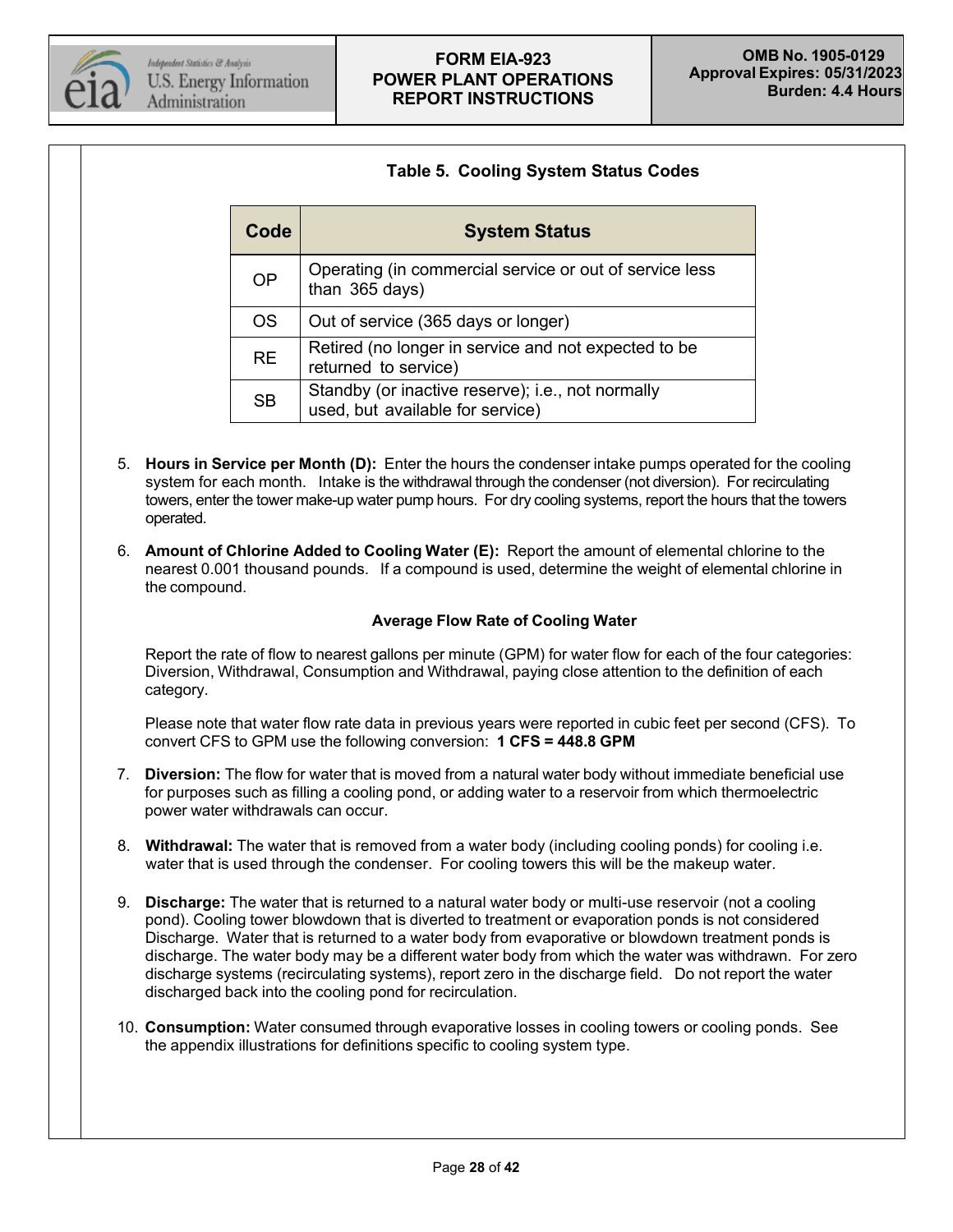

- 11. **Method of Measurement:** If all data reported under the Average Monthly Rate of Cooling Water section have been measured, choose one of the choices for "Measured" from the drop-down selection list. If one or more entries have been estimated in a particular section, choose one of the estimation methodologies given in the drop-down selection list for that section. If "Other" is chosen, provide details of the estimation method on Schedule 9. The choices in the drop-down selection list are the following:
	- Measured using a streamflow gage or weir
	- Measured using a cumulative or continuous flowmeter
	- Measured using an instantaneous flowmeter and pump running time
	- Estimated based on stated pump capacity and pump running time
	- Estimated based on another flow, such as discharge estimated from measured withdrawals
	- Consumption calculated as the difference between withdrawal and discharge flows
	- Consumption estimated from withdrawal amount and a loss coefficient
	- Estimated based on power generation
	- Estimated based on plant design characteristics
	- Permitted value, not measured
	- Other (describe in footnote)
- 12. **Cooling Water Temperatures:** Report temperatures in degrees Fahrenheit to the nearest whole number. Do not report temperature data if water source is wells, municipal systems, or waste water from treatment plants. See appendix for the points where temperature should be measured.
- 13. **Average Temperature at Intake:** Report the average monthly cooling water temperature measured at the withdrawal point from the natural body of water, or from the cooling pond where the water was initially diverted.
- 14. **Maximum Temperature at Intake:** Report the maximum cooling water temperature for the month measured at the withdrawal point from the natural body of water, or from the cooling pond where the water was initially diverted.
- 15. **Average Temperature at Discharge:** Report the average monthly discharged cooling water temperature measured at the discharge point into the natural body of water.
- 16. **Maximum Temperature at Discharge:** Report the maximum discharged cooling water temperature during the month, in degrees Fahrenheit, to the nearest whole number, measured at the discharge point into the natural body of water.
- 17. **Method of Measurement:** If all data reported under the Cooling Water Temperature section have been measured, choose one of the choices for "Measured" from the drop-down selection list. If one or more entries have been estimated in a particular section, choose one of the estimation methodologies given in the drop-down selection list for that section. If "Other" is chosen, provide details of the estimation method on Schedule 9. The choices that will be included in the drop-down selection list are the following:
	- Measured continuously with a thermometer
	- Measured at intervals (for example, daily) with a thermometer
	- Discharge temperature calculated based on intake temperature
	- Intake temperature calculated based on discharge temperature
	- Estimated based on plant design characteristics
	- Permitted value, not measured
	- Other (describe in footnote)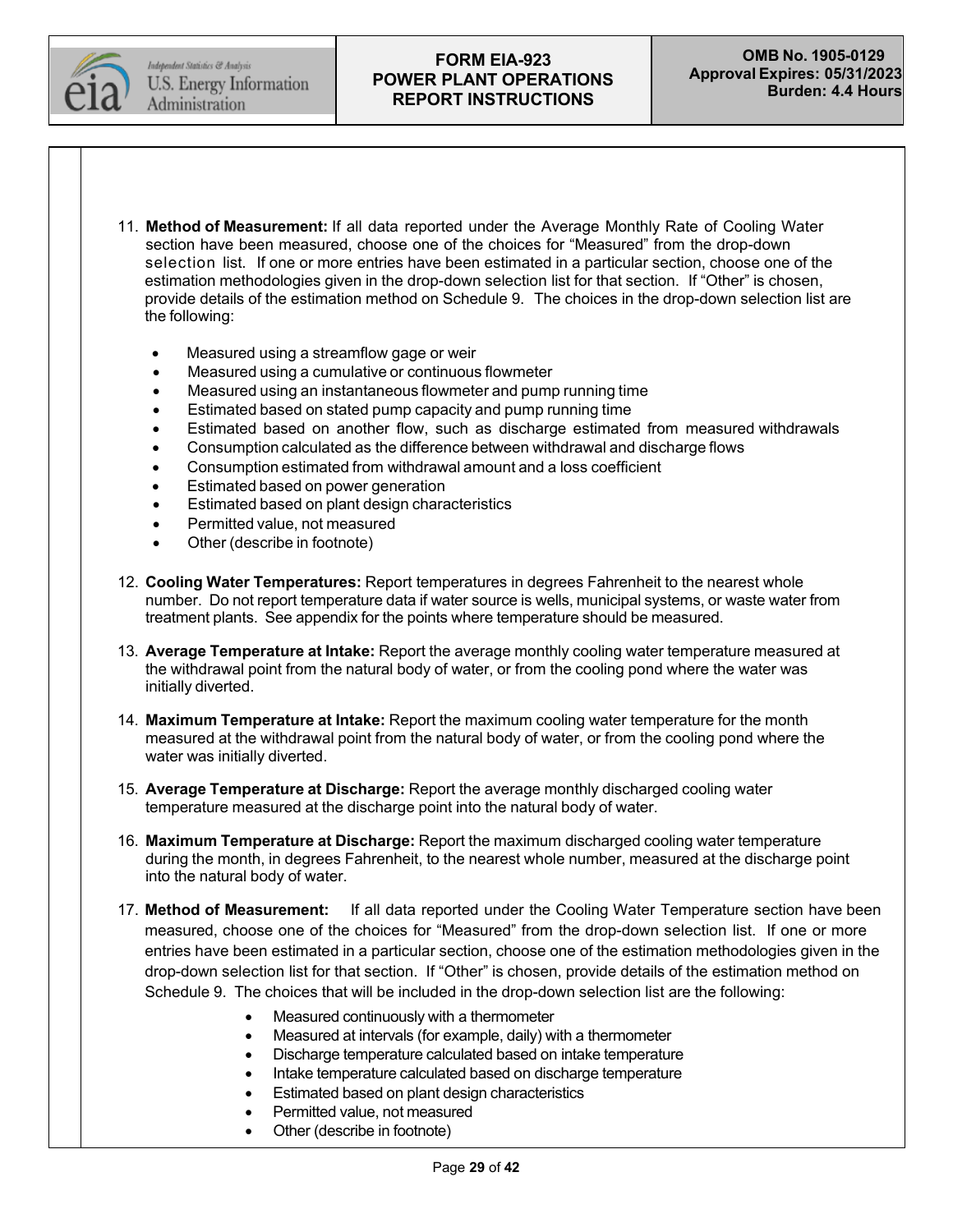

#### **Volume of Cooling Water (million gallons per month)**

Report the actual volume of water diverted, withdrawn, consumed and discharged for each cooling system ID, or for the plant, to nearest 0.001 million gallons per month. See descriptions for Diversion, Withdrawal, Consumption, and Discharge above.

# **SCHEDULE 9. COMMENTS**

This schedule provides space for comments. Identify the schedule, item, and identifying information (e.g., plant code, boiler ID, generator ID, prime mover) for each comment. If a plant is sold, provide the purchaser's name, a telephone number (if available), and the date of the sale.

Report planned retirements of generating units within the next twelve months. Include generator ID and month/year of expected retirement for each retiring unit.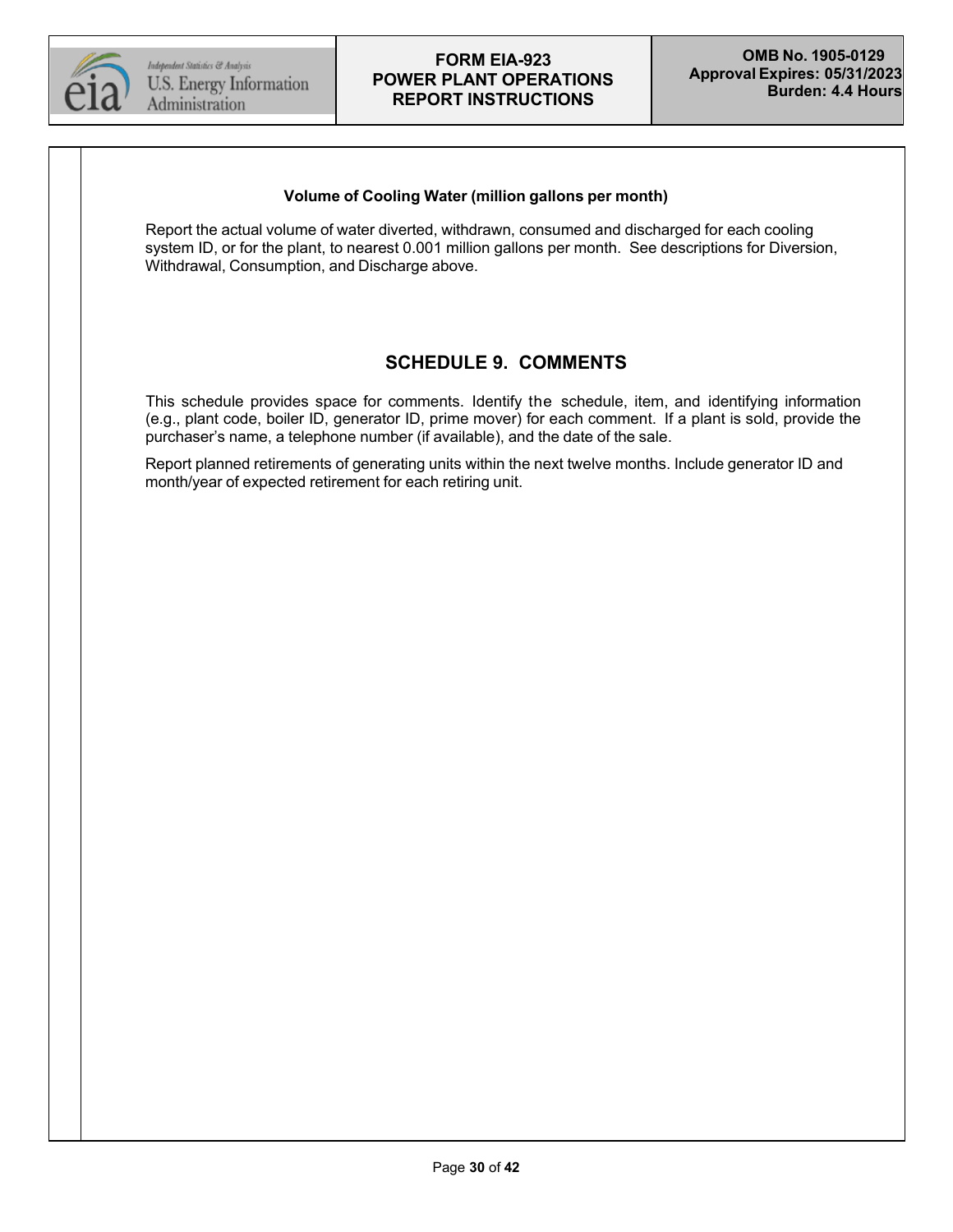

<span id="page-30-0"></span>

| Code            | <b>Description</b>                                                     | <b>Unit</b><br><b>Type</b> |  |  |  |  |  |
|-----------------|------------------------------------------------------------------------|----------------------------|--|--|--|--|--|
| <b>JB</b>       | Jet Bubbling Reactor (Wet)                                             |                            |  |  |  |  |  |
| <b>MA</b>       | Mechanically Aided Type (Wet)                                          | <b>FGD</b>                 |  |  |  |  |  |
| <b>PA</b>       | Packed Type (Wet)                                                      | FGD                        |  |  |  |  |  |
| <b>SP</b>       | Spray Type (Wet)                                                       | <b>FGD</b>                 |  |  |  |  |  |
| TR              | Tray Type (Wet)                                                        | FGD                        |  |  |  |  |  |
| <b>VE</b>       | Venturi Type (Wet)                                                     | <b>FGD</b>                 |  |  |  |  |  |
| <b>DSI</b>      | Dry Sorbent (Powder) Injection Type                                    | <b>FGD</b>                 |  |  |  |  |  |
| <b>ACI</b>      | Activated Carbon Injection System                                      | <b>FGD</b>                 |  |  |  |  |  |
| <b>CD</b>       | Circulating Dry Scrubber (Dry)                                         | <b>FGD</b>                 |  |  |  |  |  |
| <b>SD</b>       | Spray Dryer Type (Dry)                                                 | <b>FGD</b>                 |  |  |  |  |  |
| <b>SN</b>       | Selective Noncatalytic Reduction                                       | NO <sub>X</sub>            |  |  |  |  |  |
| <b>SR</b>       | Selective Catalytic Reduction                                          | NO <sub>x</sub>            |  |  |  |  |  |
| <b>BS</b>       | Baghouse, shake and deflate                                            | <b>FGP</b>                 |  |  |  |  |  |
| <b>BP</b>       | Baghouse, pulse                                                        | <b>FGP</b>                 |  |  |  |  |  |
| <b>BR</b>       | Baghouse, reverse air                                                  | <b>FGP</b>                 |  |  |  |  |  |
| EC              | Electrostatic Precipitator, cold side with Flue Gas Conditioning       |                            |  |  |  |  |  |
| <b>EH</b>       | Electrostatic Precipitator, hot side with Flue Gas Conditioning        |                            |  |  |  |  |  |
| EK              | Electrostatic Precipitator, cold side without Flue Gas<br>Conditioning |                            |  |  |  |  |  |
| EW              | Electrostatic Precipitator, hot side without Flue Gas<br>Conditioning  |                            |  |  |  |  |  |
| <b>MC</b>       | Multiple Cyclone                                                       |                            |  |  |  |  |  |
| <b>SC</b>       | Single Cyclone                                                         | <b>FGP</b>                 |  |  |  |  |  |
| AA              | <b>Advanced Overfire Air</b>                                           | NO <sub>X</sub>            |  |  |  |  |  |
| <b>BF</b>       | <b>Biased Firing (alternative burners)</b>                             | NO <sub>X</sub>            |  |  |  |  |  |
| <b>CF</b>       | <b>Fluidized Bed Combuster</b>                                         | NO <sub>X</sub>            |  |  |  |  |  |
| FR.             | <b>Flue Gas Recirculation</b>                                          | NO <sub>X</sub>            |  |  |  |  |  |
| <b>FU</b>       | <b>Fuel Reburning</b>                                                  | NO <sub>X</sub>            |  |  |  |  |  |
| <b>H2O</b>      | Water Injection                                                        | NO <sub>x</sub>            |  |  |  |  |  |
| LA              | Low Excess Air                                                         | NO <sub>X</sub>            |  |  |  |  |  |
| LN              | Low NOx Burner                                                         | NO <sub>x</sub>            |  |  |  |  |  |
| NH <sub>3</sub> | Ammonia Injection                                                      | NO <sub>X</sub>            |  |  |  |  |  |
| OV              | Overfire Air                                                           | NO <sub>X</sub>            |  |  |  |  |  |
| <b>STM</b>      | Steam Injection                                                        | NO <sub>x</sub>            |  |  |  |  |  |
| <b>SC</b>       | Slagging                                                               | NO <sub>x</sub>            |  |  |  |  |  |
| OT              | Other (specify in Schedule 9)                                          |                            |  |  |  |  |  |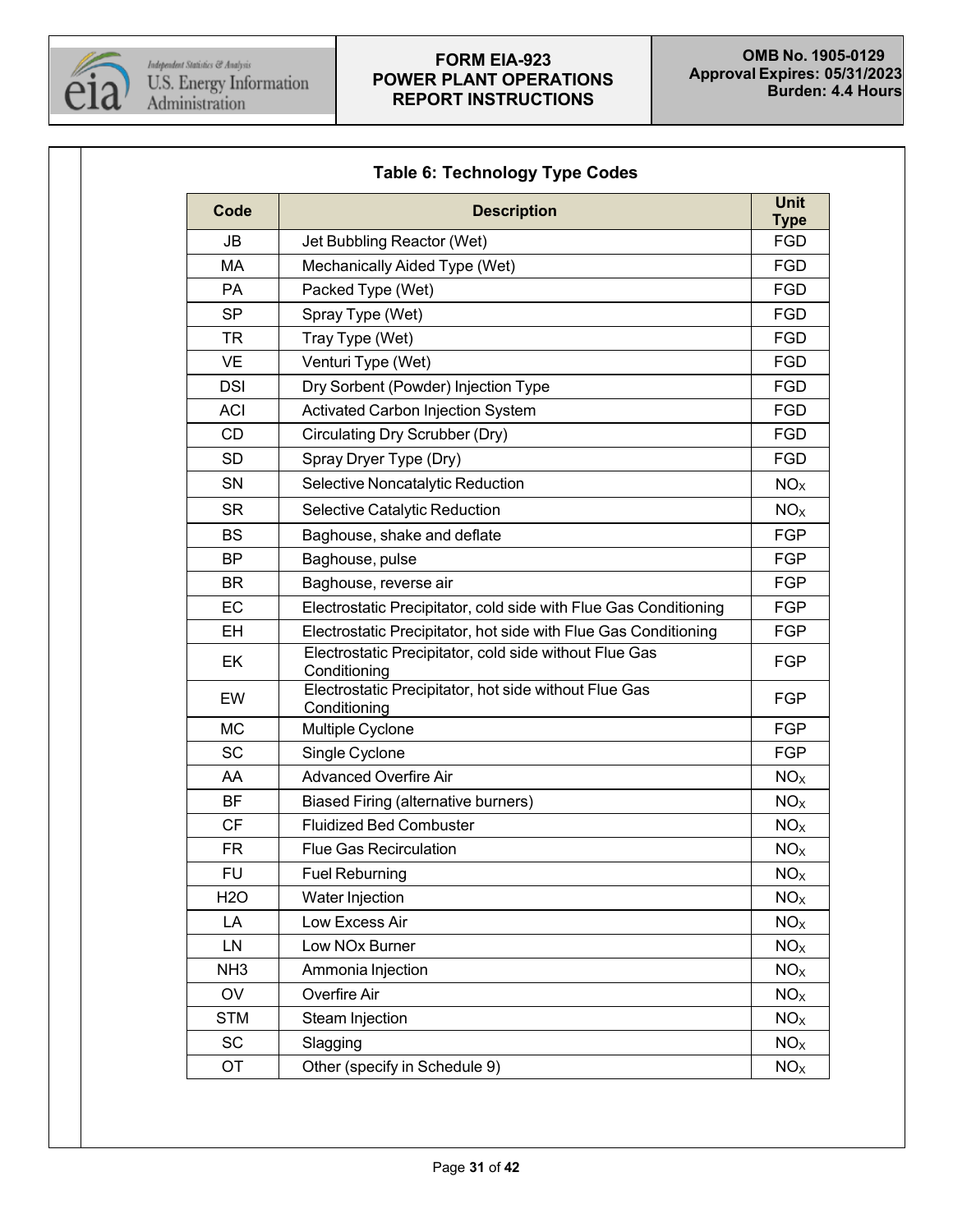

<span id="page-31-0"></span>

|  | <b>Table 7: Prime Mover Codes</b> |  |
|--|-----------------------------------|--|
|  |                                   |  |

| <b>Prime Mover Code</b> | <b>Prime Mover Description</b>                                                                            |  |  |  |  |  |
|-------------------------|-----------------------------------------------------------------------------------------------------------|--|--|--|--|--|
| BA                      | Energy Storage, Battery                                                                                   |  |  |  |  |  |
| ВT                      | Turbines Used in a Binary Cycle (including those used for geothermal<br>applications)                     |  |  |  |  |  |
| CA                      | Combined-Cycle - Steam Part                                                                               |  |  |  |  |  |
| <b>CE</b>               | Energy Storage, Compressed Air                                                                            |  |  |  |  |  |
| <b>CP</b>               | Energy Storage, Concentrated Solar Power                                                                  |  |  |  |  |  |
| <b>CS</b>               | Combined-Cycle Single-Shaft Combustion turbine and steam turbine<br>share a single generator              |  |  |  |  |  |
| <b>CT</b>               | Combined-Cycle Combustion Turbine Part                                                                    |  |  |  |  |  |
| ES                      | Energy Storage, Other (Specify on Schedule 9, Comments)                                                   |  |  |  |  |  |
| <b>FC</b>               | <b>Fuel Cell</b>                                                                                          |  |  |  |  |  |
| <b>FW</b>               | Energy Storage, Flywheel                                                                                  |  |  |  |  |  |
| GT                      | Combustion (Gas) Turbine (including jet engine design)                                                    |  |  |  |  |  |
| HA                      | Hydrokinetic, Axial Flow Turbine                                                                          |  |  |  |  |  |
| <b>HB</b>               | Hydrokinetic, Wave Buoy                                                                                   |  |  |  |  |  |
| HK                      | Hydrokinetic, Other                                                                                       |  |  |  |  |  |
| <b>HY</b>               | Hydraulic Turbine (including turbines associated with delivery of water<br>by pipeline)                   |  |  |  |  |  |
| IC                      | Internal Combustion (diesel, piston, reciprocating) Engine                                                |  |  |  |  |  |
| <b>PS</b>               | Energy Storage, Reversible Hydraulic Turbine (Pumped Storage)                                             |  |  |  |  |  |
| ОT                      | Other - Specify on SCHEDULE 9.                                                                            |  |  |  |  |  |
| <b>ST</b>               | Steam Turbine (including nuclear, geothermal and solar steam; does<br>not include combined-cycle turbine) |  |  |  |  |  |
| <b>PV</b>               | Photovoltaic                                                                                              |  |  |  |  |  |
| <b>WT</b>               | Wind Turbine, Onshore                                                                                     |  |  |  |  |  |
| WS                      | Wind Turbine, Offshore                                                                                    |  |  |  |  |  |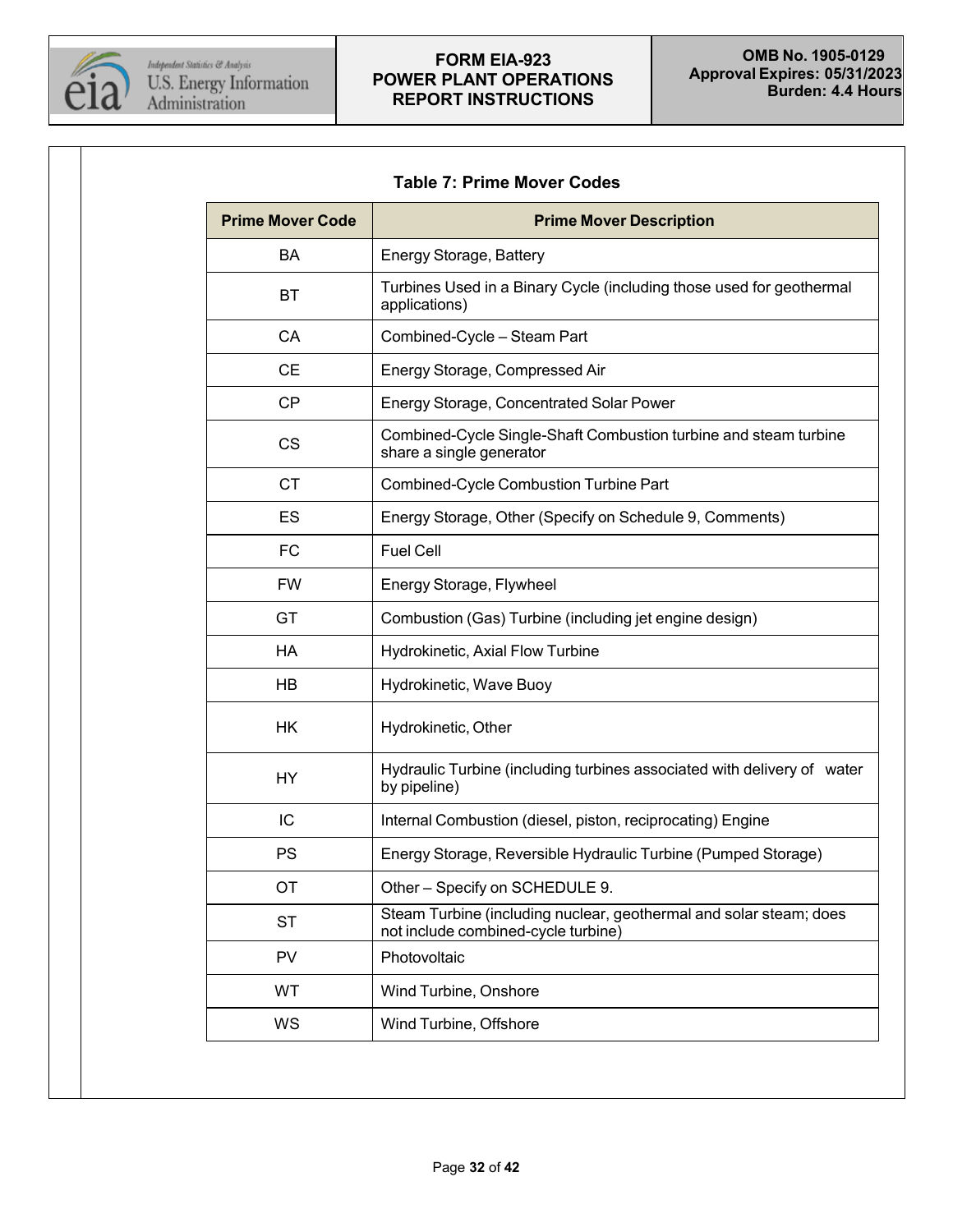

<span id="page-32-0"></span>T

| Table 8: Energy Sources and Heating Value Ranges |                                |                                |                                              |                              |                                                                                                                                                                                                                                                                                                                                            |  |  |
|--------------------------------------------------|--------------------------------|--------------------------------|----------------------------------------------|------------------------------|--------------------------------------------------------------------------------------------------------------------------------------------------------------------------------------------------------------------------------------------------------------------------------------------------------------------------------------------|--|--|
|                                                  | <b>Energy</b><br><b>Source</b> | <b>Unit</b>                    | <b>Heat Content per</b><br><b>Unit Range</b> |                              |                                                                                                                                                                                                                                                                                                                                            |  |  |
|                                                  | Code                           | Label<br><b>MMBtu</b><br>Lower |                                              | <b>MMBtu</b><br><b>Upper</b> | <b>Energy Source Description</b>                                                                                                                                                                                                                                                                                                           |  |  |
|                                                  |                                |                                | <b>Fossil Fuels</b>                          |                              |                                                                                                                                                                                                                                                                                                                                            |  |  |
|                                                  | <b>ANT</b>                     | tons                           | 22                                           | 29                           | Anthracite Coal                                                                                                                                                                                                                                                                                                                            |  |  |
|                                                  | <b>BIT</b>                     | tons                           | 19                                           | 29                           | <b>Bituminous Coal</b>                                                                                                                                                                                                                                                                                                                     |  |  |
|                                                  | LIG                            | tons                           | 10                                           | 15                           | <b>Lignite Coal</b>                                                                                                                                                                                                                                                                                                                        |  |  |
|                                                  | <b>SUB</b>                     | tons                           | 15                                           | 20                           | Subbituminous Coal                                                                                                                                                                                                                                                                                                                         |  |  |
| Coal                                             | <b>WC</b>                      | tons                           | 6.5                                          | 16                           | Waste/Other Coal (including anthracite culm,<br>bituminous gob, fine coal, lignite waste,<br>waste coal)                                                                                                                                                                                                                                   |  |  |
|                                                  | <b>RC</b>                      | tons                           | 20                                           | 29                           | Refined Coal (A coal product that is created<br>when impurities and/or moisture are<br>removed to improve heat content and reduce<br>emissions. Includes any coal which meets<br>the IRS definition of refined coal [Notice<br>2010-54 or any superseding IRS notices].<br>Does not include coal processed by coal<br>preparation plants.) |  |  |
|                                                  | SGC                            | Mcf                            | 0.2                                          | 0.3                          | Coal-Derived Synthesis Gas                                                                                                                                                                                                                                                                                                                 |  |  |
|                                                  |                                |                                |                                              |                              |                                                                                                                                                                                                                                                                                                                                            |  |  |
|                                                  | <b>DFO</b>                     | barrels                        | 5.3                                          | 6.3                          | Distillate Fuel Oil (including diesel, No. 1, No.<br>2, and No. 4 fuel oils)                                                                                                                                                                                                                                                               |  |  |
|                                                  | JF                             | barrels                        | $5\phantom{.0}$                              | $6\phantom{.}$               | Jet Fuel                                                                                                                                                                                                                                                                                                                                   |  |  |
| <b>Petroleum Products</b>                        | <b>KER</b>                     | barrels                        | 5.6                                          | 6.1                          | Kerosene                                                                                                                                                                                                                                                                                                                                   |  |  |
|                                                  | <b>PC</b>                      | tons                           | 24                                           | 30                           | Petroleum Coke                                                                                                                                                                                                                                                                                                                             |  |  |
|                                                  | <b>RFO</b>                     | barrels                        | 5.7                                          | 6.9                          | Residual Fuel Oil (including No. 5 and No. 6<br>fuel oils, and bunker C fuel oil)                                                                                                                                                                                                                                                          |  |  |
|                                                  | PG                             | Mcf                            | 2.5                                          | 2.75                         | Propane, gaseous                                                                                                                                                                                                                                                                                                                           |  |  |
|                                                  | <b>SGP</b>                     | Mcf                            | 0.2                                          | 1.1                          | Petroleum Coke Derived Synthesis Gas                                                                                                                                                                                                                                                                                                       |  |  |
|                                                  | <b>WO</b>                      | barrels                        | $\sqrt{3}$                                   | 5.8                          | Waste/Other Oil (including crude oil, liquid<br>butane, liquid propane, naphtha, oil waste,<br>re-refined motor oil, sludge oil, tar oil, or<br>other petroleum-based liquid wastes)                                                                                                                                                       |  |  |
|                                                  |                                |                                |                                              |                              |                                                                                                                                                                                                                                                                                                                                            |  |  |
|                                                  | <b>BFG</b>                     | Mcf                            | 0.07                                         | 0.12                         | <b>Blast Furnace Gas</b>                                                                                                                                                                                                                                                                                                                   |  |  |
| <b>Natural Gas and Other</b>                     | <b>NG</b>                      | Mcf                            | 0.8                                          | 1.2                          | <b>Natural Gas</b>                                                                                                                                                                                                                                                                                                                         |  |  |
| Gases                                            | OG                             | Mcf                            | 0.32                                         | 3.3                          | Other Gas (Specify the fuel in the text box in<br>the applicable schedule.)                                                                                                                                                                                                                                                                |  |  |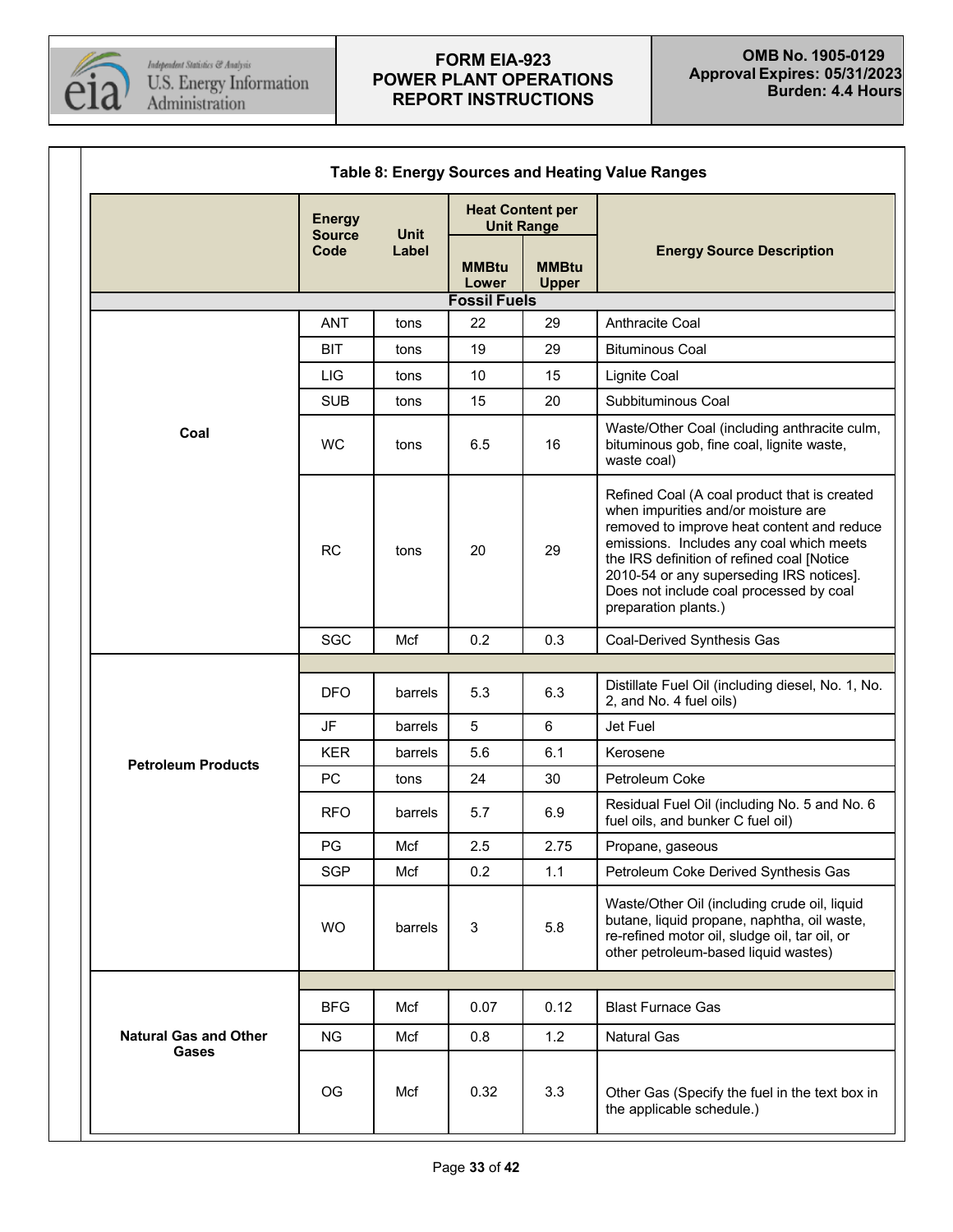

|                                 | AB         | tons       | 7           | 18          | Agricultural By-products                                                                                                                                                                                                              |
|---------------------------------|------------|------------|-------------|-------------|---------------------------------------------------------------------------------------------------------------------------------------------------------------------------------------------------------------------------------------|
|                                 | <b>MSW</b> | tons       | 9           | 12          | <b>Municipal Solid Waste</b>                                                                                                                                                                                                          |
|                                 | <b>OBS</b> | tons       | 8           | 25          | Other Biomass Solids (Specify the fuel in the<br>text box in the applicable schedule.)                                                                                                                                                |
|                                 | <b>WDS</b> | tons       | 7           | 18          | Wood/Wood Waste Solids (including paper<br>pellets, railroad ties, utility poles, wood chips,<br>bark, and wood waste solids)                                                                                                         |
|                                 | OBL        | barrels    | 3.5         | 4           | Other Biomass Liquids (Specify the fuel in<br>the text box in the applicable schedule.)                                                                                                                                               |
|                                 | <b>SLW</b> | tons       | 10          | 16          | Sludge Waste                                                                                                                                                                                                                          |
| <b>Renewable Energy Sources</b> | <b>BLQ</b> | tons       | 10          | 14          | <b>Black Liquor</b>                                                                                                                                                                                                                   |
|                                 | <b>WDL</b> | barrels    | 8           | 14          | Wood Waste Liquids excluding Black Liquor<br>(includes red liquor, sludge wood, spent<br>sulfite liquor, and other wood-based liquids)                                                                                                |
|                                 | <b>LFG</b> | Mcf        | 0.3         | 0.6         | Landfill Gas                                                                                                                                                                                                                          |
|                                 | <b>OBG</b> | Mcf        | 0.36        | 1.6         | Other Biomass Gas (includes digester gas,<br>methane, and other biomass gasses)<br>(Specify the fuel in the text box in the<br>applicable schedule.)                                                                                  |
|                                 | <b>SUN</b> | N/A        | 0           | $\mathbf 0$ | Solar                                                                                                                                                                                                                                 |
|                                 | <b>WND</b> | N/A        | $\mathbf 0$ | $\mathbf 0$ | Wind                                                                                                                                                                                                                                  |
|                                 | <b>GEO</b> | N/A        | $\mathbf 0$ | $\mathbf 0$ | Geothermal                                                                                                                                                                                                                            |
|                                 | <b>WAT</b> | N/A        | 0           | $\mathbf 0$ | Water at a Conventional Hydroelectric<br>Turbine, and water used in Wave Buoy<br>Hydrokinetic Technology, Current<br>Hydrokinetic Technology, and Tidal<br>Hydrokinetic Technology.                                                   |
|                                 |            |            |             |             |                                                                                                                                                                                                                                       |
|                                 | <b>WAT</b> | MWh        | 0           | $\mathbf 0$ | Pumping Energy for Reversible (Pumped<br>Storage) Hydroelectric Turbine                                                                                                                                                               |
|                                 | <b>MWH</b> | <b>MWh</b> | $\mathbf 0$ | 0           | Energy storage technologies, such as<br>compressed air, batteries, and fly wheels                                                                                                                                                     |
|                                 | <b>NUC</b> | N/A        | $\mathbf 0$ | $\mathbf 0$ | Nuclear Uranium, Plutonium, Thorium                                                                                                                                                                                                   |
| <b>Other Energy Sources</b>     | <b>PUR</b> | N/A        | $\mathbf 0$ | $\mathsf 0$ | <b>Purchased Steam</b>                                                                                                                                                                                                                |
|                                 | WH         | N/A        | 0           | 0           | Waste heat not directly attributed to a fuel<br>source (WH should only be reported where<br>the fuel source for the waste heat is<br>undetermined, and for combined-cycle steam<br>turbines that do not have supplemental<br>firing.) |
|                                 | <b>TDF</b> | tons       | 16          | 32          | <b>Tire-derived Fuels</b>                                                                                                                                                                                                             |
|                                 | <b>OTH</b> | N/A        | 0           | $\mathbf 0$ | (Specify the fuel in the text box in the<br>applicable schedule.)                                                                                                                                                                     |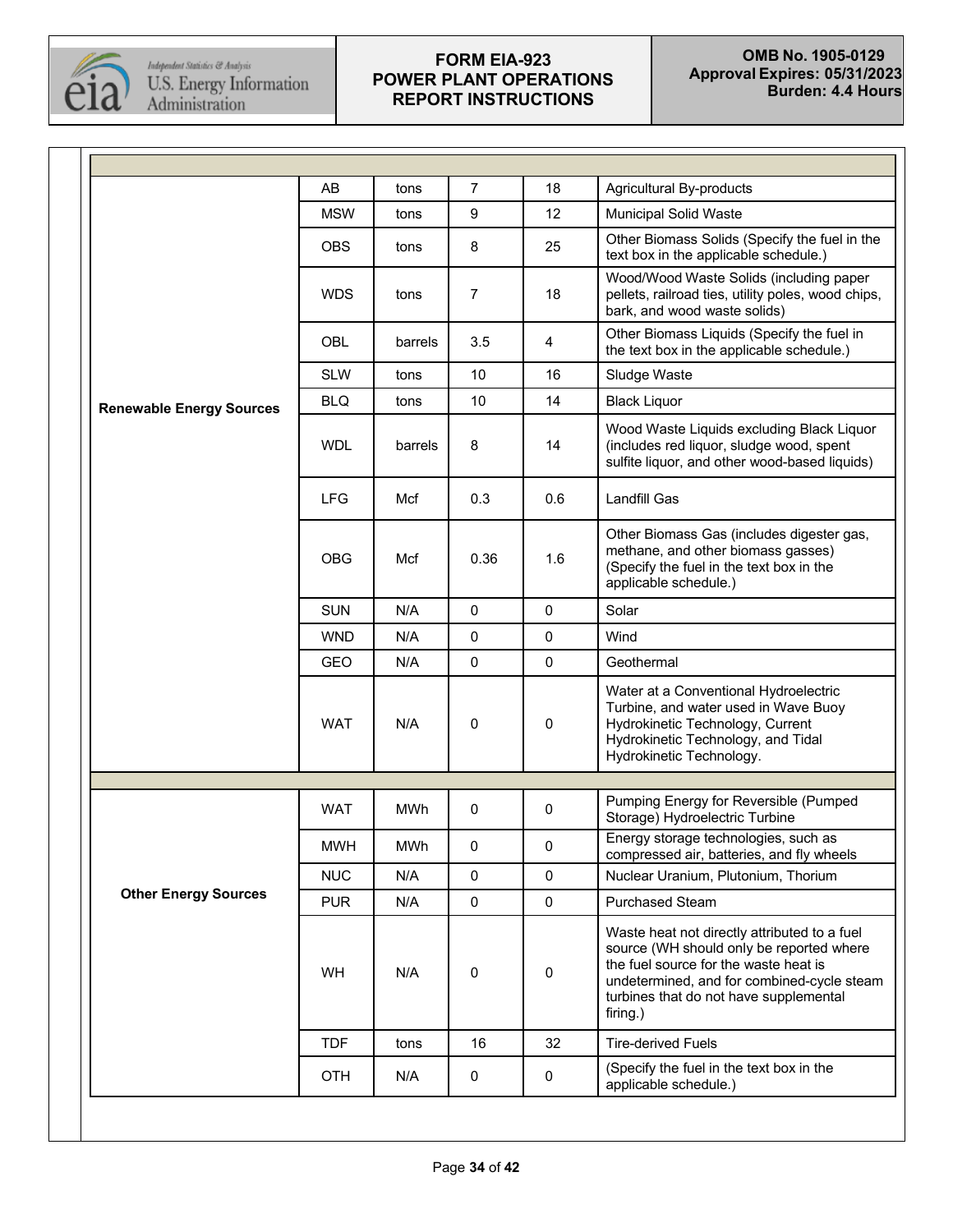

<span id="page-34-0"></span>

|                                                                                                                                                                                                                                                                                 | <b>Table 9: Classification of End-Use Customers</b>                                                                                                                                                                                                                                                                                                                                                                                                                                                                                                                                                                                 |
|---------------------------------------------------------------------------------------------------------------------------------------------------------------------------------------------------------------------------------------------------------------------------------|-------------------------------------------------------------------------------------------------------------------------------------------------------------------------------------------------------------------------------------------------------------------------------------------------------------------------------------------------------------------------------------------------------------------------------------------------------------------------------------------------------------------------------------------------------------------------------------------------------------------------------------|
| The residential sector includes private<br>households and apartment buildings where<br>energy is consumed primarily for:<br>space heating<br>water heating<br>$\bullet$<br>air conditioning<br>$\bullet$<br>lighting<br>$\bullet$<br>refrigeration<br>cooking<br>clothes drying | The commercial sector includes non-<br>manufacturing* business establishments, e.g.:<br>hotels<br>motels<br>restaurants<br>wholesale businesses<br>retail stores<br>health, social, and educational<br>institutions<br>public street and highway lighting<br>$\bullet$<br>municipalities<br>$\bullet$<br>divisions or agencies of State and<br>$\bullet$<br><b>Federal Governments under special</b><br>contracts or agreements, and other utility<br>departments, as defined by the pertinent<br>regulatory agency and/or electric utility<br>*Sometimes the commercial sector includes<br>small manufacturing facilities as well. |
| The <b>industrial sector</b> includes:<br>manufacturing<br>$\bullet$<br>construction<br>$\bullet$<br>mining<br>$\bullet$<br>agriculture (irrigation, grain drying)<br>fishing<br>$\bullet$<br>forestry establishments<br>$\bullet$                                              | The transportation sector includes:<br>railroads and railways (the fuel source of<br>propulsion must be like a metro system<br>which only exists in large cities costing<br>millions of dollars). Should be counted<br>as 1 customer per transportation system.                                                                                                                                                                                                                                                                                                                                                                     |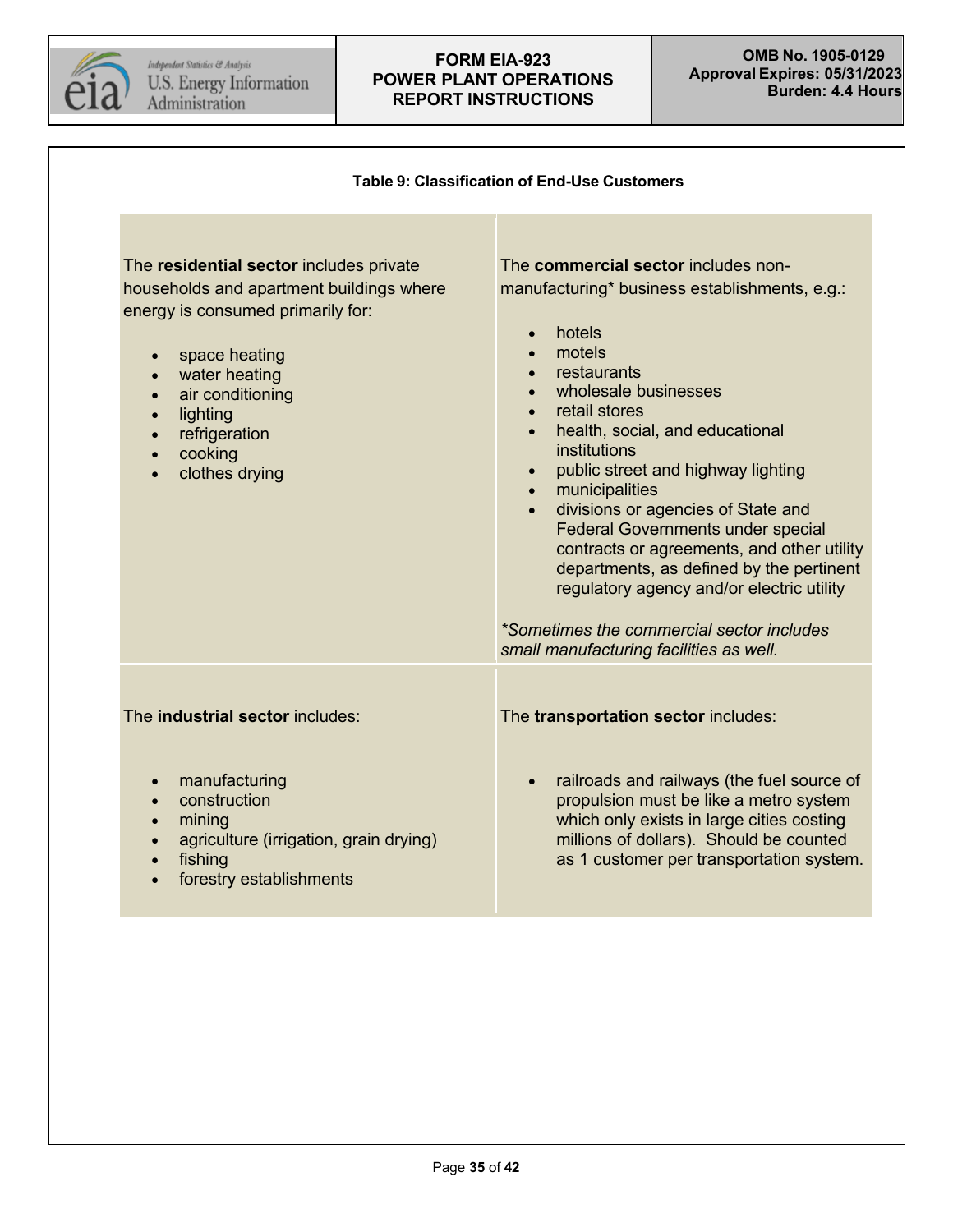

#### <span id="page-35-0"></span>**Table 10.**

# **Cooling System Types**

| <b>Cooling</b><br><b>System Type</b><br>Code | <b>Description</b>                                                         |
|----------------------------------------------|----------------------------------------------------------------------------|
| <b>DC</b>                                    | Dry (air) cooling System                                                   |
| <b>HRC</b>                                   | Hybrid: recirculating cooling pond(s) or canal(s) with dry cooling         |
| <b>HRF</b>                                   | Hybrid: recirculating with forced draft cooling tower(s) with dry cooling  |
| <b>HRI</b>                                   | Hybrid: recirculating with induced draft cooling tower(s) with dry cooling |
| HT                                           | <b>Helper Tower</b>                                                        |
| <b>OC</b>                                    | Once through with Cooling Ponds                                            |
| <b>ON</b>                                    | Once through without cooling pond(s) or canal(s)                           |
| <b>OT</b>                                    | Other - Specify in Footnote                                                |
| <b>RC</b>                                    | Recirculating with Cooling Ponds                                           |
| <b>RF</b>                                    | Recirculating with Forced Draft Cooling Tower                              |
| R <sub>l</sub>                               | Recirculating with Induced Draft Cooling Tower                             |
| <b>RN</b>                                    | Recirculating with Natural Draft Cooling Tower                             |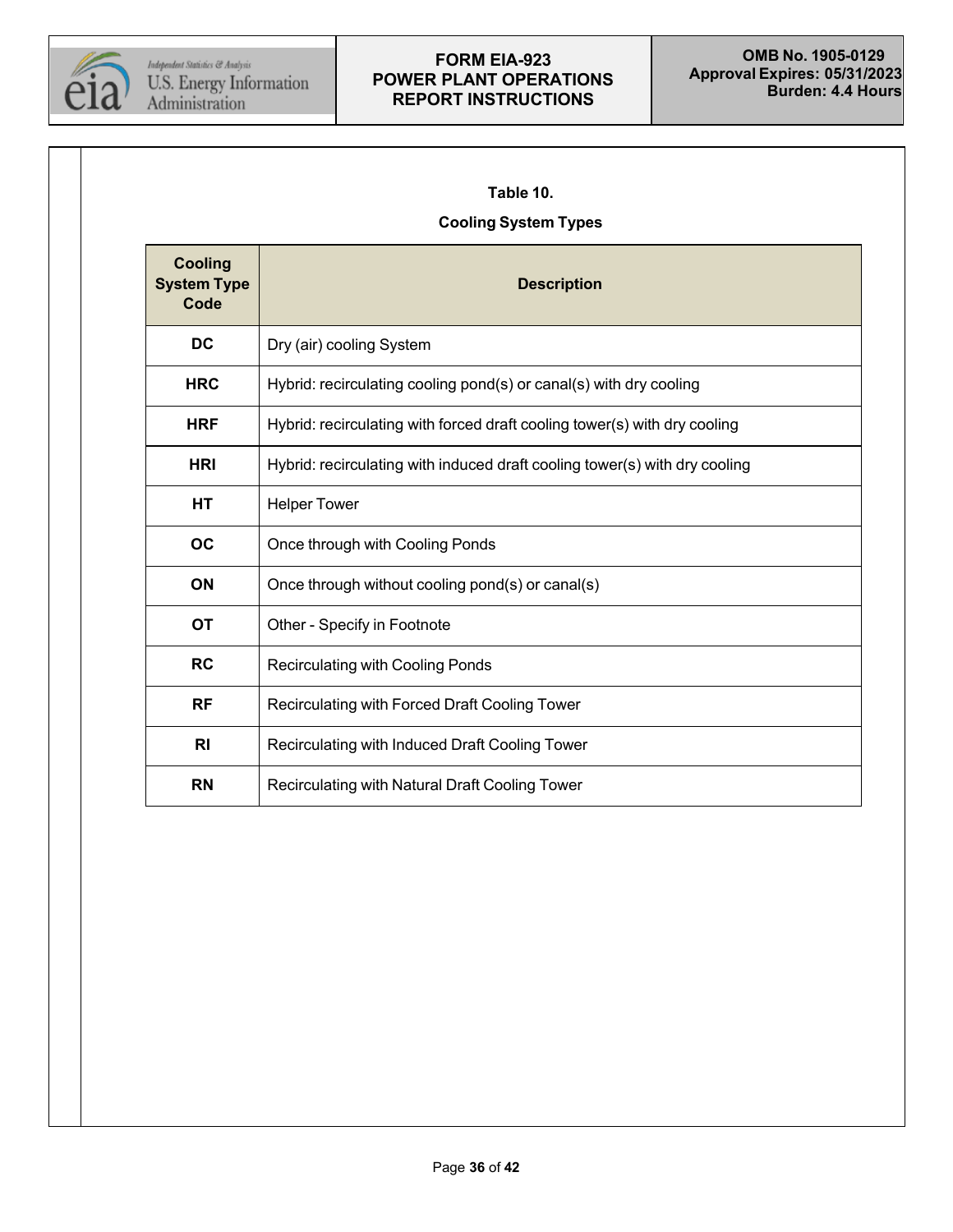

<span id="page-36-0"></span>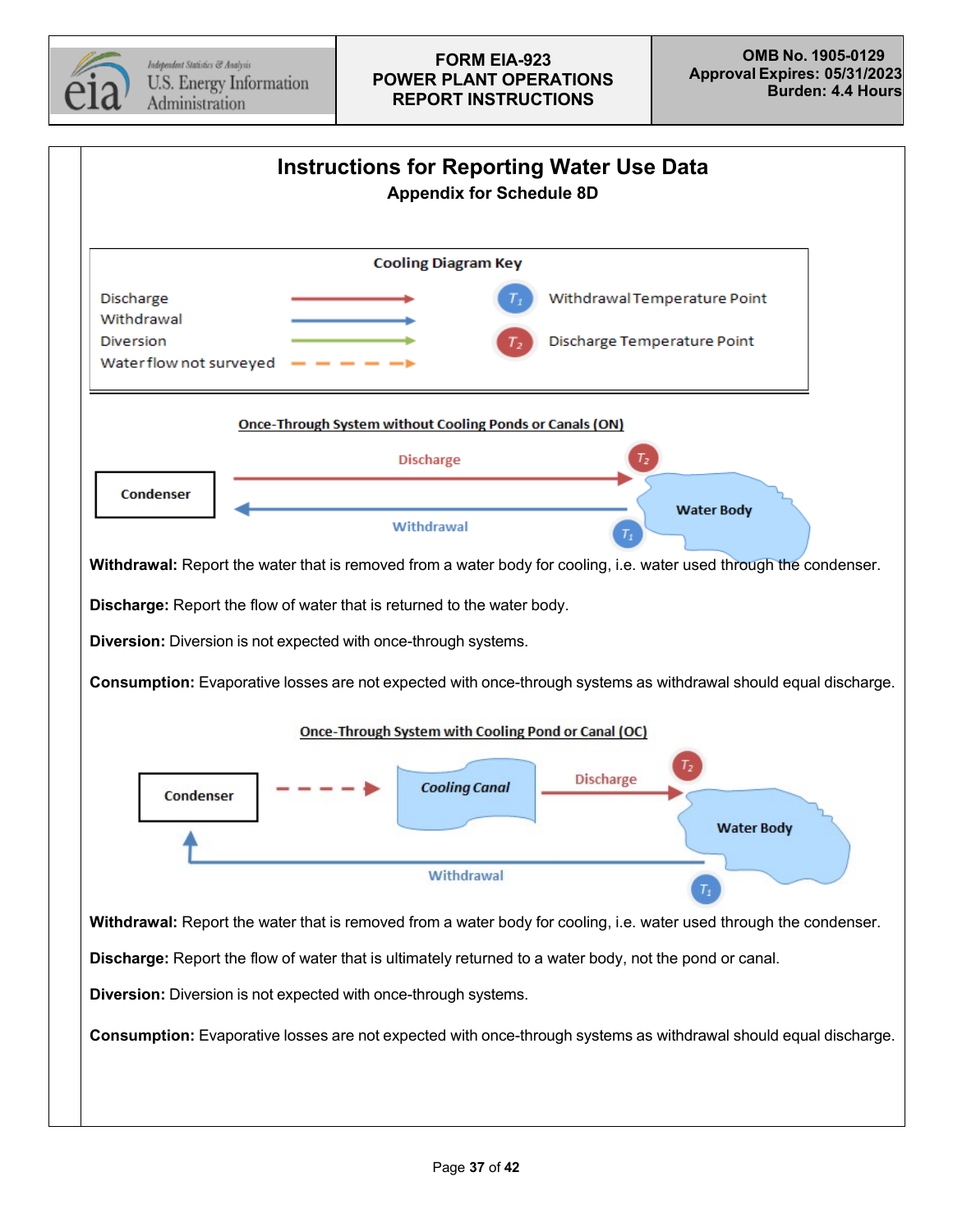

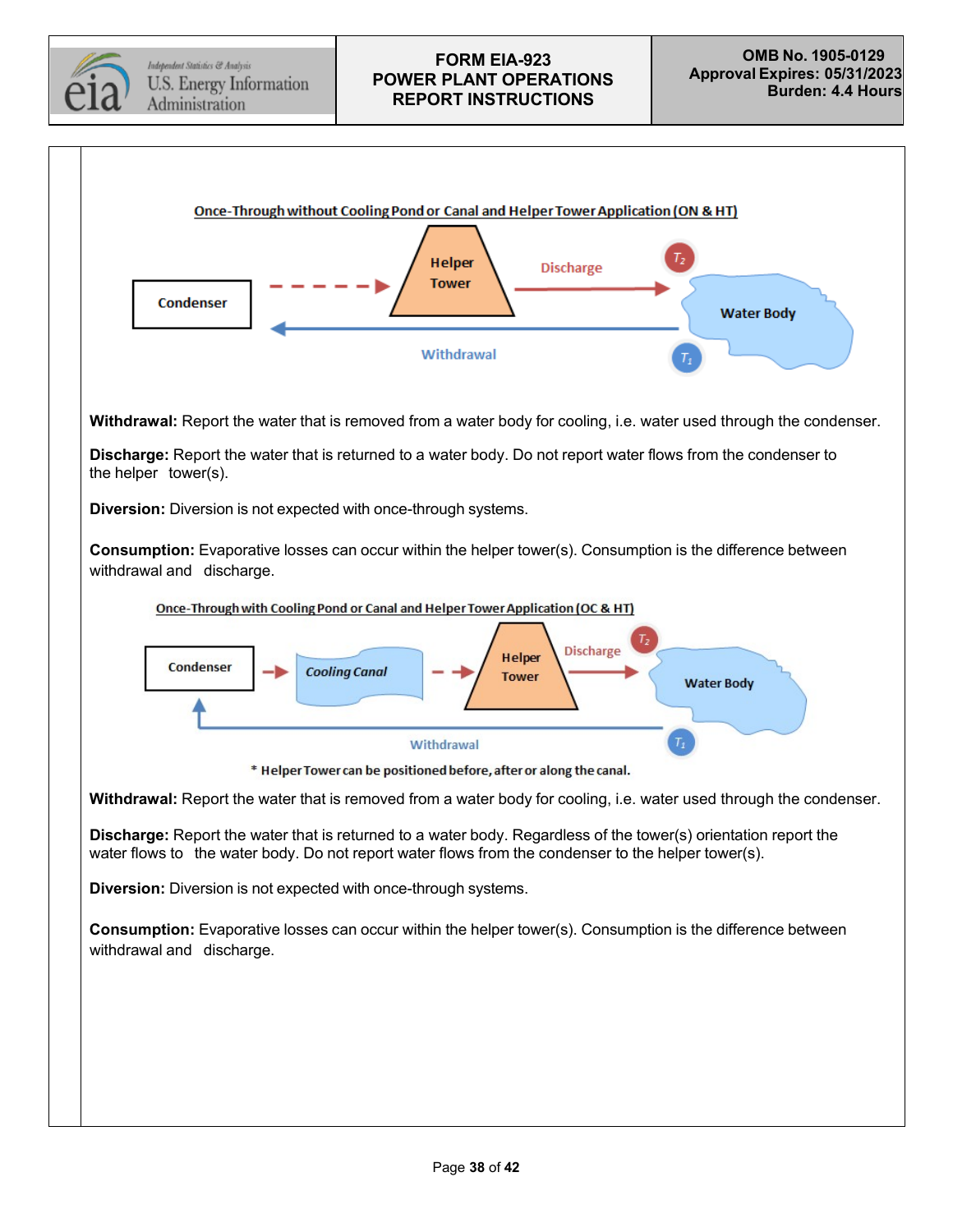Independent Statistics & Analysis U.S. Energy Information Administration

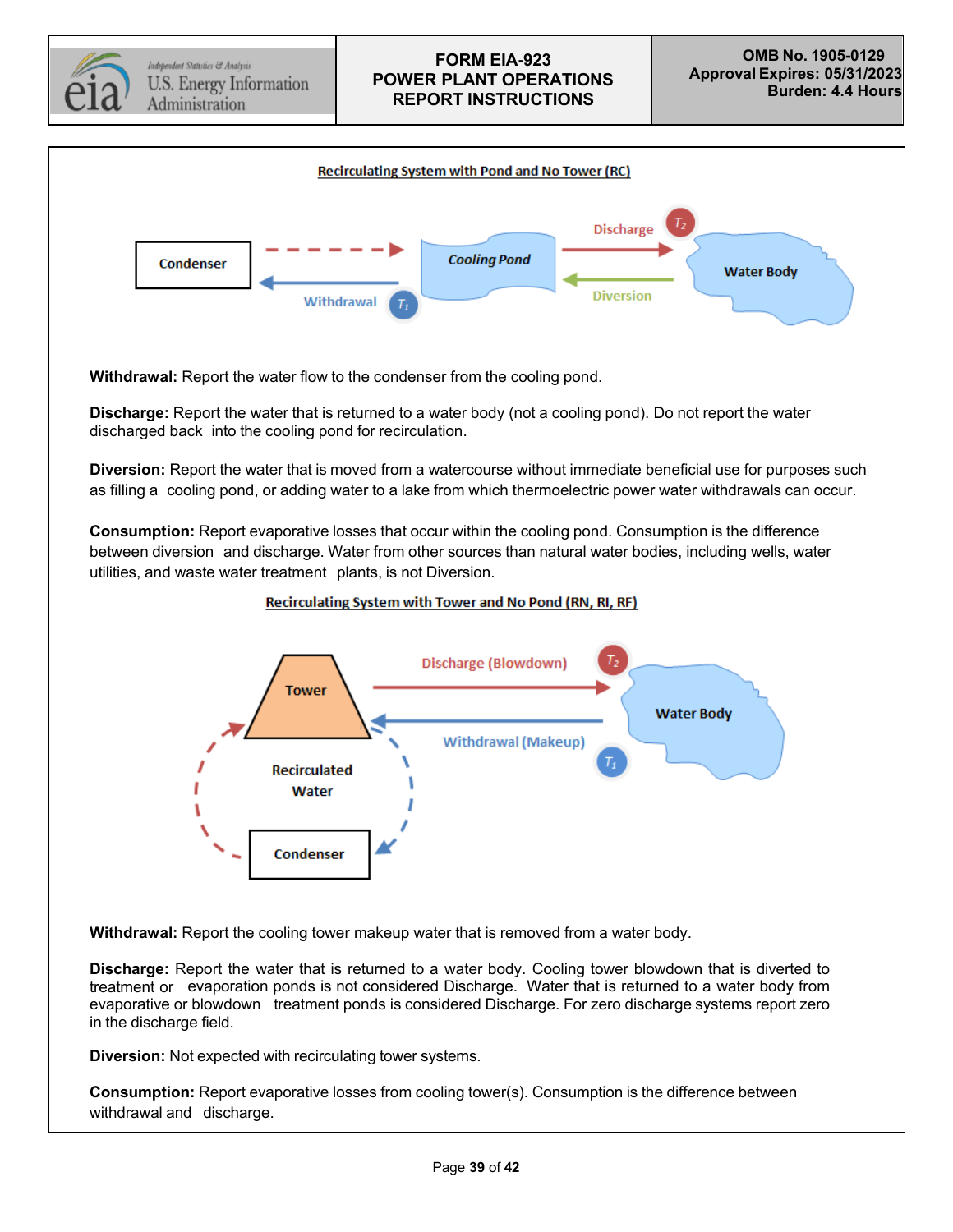



**Withdrawal:** Report the water flow to the condenser.

**Discharge:** Report the water that is returned to a water body (not a cooling pond). Do not report the water discharged back into the cooling pond for recirculation. Cooling tower blowdown that is diverted to treatment or evaporation ponds is not considered Discharge. Water that is returned to a water body from evaporative or blowdown treatment ponds is considered Discharge. For zero discharge systems, report zero in the discharge field.

**Diversion:** Report the water that is moved from a watercourse without immediate beneficial use for purposes such as filling a cooling pond, or adding water to a lake from which thermoelectric power water withdrawals can occur.

**Consumption:** Report evaporative losses from cooling pond and tower(s). Consumption is the difference between diversion and discharge.



#### Dry Cooling Hybrid Systems (HRF or HRI)

**Withdrawal:** Report the cooling tower makeup water that is removed from a water body.

**Discharge:** Report the water that is returned to a water body. Cooling tower blowdown that is diverted to treatment or evaporation ponds is not considered Discharge. Water that is returned to a water body from evaporative or blowdown treatment ponds is considered Discharge. For zero discharge systems, report zero in the discharge field.

**Diversion:** Not expected with hybrid recirculating tower systems.

**Consumption:** Report evaporative losses from cooling tower(s). Consumption is the difference between withdrawal and discharge.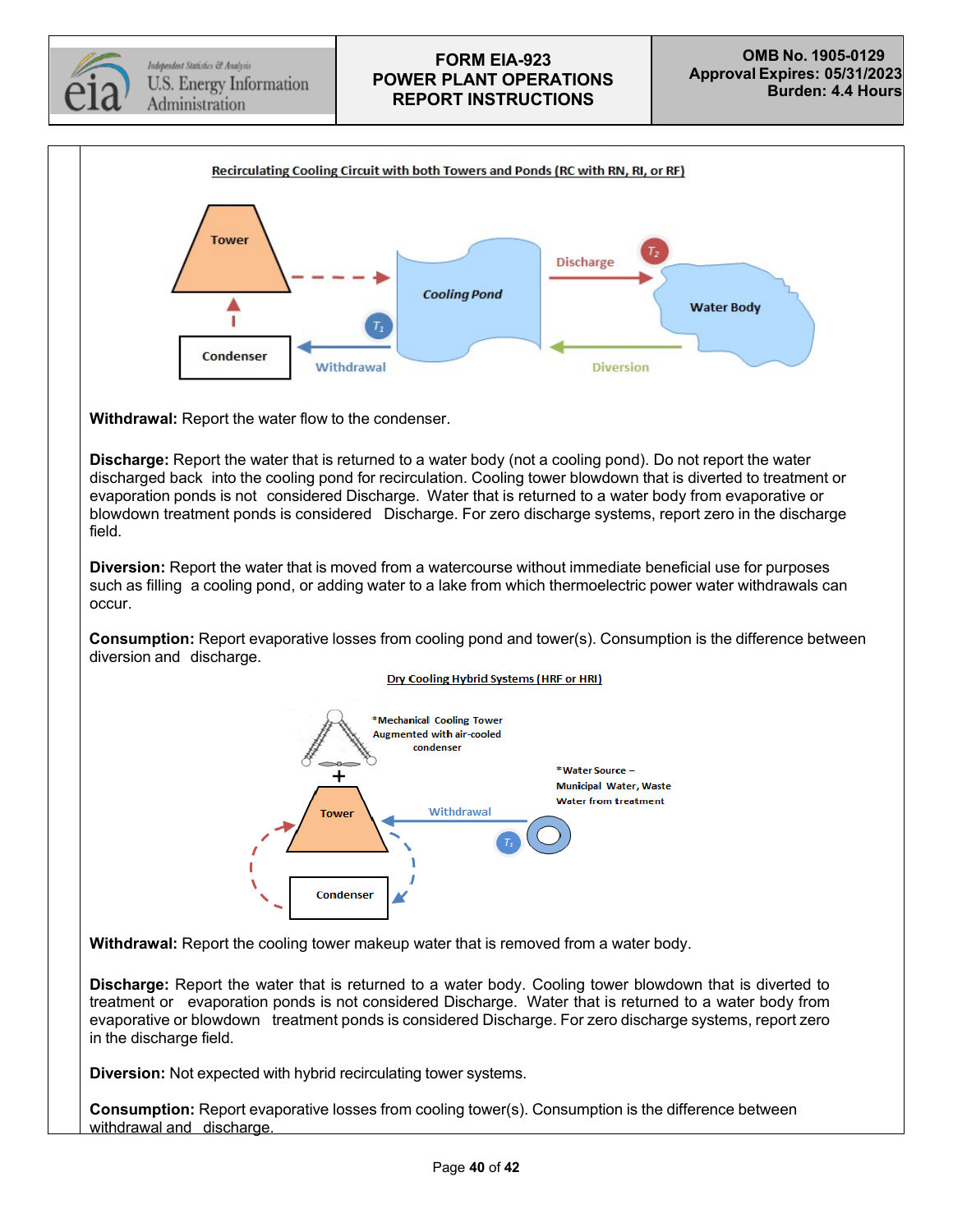

| <b>GLOSSARY</b>                                 | The glossary for this form is available online at the following URL: http://www.eia.gov/glossary/index.html                                                                                                                                                                                                                                                                                                                                                                                                                                                                                                                                                                                                                                                                                                                                                                                                                                                                                                                                                                                                                                                                                                                 |
|-------------------------------------------------|-----------------------------------------------------------------------------------------------------------------------------------------------------------------------------------------------------------------------------------------------------------------------------------------------------------------------------------------------------------------------------------------------------------------------------------------------------------------------------------------------------------------------------------------------------------------------------------------------------------------------------------------------------------------------------------------------------------------------------------------------------------------------------------------------------------------------------------------------------------------------------------------------------------------------------------------------------------------------------------------------------------------------------------------------------------------------------------------------------------------------------------------------------------------------------------------------------------------------------|
| <b>SANCTIONS</b>                                | The timely submission of Form EIA-923 by those required to report is mandatory under 15 U.S.C. §772(b), as<br>amended. Failure to respond may result in a civil penalty of not more than \$10,633 each day for each violation.<br>The government may bring a civil action to prohibit reporting violations which may result in a temporary<br>restraining order or a preliminary or permanent injunction without bond. In such civil action, the court may also<br>issue mandatory injunctions commanding any person to comply with these reporting requirements.                                                                                                                                                                                                                                                                                                                                                                                                                                                                                                                                                                                                                                                           |
| <b>REPORTING</b><br><b>BURDEN</b>               | Public reporting burden for this collection of information is estimated to average 2.0 hours per response<br>for monthly respondents, 3.2 hours per response for annual respondents, and 4.4 hours per response<br>for annual respondents with boiler level data. Burden hours include the time for reviewing instructions,<br>searching existing data sources, gathering and maintaining the data needed, and completing and<br>reviewing the collection of information. Send comments regarding this burden estimate or any other<br>aspect of this collection of information, including suggestions for reducing this burden, to the U.S.<br>Energy Information Administration, Office of Survey Development and Statistical Integration, EI-21<br>Forrestal Building, 1000 Independence Avenue SW, Washington, D.C. 20585-0670; and to the Office of<br>Information and Regulatory Affairs, Office of Management and Budget, Washington, D.C. 20503. A<br>person is not required to respond to the collection of information unless the form displays a valid OMB<br>number.                                                                                                                                            |
| <b>DISCLOSURE</b><br>OF INFOR-<br><b>MATION</b> | The following information reported on this survey will be protected and not disclosed to the public to<br>the extent that it satisfies the criteria for exemption under the Freedom of Information Act (FOIA), 5<br>U.S.C. §552, the Department of Energy (DOE) regulations, 10 C.F.R. §1004.11, implementing the<br>FOIA, and the Trade Secrets Act, 18 U.S.C. §1905:<br>All information associated with the "Survey Contact" and the "Supervisor" of "Contact Person<br>for Survey" on SCHEDULE 1.<br>The "Total Delivered Cost" of coal, natural gas, and petroleum received at nonutility power<br>$\bullet$<br>plants and "Commodity Cost" information for all plants in SCHEDULE 2.<br>The following information reported on this survey will be protected and not disclosed to the public<br>until 3 months after it was collected to the extent that it satisfies the criteria for exemption under the<br>Freedom of Information Act (FOIA), 5 U.S.C §552, the Department of Energy (DOE) regulations, 10<br>C.F.R. §1004.11, implementing the FOIA, and the Trade Secrets Act, 18 U.S.C. §1905:<br>"Previous Month's Ending Stocks" and "Stocks at End of Reporting Period" information<br>reported on SCHEDULE 4. |